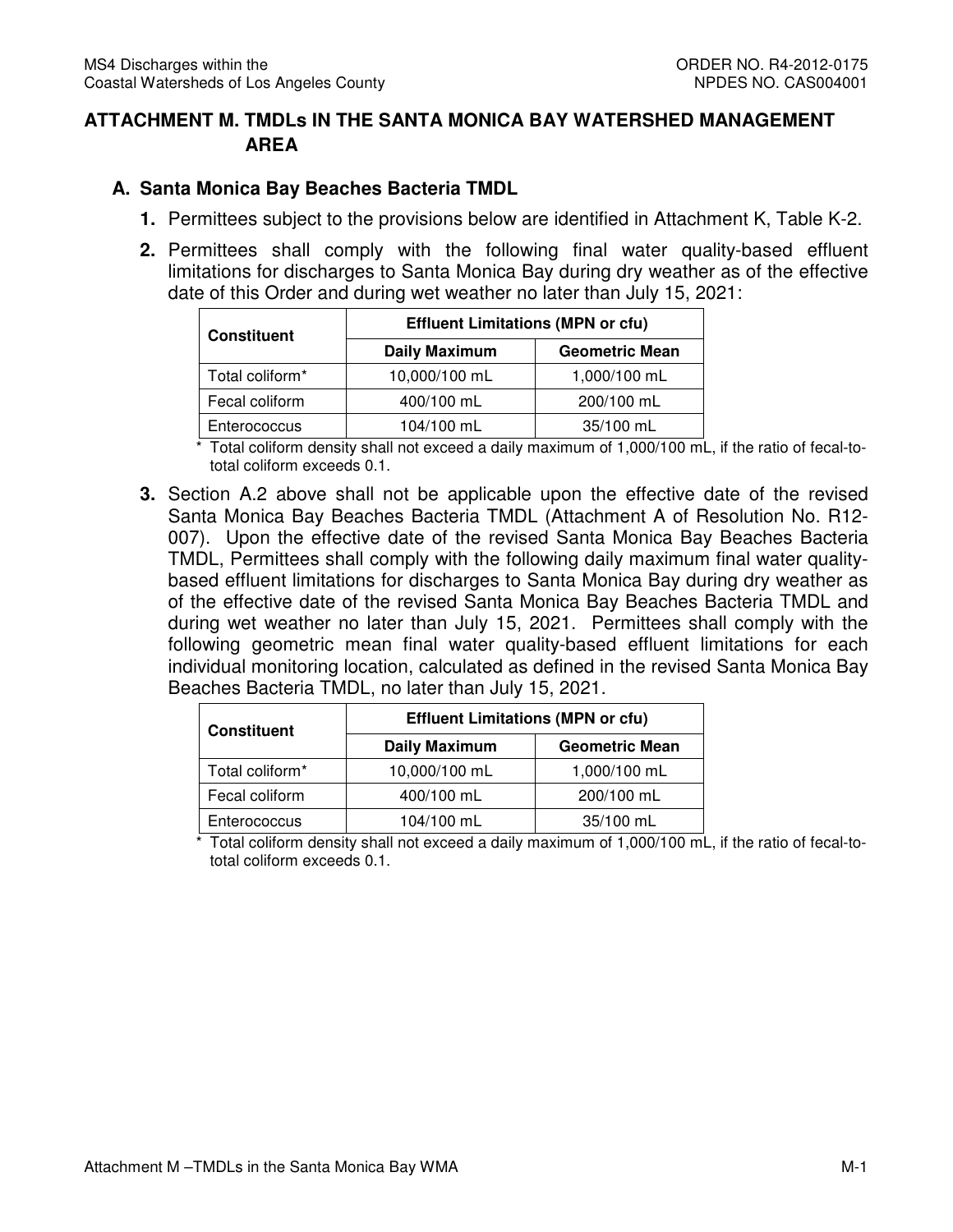- **4.** Receiving Water Limitations
	- **a.** Permittees in each defined jurisdictional group shall comply with the interim single sample bacteria receiving water limitations for shoreline monitoring stations within their jurisdictional area during wet weather, per the schedule below:

| <b>Deadline</b> | Cumulative percentage reduction from the total<br>exceedance day reductions required for each<br>jurisdictional group as identified in Table M-1 |
|-----------------|--------------------------------------------------------------------------------------------------------------------------------------------------|
| July 15, 2013   | 25%                                                                                                                                              |
| July 15, 2018   | 50%                                                                                                                                              |

 **b.** Section A.4.a above shall not be applicable upon the effective date of the revised Santa Monica Bay Beaches Bacteria TMDL (Attachment A of Resolution No. R12-007). Upon the effective date of the revised Santa Monica Bay Beaches Bacteria TMDL, Permittees in each defined jurisdictional group shall comply with the interim single sample bacteria receiving water limitations for shoreline monitoring stations within their jurisdictional area during wet weather, per the schedule below:

| <b>Deadline</b> | Cumulative percentage reduction from the total wet<br>weather exceedance day reductions required for each<br>jurisdictional group as identified in Table M-2 |
|-----------------|--------------------------------------------------------------------------------------------------------------------------------------------------------------|
| July 15, 2013   | 25%                                                                                                                                                          |
| July 15, 2018   | 50%                                                                                                                                                          |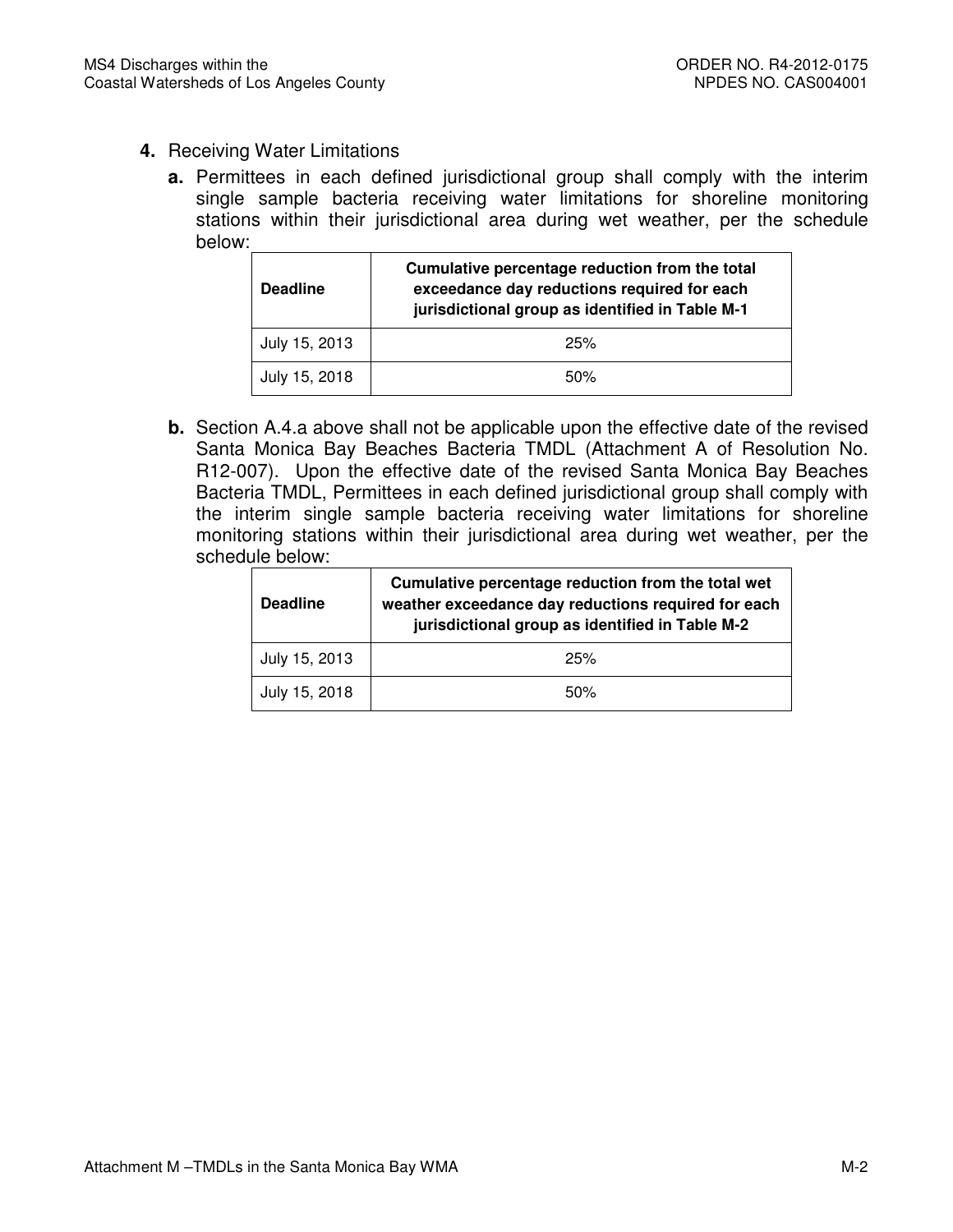## **Table M-1: Interim Single Sample Bacteria Receiving Water Limitations by Jurisdictional Group**

| <b>Jurisdiction</b> | <b>Primary Jurisdiction</b>  | <b>Additional Responsible</b>       |                              | Subwatershed(s)  | <b>Monitoring Site(s)</b>                   | Interim Single Sample Bacteria<br><b>Receiving Water Limitations as</b><br><b>Maximum Allowable Exceedance</b><br>Days during Wet Weather |                                             |  |
|---------------------|------------------------------|-------------------------------------|------------------------------|------------------|---------------------------------------------|-------------------------------------------------------------------------------------------------------------------------------------------|---------------------------------------------|--|
| Group               |                              | <b>Jurisdictions &amp; Agencies</b> |                              |                  | 10%<br><b>Reduction</b><br><b>Milestone</b> | 25%<br><b>Reduction</b><br><b>Milestone</b>                                                                                               | 50%<br><b>Reduction</b><br><b>Milestone</b> |  |
|                     | County of Los Angeles Malibu |                                     | Arroyo Sequit                | <b>SMB 1-1</b>   | 221                                         | 212                                                                                                                                       | 197                                         |  |
|                     |                              | City of Los Angeles                 | Carbon Canyon                | <b>SMB 1-13</b>  |                                             |                                                                                                                                           |                                             |  |
|                     |                              | (Topanga only)                      | Corral Canyon                | SMB 1-11,        |                                             |                                                                                                                                           |                                             |  |
|                     |                              | Calabasas (Topanga only)            |                              | <b>SMB 1-12</b>  |                                             |                                                                                                                                           |                                             |  |
|                     |                              |                                     | Encinal Canyon               | <b>SMB 1-3</b>   |                                             |                                                                                                                                           |                                             |  |
|                     |                              |                                     | Escondido Canyon             | <b>SMB 1-8</b>   |                                             |                                                                                                                                           |                                             |  |
|                     |                              |                                     | Las Flores Canyon            | <b>SMB 1-14</b>  |                                             |                                                                                                                                           |                                             |  |
|                     |                              |                                     | Latigo Canyon                | <b>SMB 1-9</b>   |                                             |                                                                                                                                           |                                             |  |
|                     |                              |                                     | Los Alisos Canyon            | <b>SMB 1-2</b>   |                                             |                                                                                                                                           |                                             |  |
|                     |                              |                                     | Pena Canyon                  | <b>SMB 1-16</b>  |                                             |                                                                                                                                           |                                             |  |
|                     |                              |                                     | Piedra Gorda Canyon SMB 1-15 |                  |                                             |                                                                                                                                           |                                             |  |
|                     |                              |                                     | Ramirez Canyon               | SMB 1-6, SMB 1-7 |                                             |                                                                                                                                           |                                             |  |
|                     |                              |                                     | Solstice Canyon              | <b>SMB 1-10</b>  |                                             |                                                                                                                                           |                                             |  |
|                     |                              |                                     | Topanga Canyon               | <b>SMB 1-18</b>  |                                             |                                                                                                                                           |                                             |  |
|                     |                              |                                     | Trancas Canyon               | <b>SMB 1-4</b>   |                                             |                                                                                                                                           |                                             |  |
|                     |                              |                                     | Tuna Canyon                  | <b>SMB 1-17</b>  |                                             |                                                                                                                                           |                                             |  |
|                     |                              |                                     | Zuma Canyon                  | <b>SMB 1-5</b>   |                                             |                                                                                                                                           |                                             |  |
|                     |                              |                                     |                              |                  |                                             |                                                                                                                                           |                                             |  |
|                     |                              |                                     |                              |                  |                                             |                                                                                                                                           |                                             |  |
|                     |                              |                                     |                              |                  |                                             |                                                                                                                                           |                                             |  |
|                     |                              |                                     |                              |                  |                                             |                                                                                                                                           |                                             |  |
|                     |                              |                                     |                              |                  |                                             |                                                                                                                                           |                                             |  |
|                     |                              |                                     |                              |                  |                                             |                                                                                                                                           |                                             |  |
|                     |                              |                                     |                              |                  |                                             |                                                                                                                                           |                                             |  |
|                     |                              |                                     |                              |                  |                                             |                                                                                                                                           |                                             |  |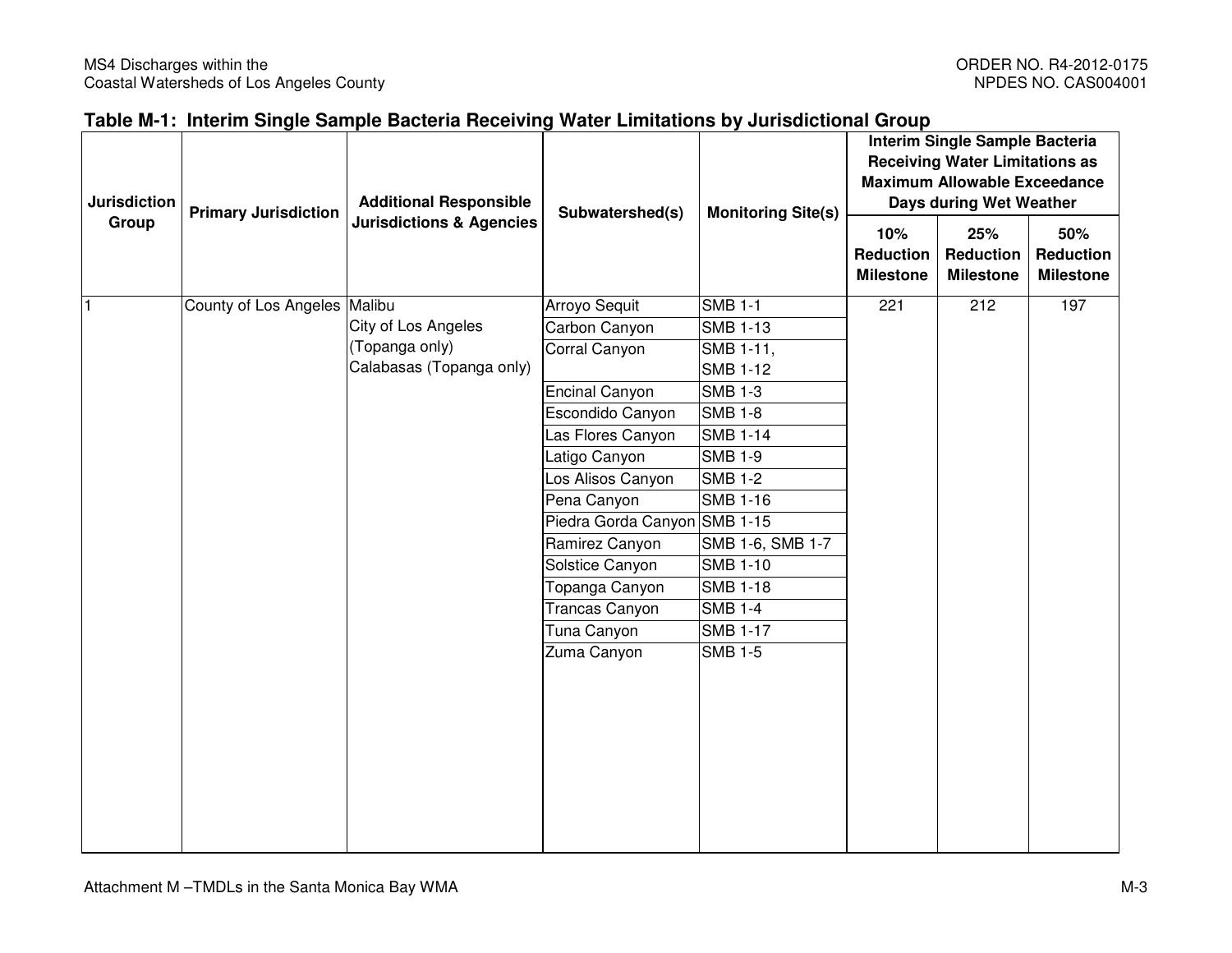### MS4 Discharges within the Controller County Constant Constant Constant Constant ORDER NO. R4-2012-0175<br>Coastal Watersheds of Los Angeles County Constant Constant Constant Constant Constant Constant Constant Consta Coastal Watersheds of Los Angeles County

| <b>Jurisdiction</b> | <b>Additional Responsible</b><br><b>Primary Jurisdiction</b><br>Subwatershed(s) | <b>Monitoring Site(s)</b>                                             | Interim Single Sample Bacteria<br><b>Receiving Water Limitations as</b><br><b>Maximum Allowable Exceedance</b><br>Days during Wet Weather |                                                                                                                 |                                             |                                             |                                             |
|---------------------|---------------------------------------------------------------------------------|-----------------------------------------------------------------------|-------------------------------------------------------------------------------------------------------------------------------------------|-----------------------------------------------------------------------------------------------------------------|---------------------------------------------|---------------------------------------------|---------------------------------------------|
| Group               |                                                                                 | <b>Jurisdictions &amp; Agencies</b>                                   |                                                                                                                                           |                                                                                                                 | 10%<br><b>Reduction</b><br><b>Milestone</b> | 25%<br><b>Reduction</b><br><b>Milestone</b> | 50%<br><b>Reduction</b><br><b>Milestone</b> |
| $\overline{2}$      | City of Los Angeles                                                             | County of Los Angeles                                                 | Castlerock                                                                                                                                | <b>SMB 2-1</b>                                                                                                  | 342                                         | 324                                         | 294                                         |
|                     |                                                                                 | El Segundo (Dockweiler                                                | Dockweiler                                                                                                                                | SMB 2-10, SMB 2-                                                                                                |                                             |                                             |                                             |
|                     |                                                                                 | only)                                                                 |                                                                                                                                           | 11, SMB 2-12, SMB                                                                                               |                                             |                                             |                                             |
|                     |                                                                                 | Santa Monica                                                          |                                                                                                                                           | 2-13, SMB 2-14,                                                                                                 |                                             |                                             |                                             |
|                     |                                                                                 |                                                                       |                                                                                                                                           | <b>SMB 2-15</b>                                                                                                 |                                             |                                             |                                             |
|                     |                                                                                 |                                                                       | Venice Beach                                                                                                                              | SMB 2-8,                                                                                                        |                                             |                                             |                                             |
|                     |                                                                                 |                                                                       |                                                                                                                                           | <b>SMB 2-9</b>                                                                                                  |                                             |                                             |                                             |
|                     |                                                                                 |                                                                       | Pulga Canyon                                                                                                                              | SMB 2-4, SMB 2-5                                                                                                |                                             |                                             |                                             |
|                     |                                                                                 |                                                                       | Santa Monica                                                                                                                              | <b>SMB 2-7</b>                                                                                                  |                                             |                                             |                                             |
|                     |                                                                                 |                                                                       | Canyon                                                                                                                                    |                                                                                                                 |                                             |                                             |                                             |
|                     |                                                                                 |                                                                       | Santa Ynez Canyon                                                                                                                         | SMB 2-2, SMB 2-3,<br><b>SMB 2-6</b>                                                                             |                                             |                                             |                                             |
| 3                   | Santa Monica                                                                    | City of Los Angeles                                                   | Santa Monica                                                                                                                              | SMB 3-1, SMB 3-2,                                                                                               | 257                                         | 237                                         | 203                                         |
|                     |                                                                                 | County of Los Angeles                                                 |                                                                                                                                           | SMB 3-3, SMB 3-4,                                                                                               |                                             |                                             |                                             |
|                     |                                                                                 |                                                                       |                                                                                                                                           | SMB 3-5, SMB 3-6                                                                                                |                                             |                                             |                                             |
|                     |                                                                                 |                                                                       |                                                                                                                                           | SMB 3-7, SMB 3-8 <sup>#</sup>                                                                                   |                                             |                                             |                                             |
|                     |                                                                                 |                                                                       |                                                                                                                                           | <b>SMB 3-9</b>                                                                                                  |                                             |                                             |                                             |
| $\overline{4}$      | Malibu                                                                          | County of Los Angeles                                                 | Nicholas Canyon                                                                                                                           | SMB $4-1$ <sup>#</sup>                                                                                          | 14                                          | 14                                          | 14                                          |
| 5                   | Manhattan Beach                                                                 | El Segundo<br>Hermosa Beach<br>Redondo Beach<br>County of Los Angeles | Hermosa                                                                                                                                   | SMB 5-1 $^{\#}$ ,<br>SMB 5-2,<br>SMB $5-3^{\frac{4}{3}}$<br>SMB $5-4^{\frac{4}{3}}$ ,<br>SMB $5-5$ <sup>#</sup> | 29                                          | 29                                          | 29                                          |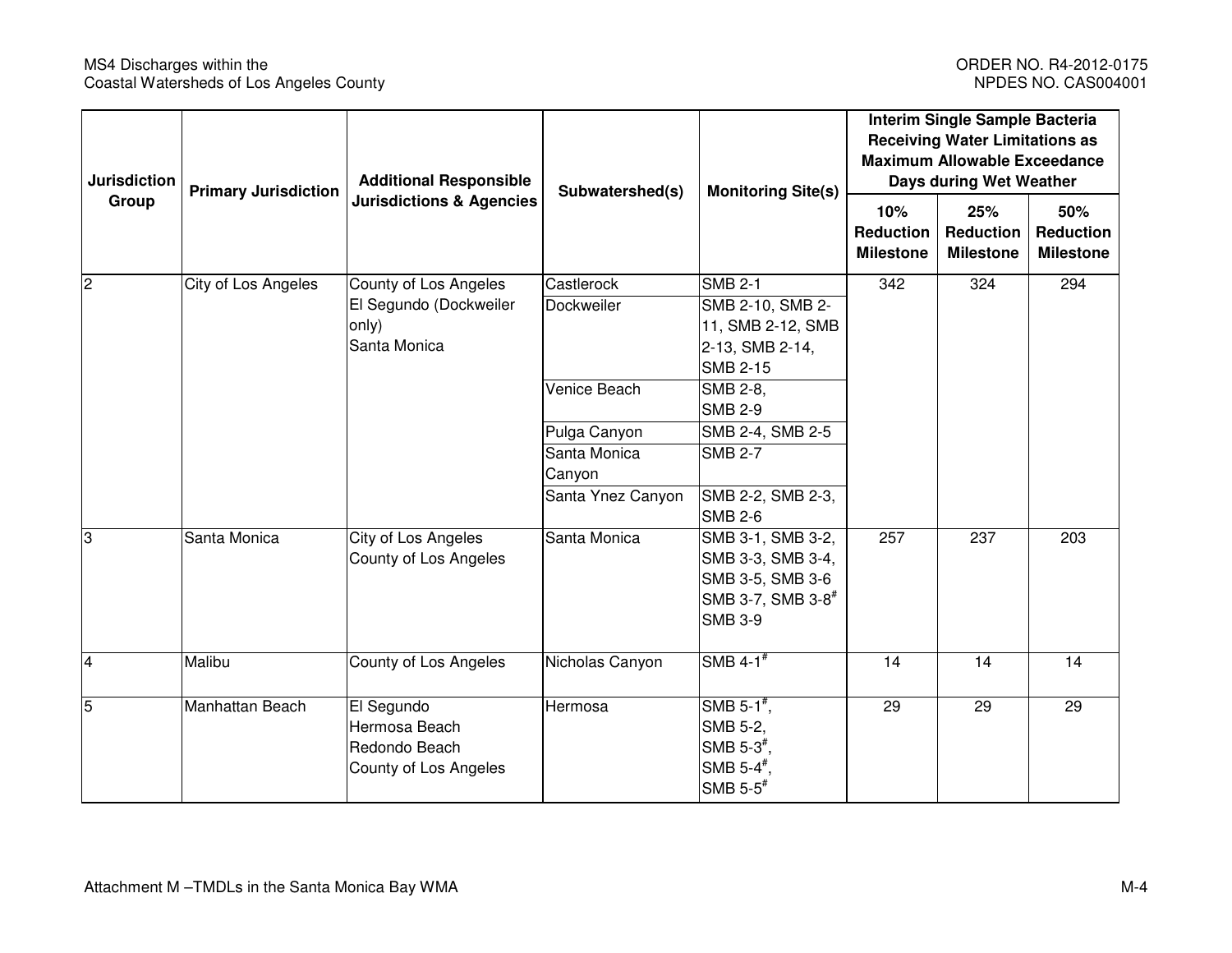#### MS4 Discharges within the **National Struck of the ORDER NO. R4-2012-0175** NS4 Discharges within the Coastal Watersheds of Los Angeles County **NPDES NO.** CAS004001

| Jurisdiction   | <b>Primary Jurisdiction</b> | <b>Additional Responsible</b>                                                                                                       | Subwatershed(s)<br><b>Monitoring Site(s)</b> |                                                                                                                                                                                                                  | Interim Single Sample Bacteria<br><b>Receiving Water Limitations as</b><br><b>Maximum Allowable Exceedance</b><br>Days during Wet Weather |                                             |                                             |
|----------------|-----------------------------|-------------------------------------------------------------------------------------------------------------------------------------|----------------------------------------------|------------------------------------------------------------------------------------------------------------------------------------------------------------------------------------------------------------------|-------------------------------------------------------------------------------------------------------------------------------------------|---------------------------------------------|---------------------------------------------|
| Group          |                             | <b>Jurisdictions &amp; Agencies</b>                                                                                                 |                                              |                                                                                                                                                                                                                  | 10%<br><b>Reduction</b><br><b>Milestone</b>                                                                                               | 25%<br><b>Reduction</b><br><b>Milestone</b> | 50%<br><b>Reduction</b><br><b>Milestone</b> |
| 6              | Redondo Beach               | Hermosa Beach<br>Manhattan Beach<br>Torrance<br>County of Los Angeles                                                               | Redondo                                      | SMB 6-1,<br>SMB $6-2^{\frac{\pi}{2}}$ ,<br>SMB 6-3,<br>SMB 6-4,<br>SMB $6-5^{\frac{1}{7}}$ ,<br>SMB $6-6$ <sup>#</sup>                                                                                           | 58                                                                                                                                        | 57                                          | 56                                          |
| $\overline{7}$ | Rancho Palos Verdes         | City of Los Angeles<br><b>Palos Verdes Estates</b><br><b>Rolling Hills</b><br><b>Rolling Hills Estates</b><br>County of Los Angeles | Palos Verdes<br>Peninsula                    | SMB 7-1 $#$ ,<br>SMB 7- $2^{\frac{\pi}{2}}$ ,<br>SMB $7-3^{\frac{\pi}{2}}$ ,<br>SMB 7-4 $#$ ,<br>SMB 7- $5^{\frac{1}{2}}$ ,<br>SMB 7- $6^{\frac{4}{3}}$ ,<br>SMB 7-7,<br>SMB 7-8 $#$ ,<br>SMB $7-9$ <sup>#</sup> | 36                                                                                                                                        | 36                                          | 36                                          |

# For those beach monitoring locations subject to the antidegradation implementation provision in the TMDL, there shall be no increase in exceedance days during the implementation period above that estimated for the beach monitoring location in the critical year as identified in Table M-3.

\* The California Department of Transportation (Caltrans) is a responsible agency in each Jurisdiction Group, except for Jurisdiction 7, and is jointly responsible for complying with the allowable number of exceedance days. Caltrans is separately regulated under the Statewide Storm Water Permit for State of California Department of Transportation (NPDES No. CAS000003).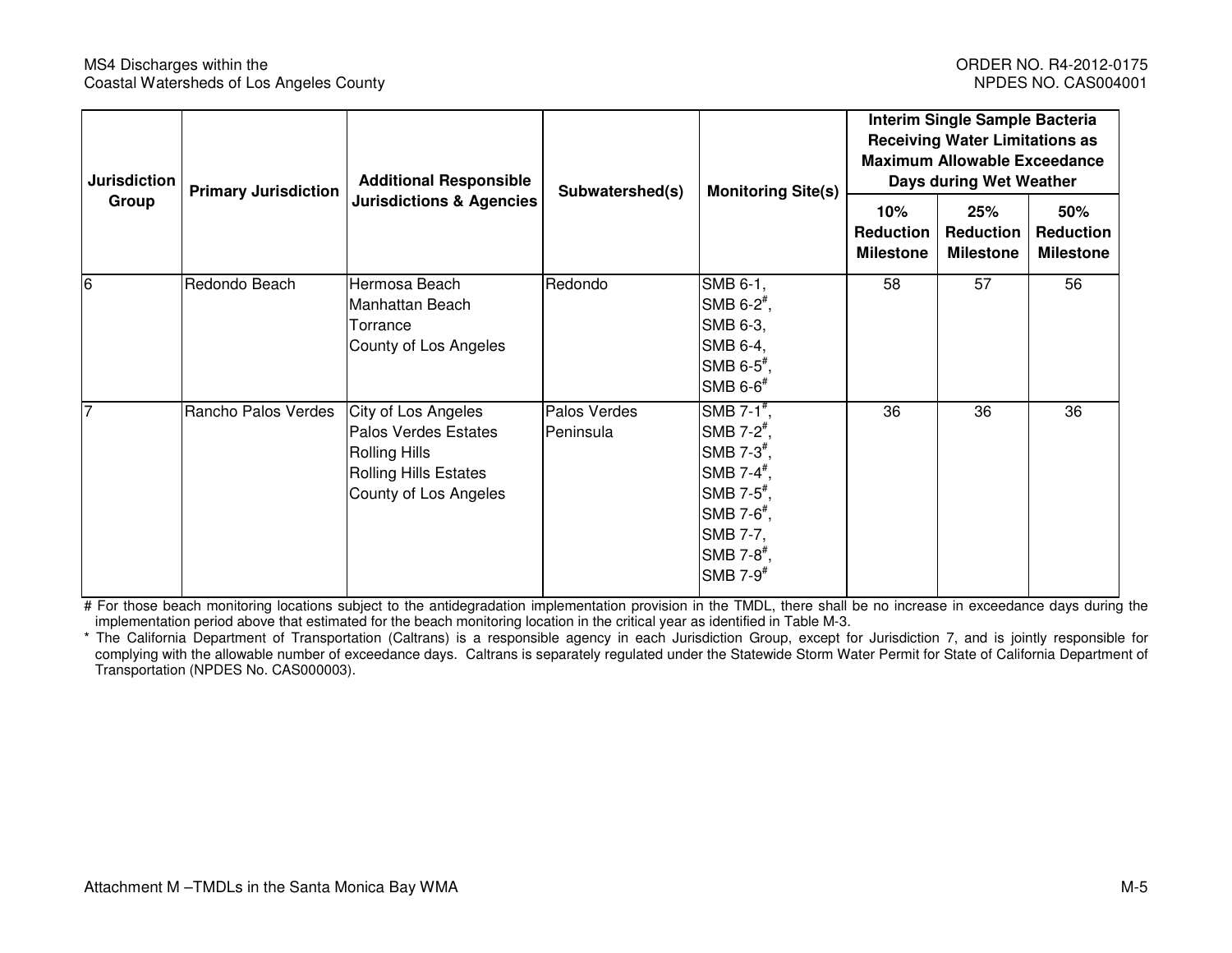| Table M-2: Interim Wet Weather Single Sample Bacteria Receiving Water Limitations by Jurisdictional Group |  |  |
|-----------------------------------------------------------------------------------------------------------|--|--|
|                                                                                                           |  |  |

| <b>Jurisdiction</b> |                              |                                     | <b>Additional Responsible</b><br>Subwatershed(s) |                        |                                   | <b>Monitoring</b>                           | Interim Single Sample Bacteria<br><b>Receiving Water Limitations as</b><br><b>Maximum Exceedance Days Beyond</b><br>those Allowed during Wet Weather |  |  |
|---------------------|------------------------------|-------------------------------------|--------------------------------------------------|------------------------|-----------------------------------|---------------------------------------------|------------------------------------------------------------------------------------------------------------------------------------------------------|--|--|
| Group               | <b>Primary Jurisdiction</b>  | <b>Jurisdictions &amp; Agencies</b> |                                                  | Site(s)                | 10% Reduction<br><b>Milestone</b> | 25%<br><b>Reduction</b><br><b>Milestone</b> | 50%<br>Reduction<br><b>Milestone</b>                                                                                                                 |  |  |
|                     | County of Los Angeles Malibu |                                     | Arroyo Sequit                                    | <b>SMB 1-1</b>         | 393                               | 327                                         | 218                                                                                                                                                  |  |  |
|                     |                              | City of Los Angeles                 | Carbon Canyon                                    | <b>SMB 1-13</b>        |                                   |                                             |                                                                                                                                                      |  |  |
|                     |                              | (Topanga only)                      | Corral Canyon                                    | SMB 1-11,              |                                   |                                             |                                                                                                                                                      |  |  |
|                     |                              | Calabasas (Topanga only)            |                                                  | SMB 1-12,              |                                   |                                             |                                                                                                                                                      |  |  |
|                     |                              |                                     |                                                  | SMB $O-2$ <sup>#</sup> |                                   |                                             |                                                                                                                                                      |  |  |
|                     |                              |                                     | Encinal Canyon                                   | SMB $1-3$ <sup>#</sup> |                                   |                                             |                                                                                                                                                      |  |  |
|                     |                              |                                     | Escondido Canyon                                 | <b>SMB 1-8</b>         |                                   |                                             |                                                                                                                                                      |  |  |
|                     |                              |                                     | Las Flores Canyon                                | <b>SMB 1-14</b>        |                                   |                                             |                                                                                                                                                      |  |  |
|                     |                              |                                     | Latigo Canyon                                    | <b>SMB 1-9</b>         |                                   |                                             |                                                                                                                                                      |  |  |
|                     |                              |                                     | Los Alisos Canyon                                | SMB $1-2^{\#}$         |                                   |                                             |                                                                                                                                                      |  |  |
|                     |                              |                                     | Pena Canyon                                      | SMB 1-16#              |                                   |                                             |                                                                                                                                                      |  |  |
|                     |                              |                                     | Piedra Gorda Canyon                              | <b>SMB 1-15</b>        |                                   |                                             |                                                                                                                                                      |  |  |
|                     |                              |                                     | Ramirez Canyon                                   | SMB 1-6,               |                                   |                                             |                                                                                                                                                      |  |  |
|                     |                              |                                     |                                                  | SMB 1-7,               |                                   |                                             |                                                                                                                                                      |  |  |
|                     |                              |                                     |                                                  | SMB O- $1^{\#}$        |                                   |                                             |                                                                                                                                                      |  |  |
|                     |                              |                                     | Solstice Canyon                                  | <b>SMB 1-10</b>        |                                   |                                             |                                                                                                                                                      |  |  |
|                     |                              |                                     | Topanga Canyon                                   | <b>SMB 1-18</b>        |                                   |                                             |                                                                                                                                                      |  |  |
|                     |                              |                                     | Trancas Canyon                                   | <b>SMB 1-4</b>         |                                   |                                             |                                                                                                                                                      |  |  |
|                     |                              |                                     | Tuna Canyon                                      | SMB 1-17#              |                                   |                                             |                                                                                                                                                      |  |  |
|                     |                              |                                     | Zuma Canyon                                      | <b>SMB 1-5</b>         |                                   |                                             |                                                                                                                                                      |  |  |
|                     |                              |                                     |                                                  |                        |                                   |                                             |                                                                                                                                                      |  |  |
|                     |                              |                                     |                                                  |                        |                                   |                                             |                                                                                                                                                      |  |  |
|                     |                              |                                     |                                                  |                        |                                   |                                             |                                                                                                                                                      |  |  |
|                     |                              |                                     |                                                  |                        |                                   |                                             |                                                                                                                                                      |  |  |
|                     |                              |                                     |                                                  |                        |                                   |                                             |                                                                                                                                                      |  |  |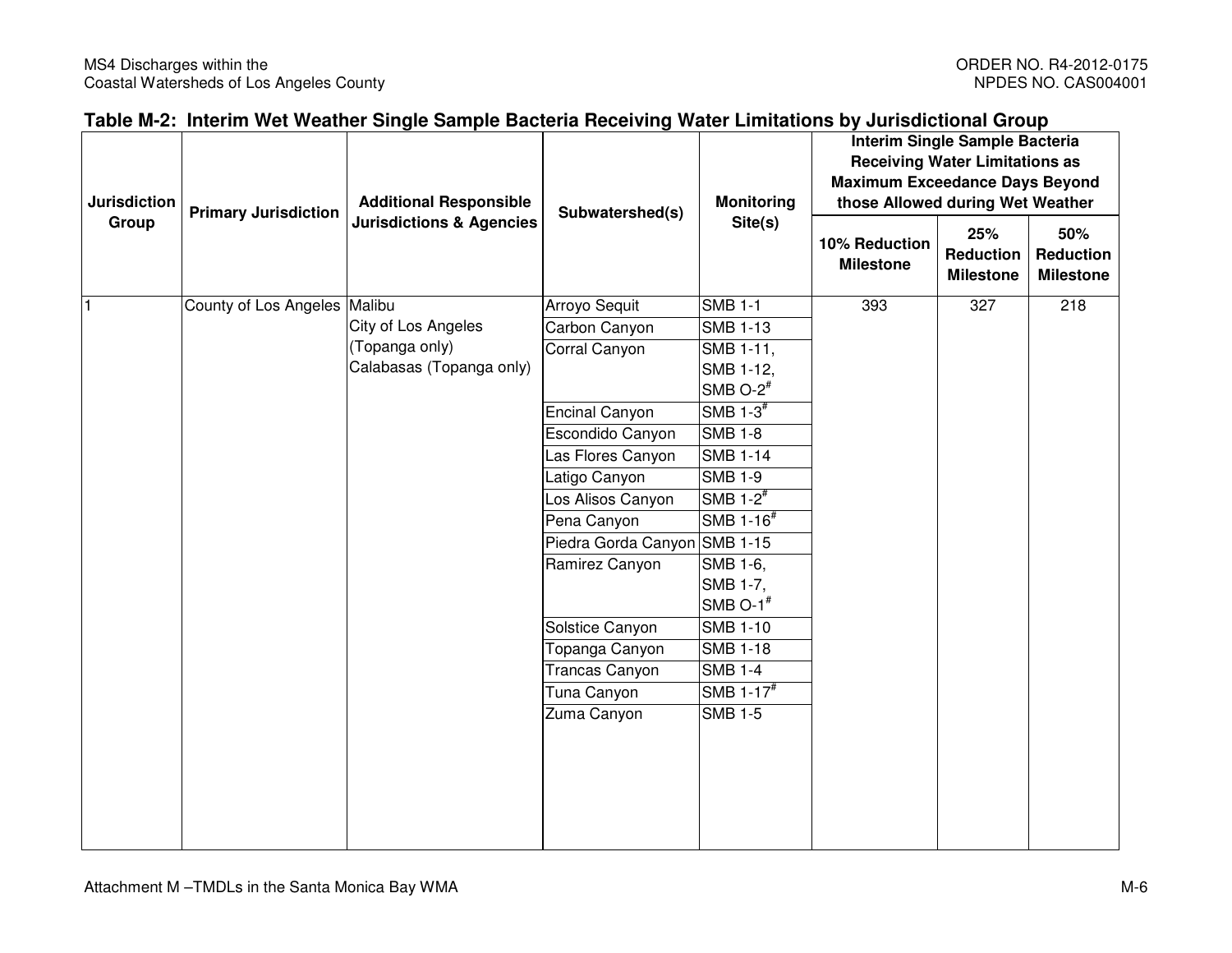### MS4 Discharges within the Controller County Constant Constant Constant Constant ORDER NO. R4-2012-0175<br>Coastal Watersheds of Los Angeles County Constant Constant Constant Constant Constant Constant Constant Consta Coastal Watersheds of Los Angeles County

| <b>Jurisdiction</b> | <b>Primary Jurisdiction</b>         | <b>Additional Responsible</b> | Subwatershed(s)   | <b>Monitoring</b>                 | Interim Single Sample Bacteria<br><b>Receiving Water Limitations as</b><br><b>Maximum Exceedance Days Beyond</b><br>those Allowed during Wet Weather |                                             |     |
|---------------------|-------------------------------------|-------------------------------|-------------------|-----------------------------------|------------------------------------------------------------------------------------------------------------------------------------------------------|---------------------------------------------|-----|
| Group               | <b>Jurisdictions &amp; Agencies</b> |                               | Site(s)           | 10% Reduction<br><b>Milestone</b> | 25%<br><b>Reduction</b><br><b>Milestone</b>                                                                                                          | 50%<br><b>Reduction</b><br><b>Milestone</b> |     |
| $\overline{c}$      | City of Los Angeles                 | County of Los Angeles         | Castlerock        | <b>SMB 2-1</b>                    | 382                                                                                                                                                  | 318                                         | 212 |
|                     |                                     | El Segundo (Dockweiler        | Dockweiler        | SMB 2-10,                         |                                                                                                                                                      |                                             |     |
|                     |                                     | only)                         |                   | SMB 2-11,                         |                                                                                                                                                      |                                             |     |
|                     |                                     | Santa Monica                  |                   | SMB 2-12,                         |                                                                                                                                                      |                                             |     |
|                     |                                     |                               |                   | SMB 2-13,                         |                                                                                                                                                      |                                             |     |
|                     |                                     |                               |                   | SMB 2-14,                         |                                                                                                                                                      |                                             |     |
|                     |                                     |                               |                   | <b>SMB 2-15</b>                   |                                                                                                                                                      |                                             |     |
|                     |                                     |                               | Venice Beach      | SMB 2-8,                          |                                                                                                                                                      |                                             |     |
|                     |                                     |                               |                   | <b>SMB 2-9</b>                    |                                                                                                                                                      |                                             |     |
|                     |                                     |                               | Pulga Canyon      | SMB 2-4,                          |                                                                                                                                                      |                                             |     |
|                     |                                     |                               |                   | <b>SMB 2-5</b>                    |                                                                                                                                                      |                                             |     |
|                     |                                     |                               | Santa Monica      | <b>SMB 2-7</b>                    |                                                                                                                                                      |                                             |     |
|                     |                                     |                               | Canyon            |                                   |                                                                                                                                                      |                                             |     |
|                     |                                     |                               | Santa Ynez Canyon | SMB 2-2,                          |                                                                                                                                                      |                                             |     |
|                     |                                     |                               |                   | SMB 2-3,                          |                                                                                                                                                      |                                             |     |
|                     |                                     |                               |                   | <b>SMB 2-6</b>                    |                                                                                                                                                      |                                             |     |
| 3                   | Santa Monica                        | City of Los Angeles           | Santa Monica      | SMB 3-1,                          | 219                                                                                                                                                  | $\frac{183}{ }$                             | 122 |
|                     |                                     | County of Los Angeles         |                   | SMB 3-2,                          |                                                                                                                                                      |                                             |     |
|                     |                                     |                               |                   | SMB 3-3,                          |                                                                                                                                                      |                                             |     |
|                     |                                     |                               |                   | SMB 3-4,                          |                                                                                                                                                      |                                             |     |
|                     |                                     |                               |                   | SMB 3-5,                          |                                                                                                                                                      |                                             |     |
|                     |                                     |                               |                   | SMB 3-6,<br>SMB 3-7,              |                                                                                                                                                      |                                             |     |
|                     |                                     |                               |                   | SMB 3-8,                          |                                                                                                                                                      |                                             |     |
|                     |                                     |                               |                   | <b>SMB 3-9</b>                    |                                                                                                                                                      |                                             |     |
| $\overline{4}$      | Malibu                              |                               | Nicholas Canyon   | SMB $4-1$ <sup>#</sup>            | 15                                                                                                                                                   | 12                                          | 8   |
|                     |                                     | County of Los Angeles         |                   |                                   |                                                                                                                                                      |                                             |     |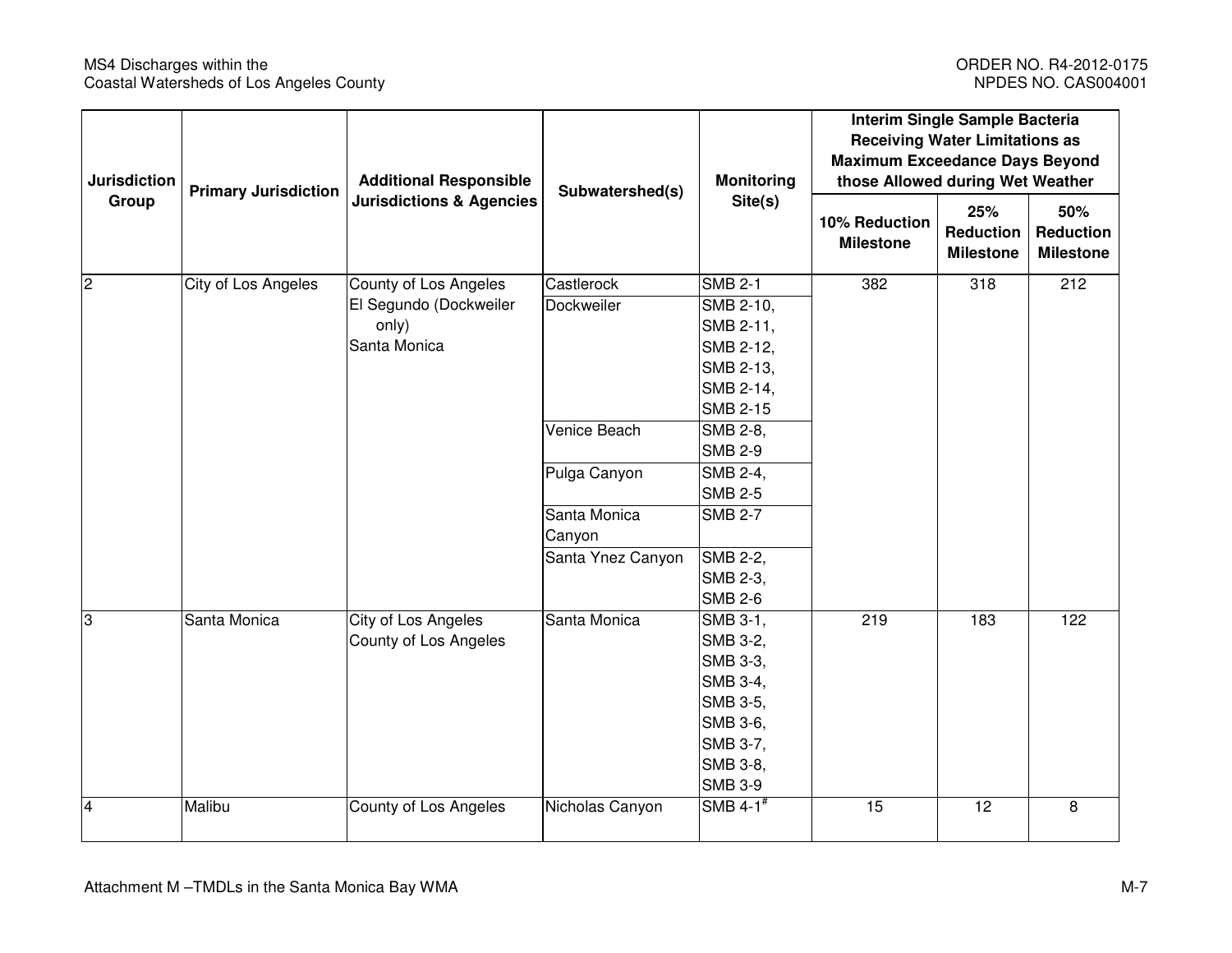#### MS4 Discharges within the Constanting Control of the ORDER NO. R4-2012-0175<br>Coastal Watersheds of Los Angeles County Coastal Watersheds of Los Angeles County Coastal Watersheds of Los Angeles County

| <b>Jurisdiction</b> | <b>Primary Jurisdiction</b> | <b>Additional Responsible</b>                                                                                                       | Subwatershed(s)           | <b>Monitoring</b><br>Site(s)                                                                                                                                                                                       | Interim Single Sample Bacteria<br><b>Receiving Water Limitations as</b><br><b>Maximum Exceedance Days Beyond</b><br>those Allowed during Wet Weather |                                             |                                             |
|---------------------|-----------------------------|-------------------------------------------------------------------------------------------------------------------------------------|---------------------------|--------------------------------------------------------------------------------------------------------------------------------------------------------------------------------------------------------------------|------------------------------------------------------------------------------------------------------------------------------------------------------|---------------------------------------------|---------------------------------------------|
| Group               |                             | <b>Jurisdictions &amp; Agencies</b>                                                                                                 |                           |                                                                                                                                                                                                                    | 10% Reduction<br><b>Milestone</b>                                                                                                                    | 25%<br><b>Reduction</b><br><b>Milestone</b> | 50%<br><b>Reduction</b><br><b>Milestone</b> |
| 5                   | Manhattan Beach             | El Segundo<br>Hermosa Beach<br>Redondo Beach<br>County of Los Angeles                                                               | Hermosa                   | SMB 5-1 $#$ ,<br>SMB 5-2,<br>SMB $5-3^{\frac{4}{7}}$ ,<br>SMB $5-4^{\frac{4}{3}}$ ,<br>SMB $5-5$ <sup>#</sup>                                                                                                      | 63                                                                                                                                                   | 52                                          | 35                                          |
| 6                   | Redondo Beach               | Hermosa Beach<br>Manhattan Beach<br>Torrance<br>County of Los Angeles                                                               | Redondo                   | SMB 6-1,<br>SMB 6-2 <sup>#</sup> ,<br>SMB 6-3,<br>SMB 6-4,<br>SMB $6-5^{\frac{1}{7}}$ ,<br>SMB $6-6$ <sup>#</sup>                                                                                                  | 62                                                                                                                                                   | 51                                          | 34                                          |
| $\overline{7}$      | Rancho Palos Verdes         | City of Los Angeles<br><b>Palos Verdes Estates</b><br><b>Rolling Hills</b><br><b>Rolling Hills Estates</b><br>County of Los Angeles | Palos Verdes<br>Peninsula | SMB 7-1 $^{\#}$ ,<br>SMB 7- $2^{\frac{\pi}{2}}$ ,<br>SMB $7-3^{\frac{4}{7}}$ ,<br>SMB 7-4 $#$ ,<br>SMB 7- $5^{\frac{1}{7}}$ ,<br>SMB 7- $6^{\frac{4}{7}}$ ,<br>SMB 7-7,<br>SMB 7-8 $#$ ,<br>SMB $7-9$ <sup>#</sup> | 88                                                                                                                                                   | 73                                          | 49                                          |

# For those beach monitoring locations subject to the antidegradation implementation provision in the TMDL, there shall be no increase in exceedance days during the implementation period above that estimated for the beach monitoring location in the critical year as identified in Table M-4.

\* The California Department of Transportation (Caltrans) is a responsible agency in each Jurisdiction Group, except for Jurisdiction 7, and is jointly responsible for complying with the allowable number of exceedance days. Caltrans is separately regulated under the Statewide Storm Water Permit for State of California Department of Transportation (NPDES No. CAS000003).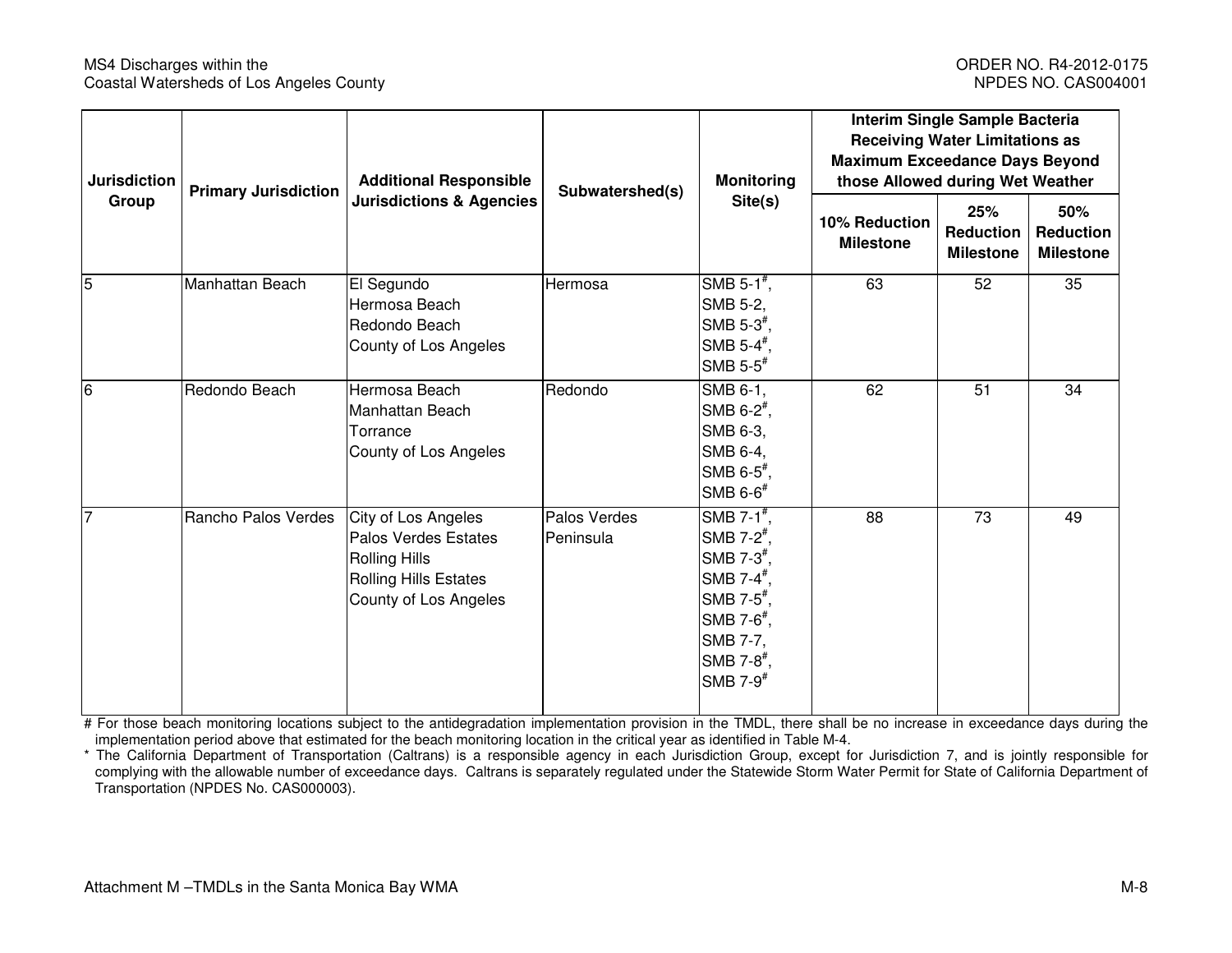c. Permittees shall comply with the following grouped<sup>1</sup> final single sample bacteria receiving water limitations for all shoreline monitoring stations along Santa Monica Bay beaches, except for those monitoring stations subject to the antidegradation implementation provision as established in the TMDL and identified in subpart e. below, during dry weather as of the effective date of this Order and during wet weather no later than July 15, 2021:

| <b>Time Period</b>                             | <b>Annual Allowable Exceedance</b><br>Days of the Single Sample<br>Objective (days) |                    |  |  |  |
|------------------------------------------------|-------------------------------------------------------------------------------------|--------------------|--|--|--|
|                                                | <b>Daily Sampling</b>                                                               | Weekly<br>Sampling |  |  |  |
| Summer Dry-Weather<br>(April 1 to October 31)  |                                                                                     |                    |  |  |  |
| Winter Dry-Weather<br>(November 1 to March 31) |                                                                                     |                    |  |  |  |
| Wet Weather <sup>2</sup><br>(Year-round)       |                                                                                     |                    |  |  |  |

 **d.** Section A.4.c above shall not be applicable upon the effective date of the revised Santa Monica Bay Beaches Bacteria TMDL (Attachment A of Resolution No. R12-007). Upon the effective date of the revised Santa Monica Bay Beaches Bacteria TMDL, Permittees shall comply with the following grouped $3$  final single sample bacteria receiving water limitations for all shoreline monitoring stations along Santa Monica Bay beaches, except for those monitoring stations subject to the antidegradation implementation provision as established in the TMDL and identified in subpart f. below, during dry weather as of the effective date of the revised Santa Monica Bay Beaches Bacteria TMDL and during wet weather no later than July 15, 2021:

| <b>Time Period</b>                             | <b>Annual Allowable Exceedance</b><br>Days of the Single Sample<br>Objective (days) |                    |  |  |
|------------------------------------------------|-------------------------------------------------------------------------------------|--------------------|--|--|
|                                                | <b>Daily Sampling</b>                                                               | Weekly<br>Sampling |  |  |
| Summer Dry-Weather<br>(April 1 to October 31)  |                                                                                     |                    |  |  |
| Winter Dry-Weather<br>(November 1 to March 31) | ч                                                                                   |                    |  |  |
| Wet Weather <sup>4</sup><br>(Year-round)       | 17                                                                                  | З                  |  |  |

 $\overline{\phantom{0}}$ 

 drainage area to each beach monitoring location.  $<sup>1</sup>$  The final receiving water limitations are group-based and shared among all MS4 Permittees located within the sub-</sup>

<sup>&</sup>lt;sup>2</sup> Wet weather is defined as days with 0.1 inch of rain or greater and the three days following the rain event.

 drainage area to each beach monitoring location. 3 The final receiving water limitations are group-based and shared among all MS4 Permittees located within the sub-

<sup>&</sup>lt;sup>4</sup> Wet weather is defined as days with 0.1 inch of rain or greater and the three days following the rain event.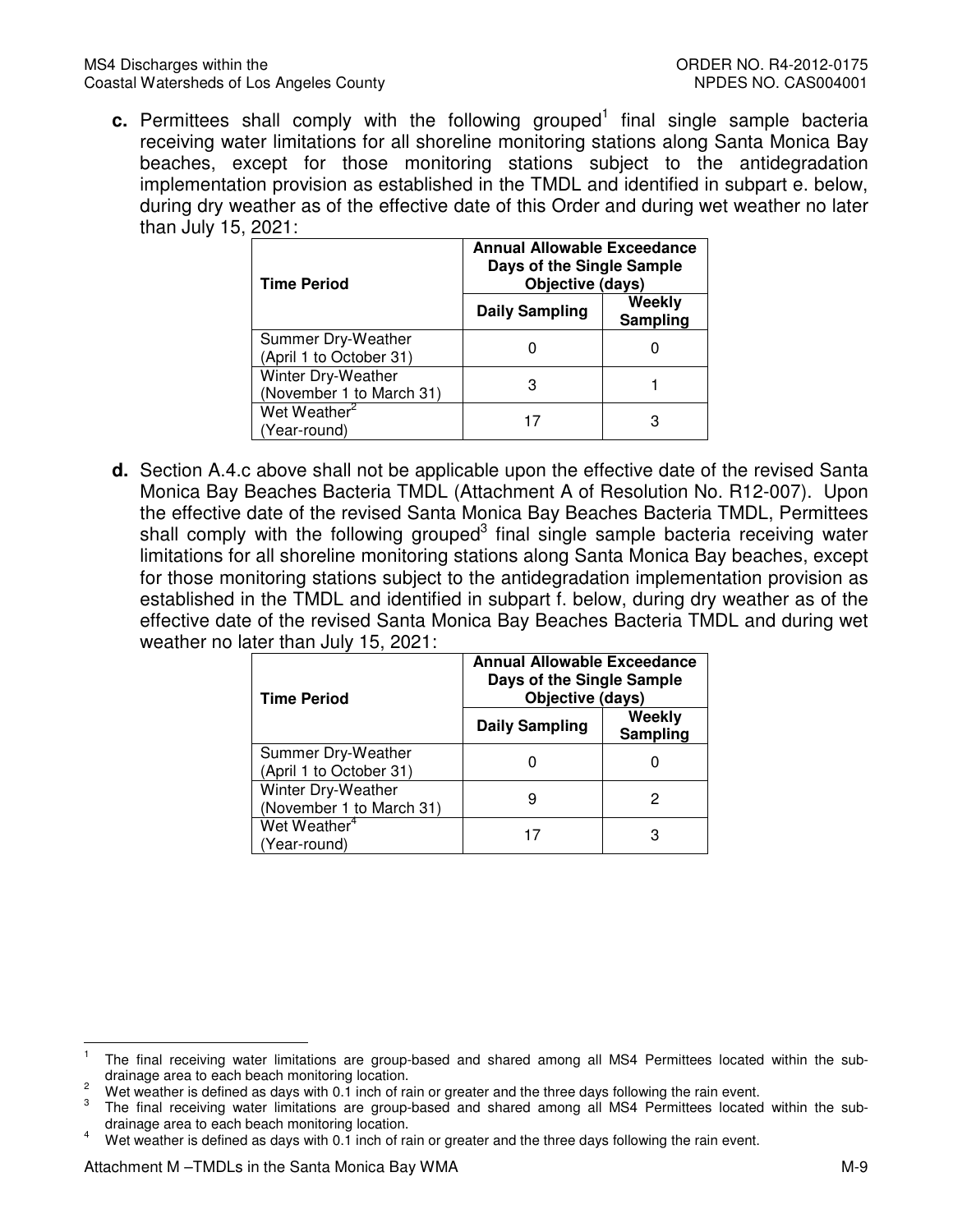**e.** Permittees shall comply with the following grouped5 final single sample bacteria receiving water limitations for shoreline monitoring stations along Santa Monica Bay beaches subject to the antidegradation implementation provision in the TMDL as of the effective date of this Order:

### **Table M-3: Allowable Number of Days that may Exceed any Single Sample Bacteria Receiving Water Limitations**

|                |                                                 | Annual Allowable Exceedance Days<br>of the Single Sample Objective (days) |                    |                                               |                    |                             |                    |
|----------------|-------------------------------------------------|---------------------------------------------------------------------------|--------------------|-----------------------------------------------|--------------------|-----------------------------|--------------------|
|                |                                                 | Summer Dry Weather<br>(April 1 – October 31)                              |                    | Winter Dry Weather<br>(November 1 - March 31) |                    | Wet Weather<br>(Year-round) |                    |
| Station ID     | <b>Beach Monitoring Location</b>                | Daily<br>Sampling                                                         | Weekly<br>Sampling | Daily<br>Sampling                             | Weekly<br>Sampling | Daily<br>Sampling           | Weekly<br>Sampling |
| <b>SMB 1-4</b> | Trancas Creek at Broad Beach                    | $\mathbf{0}$                                                              | $\Omega$           | $\Omega$                                      | $\Omega$           | 17                          | 3                  |
| <b>SMB 1-5</b> | Zuma Creek at Zuma Beach                        | 0                                                                         | 0                  | $\Omega$                                      | 0                  | 17                          | 3                  |
| SMB 2-13       | Imperial Highway storm drain                    | 0                                                                         | 0                  | $\overline{c}$                                | $\mathbf{1}$       | 17                          | 3                  |
| <b>SMB 3-8</b> | Windward Ave. storm drain at Venice<br>Pavilion | $\mathbf 0$                                                               | 0                  | $\overline{2}$                                |                    | 13                          | $\overline{2}$     |
| <b>SMB 4-1</b> | San Nicholas Canyon Creek at<br>Nicholas Beach  | $\Omega$                                                                  | 0                  | 0                                             | $\Omega$           | 14                          | $\mathbf{2}$       |
| <b>SMB 5-1</b> | Manhattan Beach at 40th Street                  | 0                                                                         | 0                  | 1                                             | $\mathbf{1}$       | $\overline{4}$              | $\mathbf{1}$       |
| <b>SMB 5-3</b> | Manhattan Beach Pier, southern drain            | 0                                                                         | 0                  | $\mathbf{1}$                                  | 1                  | 5                           |                    |
| <b>SMB 5-4</b> | Hermosa City Beach at 26th St.                  | 0                                                                         | 0                  | 3                                             | 1                  | 12                          | $\mathbf{2}$       |
| <b>SMB 5-5</b> | Hermosa Beach Pier                              | 0                                                                         | 0                  | 2                                             | 1                  | 8                           | $\overline{2}$     |
| <b>SMB 6-2</b> | Redondo Municipal Pier- 100 yards<br>south      | 0                                                                         | 0                  | 3                                             | 1                  | 14                          | $\overline{c}$     |
| <b>SMB 6-5</b> | Avenue I storm drain at Redondo<br>Beach        | 0                                                                         | 0                  | 3                                             |                    | 6                           |                    |
| <b>SMB 6-6</b> | Malaga Cove, Palos Verdes Estates               | $\Omega$                                                                  | 0                  | 1                                             | 1                  | 3                           |                    |

<sup>&</sup>lt;sup>5</sup> The final receiving water limitations are group-based and shared among all MS4 Permittees located within the sub-drainage area to each beach monitoring location.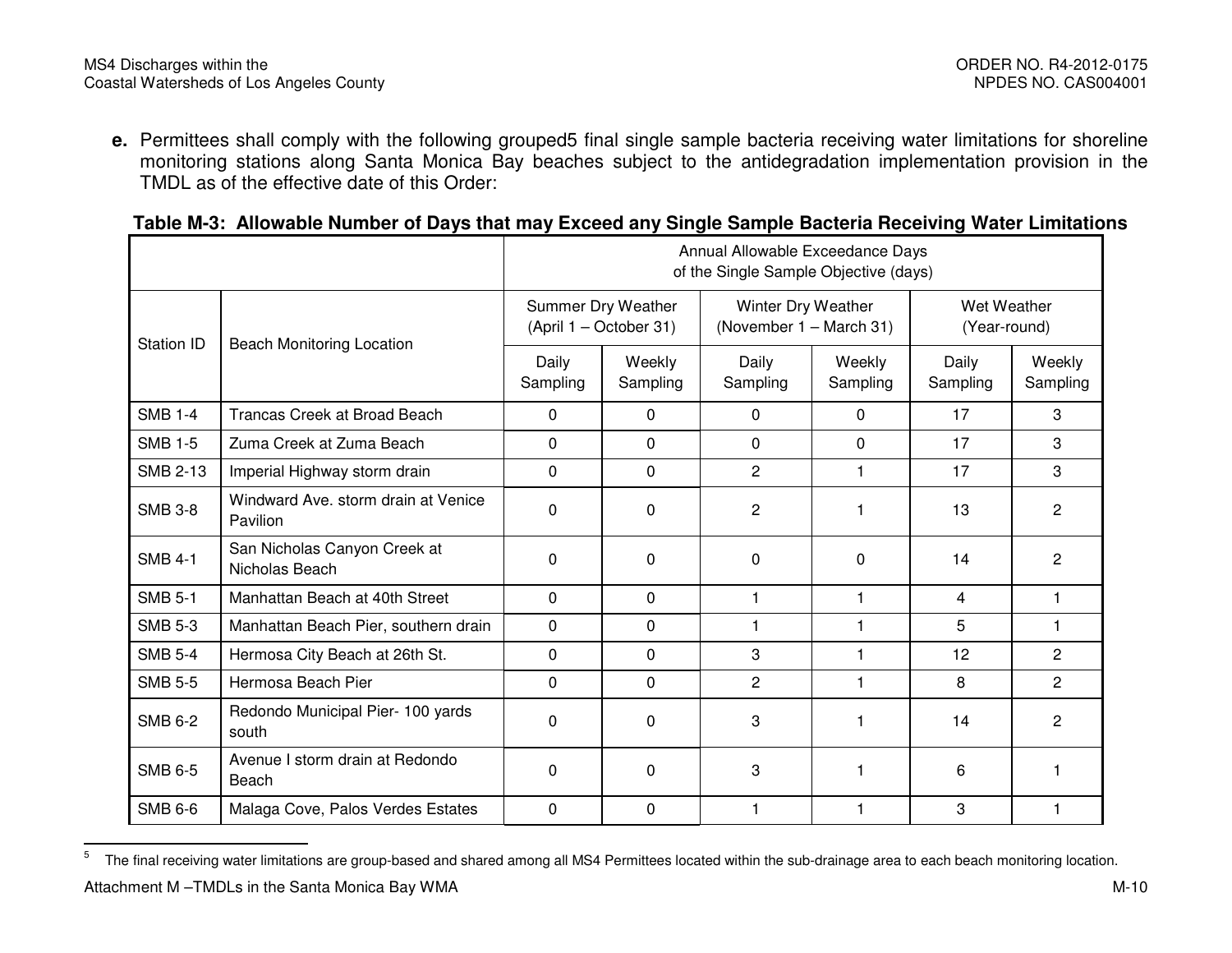|                |                                              | Annual Allowable Exceedance Days<br>of the Single Sample Objective (days) |                                              |                   |                                               |                   |                             |  |
|----------------|----------------------------------------------|---------------------------------------------------------------------------|----------------------------------------------|-------------------|-----------------------------------------------|-------------------|-----------------------------|--|
| Station ID     |                                              |                                                                           | Summer Dry Weather<br>(April 1 - October 31) |                   | Winter Dry Weather<br>(November 1 – March 31) |                   | Wet Weather<br>(Year-round) |  |
|                | <b>Beach Monitoring Location</b>             | Daily<br>Sampling                                                         | Weekly<br>Sampling                           | Daily<br>Sampling | Weekly<br>Sampling                            | Daily<br>Sampling | Weekly<br>Sampling          |  |
| <b>SMB 7-1</b> | Malaga Cove, Palos Verdes Estates            | 0                                                                         | 0                                            |                   |                                               | 14                | 2                           |  |
| <b>SMB 7-2</b> | <b>Bluff Cove, Palos Verdes Estates</b>      | 0                                                                         | 0                                            |                   |                                               | 0                 | 0                           |  |
| <b>SMB 7-3</b> | Long Point, Rancho Palos Verdes              | 0                                                                         | 0                                            |                   |                                               | 5                 |                             |  |
| <b>SMB 7-4</b> | Abalone Cove, Rancho Palos Verdes            | 0                                                                         | 0                                            | 0                 | 0                                             |                   |                             |  |
| <b>SMB 7-5</b> | Portuguese Bend Cove, Rancho<br>Palos Verdes | 0                                                                         | 0                                            |                   |                                               | 2                 |                             |  |
| <b>SMB 7-6</b> | White's Point, Royal Palms County<br>Beach   | 0                                                                         | 0                                            |                   |                                               | 6                 |                             |  |
| <b>SMB 7-8</b> | Point Fermin/Wilder Annex, San<br>Pedro      | 0                                                                         | 0                                            |                   |                                               | 2                 |                             |  |
| <b>SMB 7-9</b> | <b>Outer Cabrillo Beach</b>                  | $\Omega$                                                                  | 0                                            |                   |                                               | 3                 |                             |  |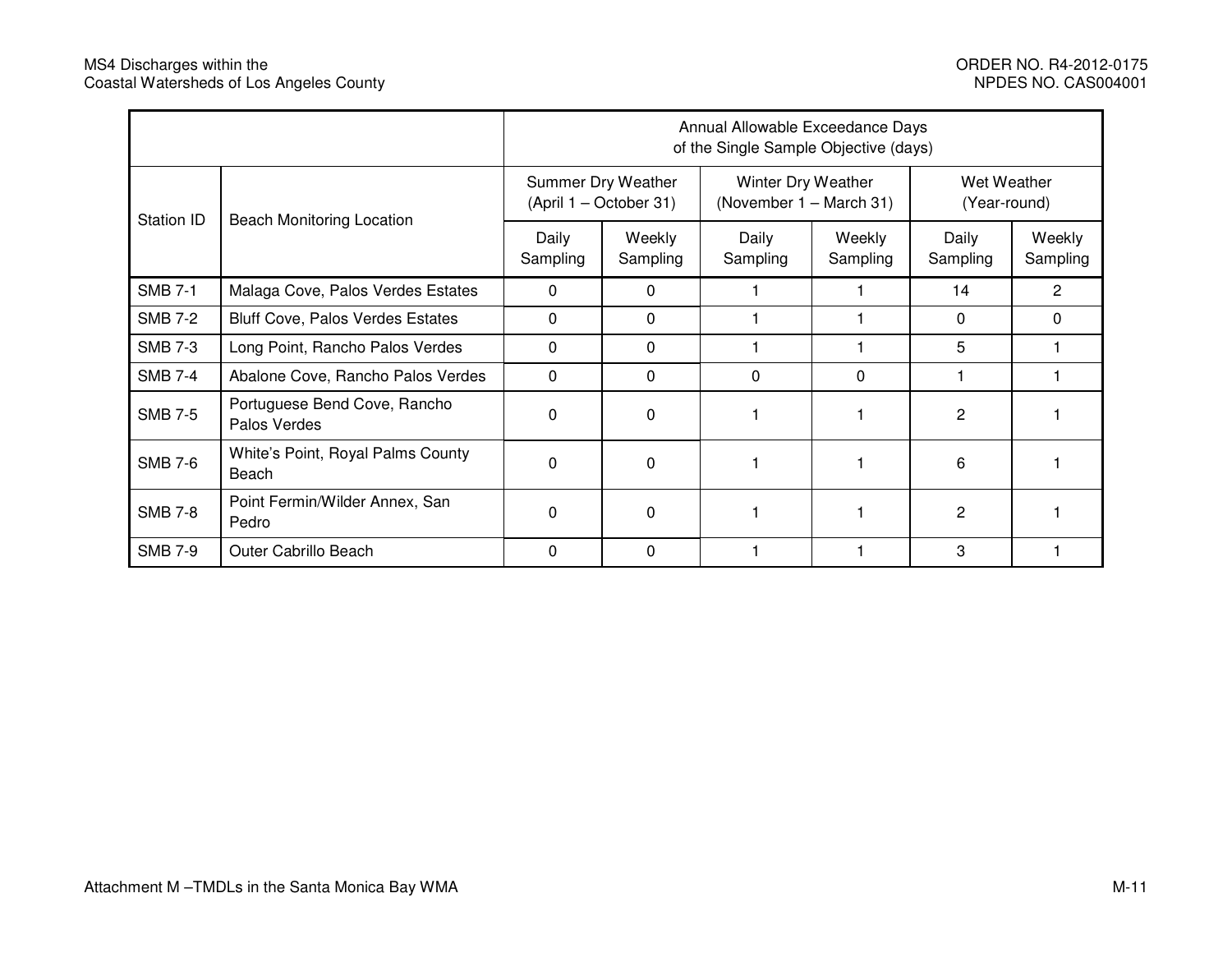**f.** Section A.4.e above shall not be applicable upon the effective date of the revised Santa Monica Bay Beaches Bacteria TMDL (Attachment A of Resolution No. R12-007). Upon the effective date of the revised Santa Monica Bay Beaches Bacteria TMDL, Permittees shall comply with the following grouped6 final single sample bacteria receiving water limitations for shoreline monitoring stations along Santa Monica Bay beaches subject to the antidegradation implementation provision in the TMDL as of the effective date of the revised Santa Monica Bay Beaches Bacteria TMDL:

| Table M-4: Allowable Number of Days that may Exceed any Single Sample Bacteria Receiving Water Limitations |  |  |  |  |  |
|------------------------------------------------------------------------------------------------------------|--|--|--|--|--|
|                                                                                                            |  |  |  |  |  |

|                    |                                            | Annual Allowable Exceedance Days<br>of the Single Sample Objective (days) |                    |                                               |                    |                             |                    |
|--------------------|--------------------------------------------|---------------------------------------------------------------------------|--------------------|-----------------------------------------------|--------------------|-----------------------------|--------------------|
|                    |                                            | Summer Dry Weather<br>(April 1 - October 31)                              |                    | Winter Dry Weather<br>(November 1 - March 31) |                    | Wet Weather<br>(Year-round) |                    |
| Station ID         | <b>Beach Monitoring Location</b>           | Daily<br>Sampling                                                         | Weekly<br>Sampling | Daily<br>Sampling                             | Weekly<br>Sampling | Daily<br>Sampling           | Weekly<br>Sampling |
| <b>SMB 1-2</b>     | El Pescador State Beach                    | $\Omega$                                                                  | 0                  |                                               |                    | 5                           |                    |
| <b>SMB 1-3</b>     | El Matador State Beach                     | 0                                                                         | $\Omega$           |                                               |                    | 3                           |                    |
| SMB <sub>O-1</sub> | Paradise Cove                              | $\mathbf 0$                                                               | 0                  | 9                                             | $\overline{2}$     | 15                          | 3                  |
| <b>SMB 1-10</b>    | <b>Solstice Creek</b>                      | $\mathbf 0$                                                               | $\Omega$           | 5                                             | $\mathbf 1$        | 17                          | 3                  |
| SMB O-2            | Puerco Canyon Storm Drain                  | $\mathbf 0$                                                               | 0                  | $\mathbf 0$                                   | $\mathbf 0$        | 6                           |                    |
| <b>SMB 1-14</b>    | Las Flores Creek                           | 0                                                                         | $\Omega$           | 6                                             |                    | 17                          | 3                  |
| <b>SMB 1-16</b>    | Pena Creek                                 | $\Omega$                                                                  | $\Omega$           | 3                                             |                    | 14                          | $\mathbf{2}$       |
| <b>SMB 1-17</b>    | Tuna Canyon Creek                          | $\mathbf 0$                                                               | $\Omega$           | 7                                             |                    | 12                          | $\mathbf{2}$       |
| <b>SMB 2-11</b>    | North Westchester Storm Drain              | $\Omega$                                                                  | $\Omega$           | $\Omega$                                      | $\Omega$           | 17                          | 3                  |
| <b>SMB 2-13</b>    | Imperial Highway Storm Drain               | $\mathbf 0$                                                               | 0                  | 4                                             |                    | 17                          | 3                  |
| <b>SMB 3-6</b>     | Rose Avenue Storm Drain at Venice<br>Beach | $\Omega$                                                                  | 0                  | 6                                             |                    | 17                          | 3                  |
| <b>SMB 4-1</b>     | San Nicholas Canyon Creek                  | 0                                                                         | $\Omega$           | 4                                             |                    | 14                          | $\overline{2}$     |
| <b>SMB 5-1</b>     | Manhattan State Beach at 40th Street       | $\Omega$                                                                  | 0                  |                                               |                    | 4                           |                    |

<sup>&</sup>lt;sup>6</sup> The final receiving water limitations are group-based and shared among all MS4 Permittees located within the sub-drainage area to each beach monitoring location.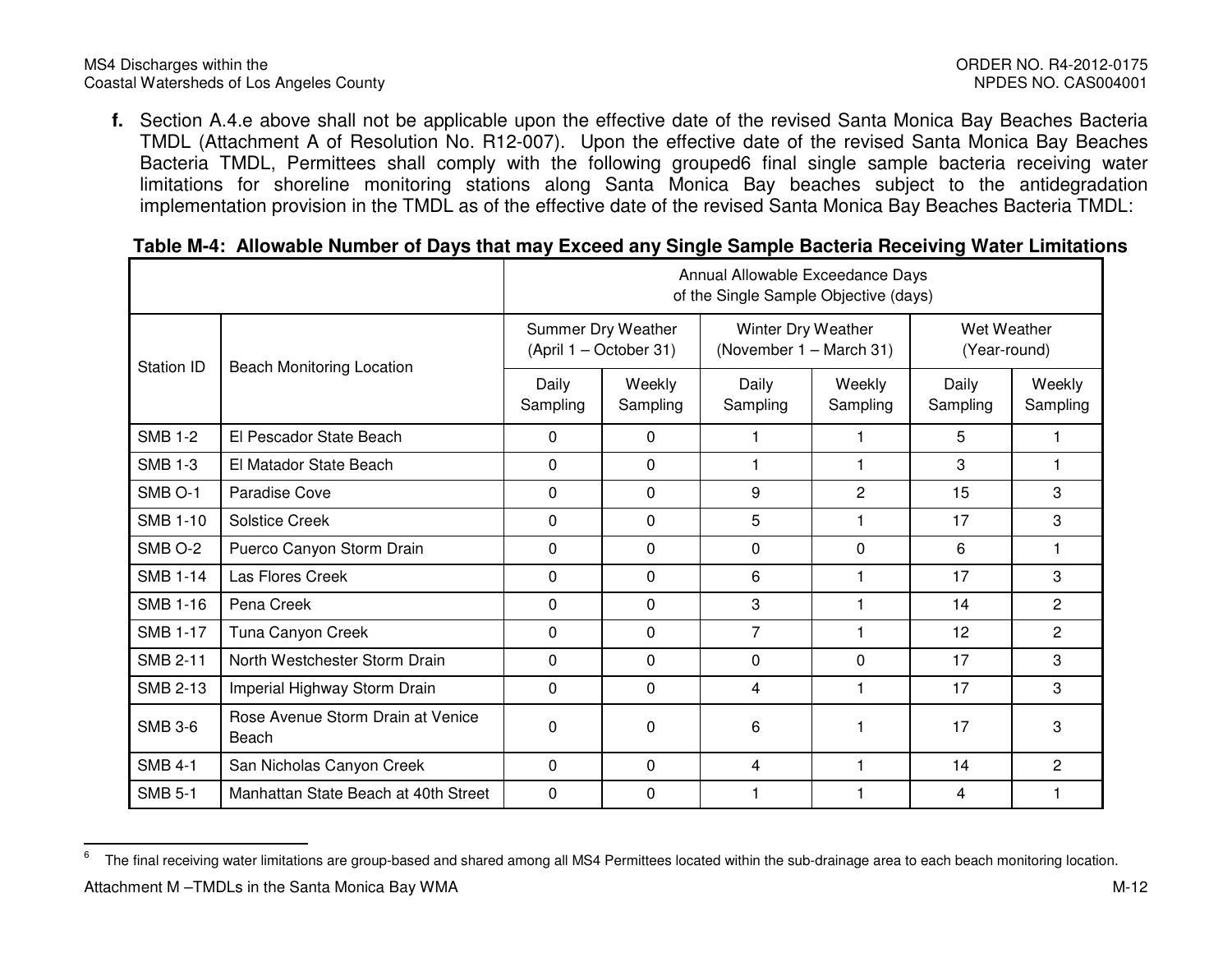|                   |                                                             | Annual Allowable Exceedance Days<br>of the Single Sample Objective (days) |                    |                   |                                               |                   |                             |  |
|-------------------|-------------------------------------------------------------|---------------------------------------------------------------------------|--------------------|-------------------|-----------------------------------------------|-------------------|-----------------------------|--|
|                   |                                                             | Summer Dry Weather<br>(April 1 - October 31)                              |                    |                   | Winter Dry Weather<br>(November 1 - March 31) |                   | Wet Weather<br>(Year-round) |  |
| <b>Station ID</b> | <b>Beach Monitoring Location</b>                            | Daily<br>Sampling                                                         | Weekly<br>Sampling | Daily<br>Sampling | Weekly<br>Sampling                            | Daily<br>Sampling | Weekly<br>Sampling          |  |
| <b>SMB 5-3</b>    | Manhattan Beach Pier, southern drain                        | $\Omega$                                                                  | $\Omega$           | 3                 | 1                                             | 6                 | 1                           |  |
| <b>SMB 5-4</b>    | Hermosa Beach at 26th Street                                | $\mathbf 0$                                                               | $\mathbf 0$        | 3                 | 1                                             | 12                | $\overline{2}$              |  |
| <b>SMB 5-5</b>    | Hermosa Beach Pier                                          | $\mathbf 0$                                                               | $\mathbf 0$        | $\overline{2}$    | 1                                             | 8                 | $\overline{2}$              |  |
| <b>SMB 6-2</b>    | Redondo Municipal Pier- 100 yards<br>south at Redondo Beach | $\mathbf 0$                                                               | $\Omega$           | 3                 | 1                                             | 14                | 2                           |  |
| <b>SMB 6-3</b>    | Sapphire Street Storm Drain at<br>Redondo Beach             | $\mathbf 0$                                                               | 0                  | 5                 | 1                                             | 17                | 3                           |  |
| <b>SMB 6-5</b>    | Avenue I Storm Drain at Redondo<br>Beach                    | $\mathbf 0$                                                               | $\Omega$           | 4                 | 1                                             | 11                | $\overline{c}$              |  |
| <b>SMB 6-6</b>    | Malaga Cove, Palos Verdes Estates                           | 0                                                                         | $\mathbf 0$        | $\mathbf{1}$      | 1                                             | 3                 | $\mathbf{1}$                |  |
| <b>SMB 7-1</b>    | Malaga Cove                                                 | $\Omega$                                                                  | $\Omega$           | 1                 | 1                                             | 14                | $\overline{2}$              |  |
| <b>SMB 7-2</b>    | <b>Bluff Cove</b>                                           | $\mathbf 0$                                                               | $\mathbf{0}$       | 1                 | 1                                             | $\mathbf 0$       | $\mathbf 0$                 |  |
| <b>SMB 7-3</b>    | Long Point                                                  | $\mathbf 0$                                                               | $\mathbf{0}$       | $\mathbf{1}$      | $\mathbf{1}$                                  | 5                 | 1                           |  |
| <b>SMB 7-4</b>    | Abalone Cove                                                | $\mathbf 0$                                                               | $\Omega$           | 0                 | 0                                             | 1                 | 1                           |  |
| <b>SMB 7-5</b>    | Portuguese Bend Cove                                        | $\Omega$                                                                  | $\mathbf{0}$       | $\mathbf{1}$      | 1                                             | 2                 | 1                           |  |
| <b>SMB 7-6</b>    | Royal Palms County Beach                                    | $\Omega$                                                                  | $\Omega$           | 1                 | 1                                             | 6                 | 1                           |  |
| <b>SMB 7-8</b>    | <b>Wilder Annex</b>                                         | $\mathbf 0$                                                               | $\mathbf 0$        | 1                 | 1                                             | $\overline{2}$    | $\mathbf{1}$                |  |
| <b>SMB 7-9</b>    | Outer Cabrillo Beach                                        | $\mathbf 0$                                                               | $\mathbf 0$        | 1                 | 1                                             | 3                 | 1                           |  |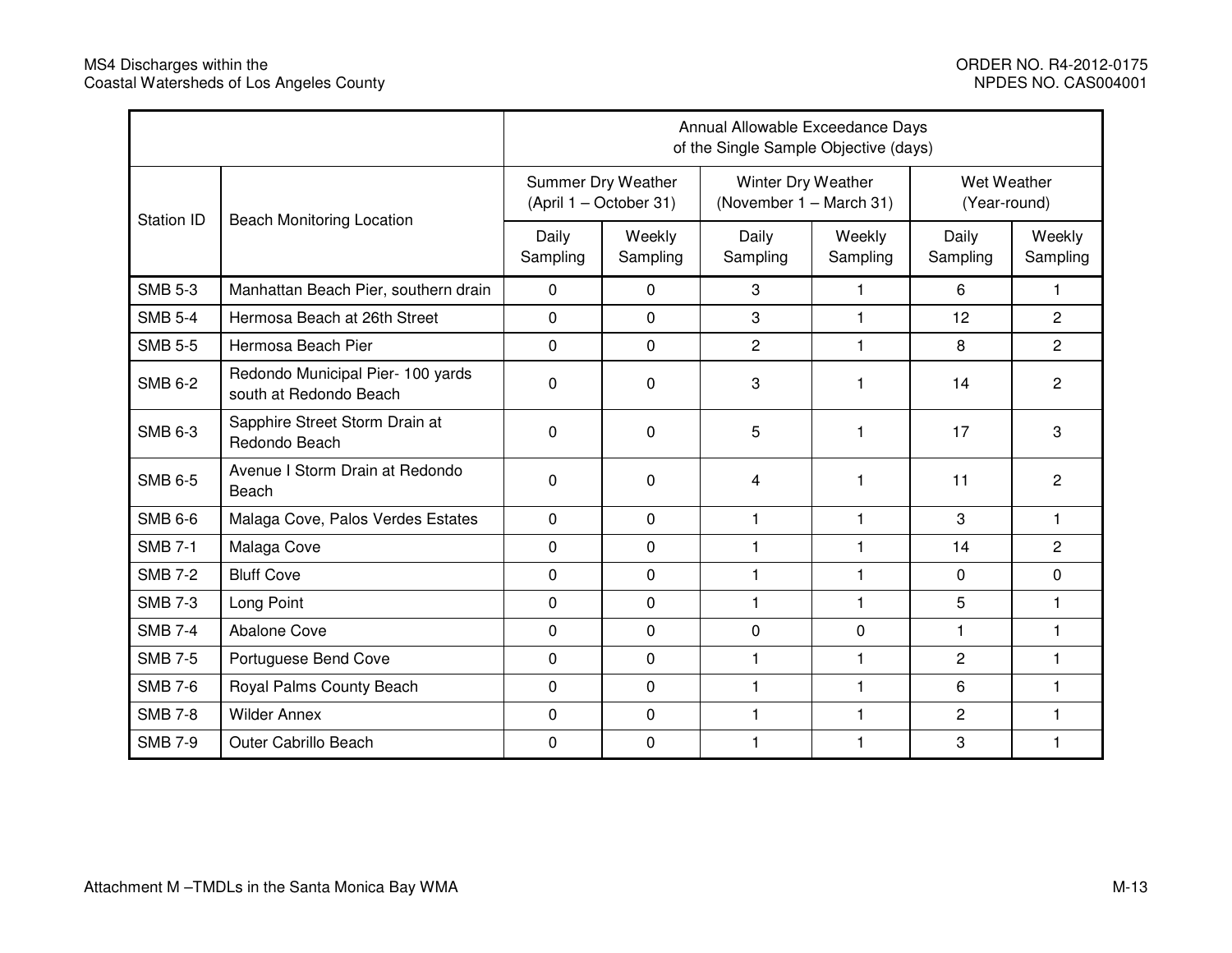**g.** Permittees shall comply with the following geometric mean receiving water limitations for all shoreline monitoring stations along Santa Monica Bay beaches during dry weather as of the effective date of this Order and during wet weather no later than July 15, 2021:

| <b>Constituent</b> | <b>Geometric Mean (MPN or cfu)</b> |
|--------------------|------------------------------------|
| Total coliform     | 1,000/100 mL                       |
| Fecal coliform     | 200/100 mL                         |
| Enterococcus       | $35/100$ mL                        |

 **h.** Section A.4.g above shall not be applicable upon the effective date of the revised Santa Monica Bay Beaches Bacteria TMDL (Attachment A of Resolution No. R12-007). Upon the effective date of the revised Santa Monica Bay Beaches Bacteria TMDL, Permittees shall comply with the following geometric mean receiving water limitations for all shoreline monitoring stations along Santa Monica Bay beaches, calculated as defined in the revised Santa Monica Bay Beaches Bacteria TMDL, no later than July 15, 2021:

| l Constituent  | <b>Geometric Mean (MPN or cfu)</b> |
|----------------|------------------------------------|
| Total coliform | 1,000/100 mL                       |
| Fecal coliform | 200/100 mL                         |
| Enterococcus   | 35/100 mL                          |

## **B. Santa Monica Bay Nearshore and Offshore Debris TMDL**

- **1.** Permittees subject to the provisions below are identified in Attachment K, Table K-2.
- **2.** Permittees shall comply with the final water quality-based effluent limitation of zero trash discharged into water bodies within the Santa Monica Bay WMA and then into Santa Monica Bay or on the shoreline of Santa Monica Bay no later than March 20, 2020<sup>7</sup>, and every year thereafter.
- **3.** Permittees shall comply with interim and final water quality-based effluent limitations for trash discharged into Santa Monica Bay or on the shoreline of Santa Monica Bay, per the schedule below:

 $\overline{\phantom{0}}$ 

 expanded polystyrene food packaging then the final compliance date will be extended until March 20, 2023. If a Permittee by November 4, 2013, adopts local ordinances to ban plastic bags, smoking in public places and single use  $\overline{7}$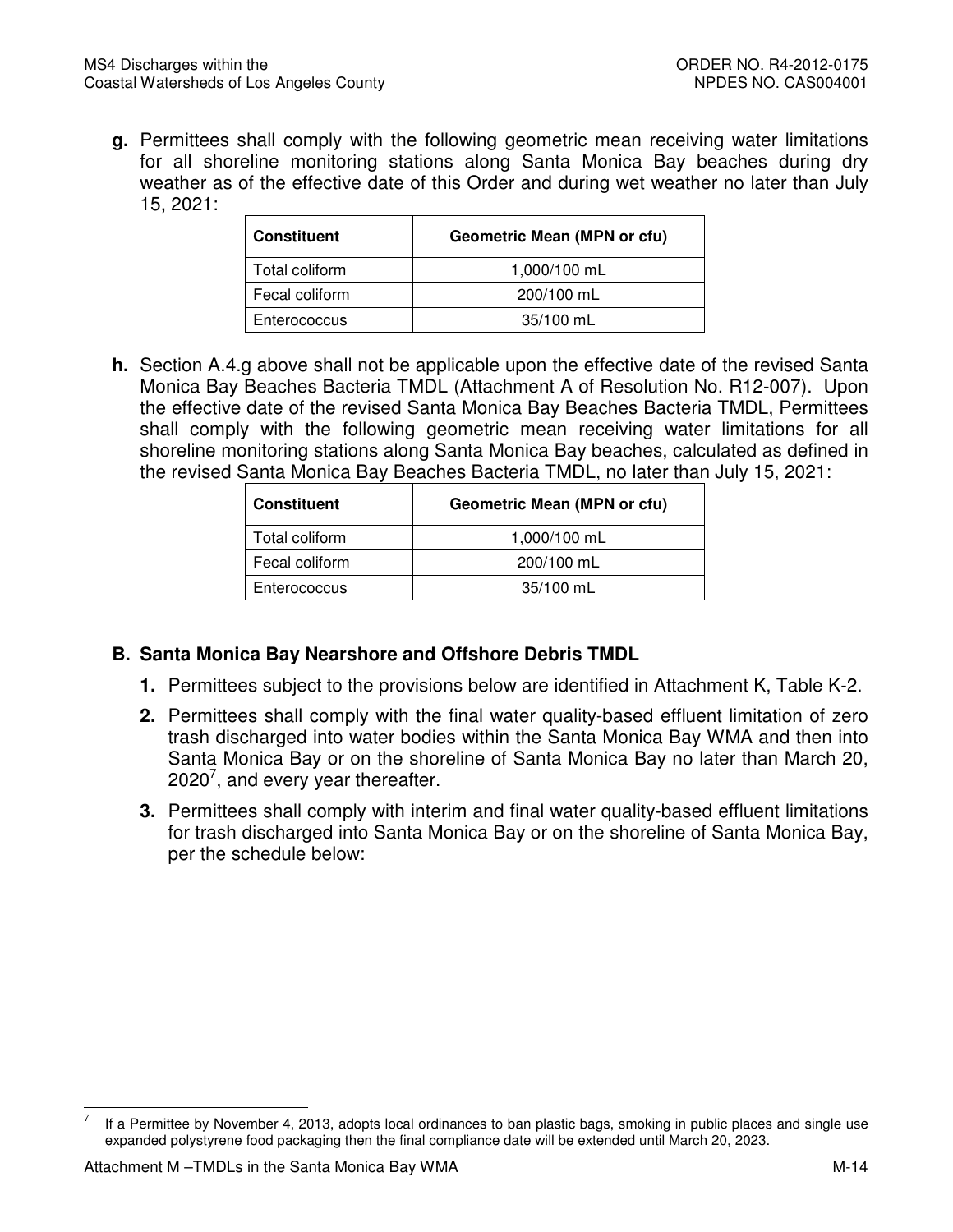| <b>Permittees</b>               | <b>Baseline</b> <sup>8</sup> | Mar 20, 2016<br>(80%) | Mar 20, 2017<br>(60%)            | Mar 20, 2018<br>(40%) | Mar 20, 2019<br>(20%) | Mar 20, 2020 <sup>9</sup><br>(0%) |  |  |
|---------------------------------|------------------------------|-----------------------|----------------------------------|-----------------------|-----------------------|-----------------------------------|--|--|
|                                 |                              |                       | Annual Trash Discharge (gals/yr) |                       |                       |                                   |  |  |
| Agoura Hills <sup>10</sup>      | 1,044                        | 835                   | 626                              | 418                   | 209                   | $\mathbf 0$                       |  |  |
| Calabasas <sup>10</sup>         | 1.656                        | 1,325                 | 994                              | 663                   | 331                   | $\mathbf 0$                       |  |  |
| <b>Culver City</b>              | 52                           | 42                    | 31                               | 21                    | 10                    | $\mathbf 0$                       |  |  |
| El Segundo                      | 2,732                        | 2,186                 | 1,639                            | 1,093                 | 546                   | $\mathbf 0$                       |  |  |
| Hermosa Beach                   | 1,117                        | 894                   | 670                              | 447                   | 223                   | $\mathbf 0$                       |  |  |
| Los Angeles,<br>City of         | 25,112                       | 20,090                | 15,067                           | 10,045                | 5,022                 | $\mathbf 0$                       |  |  |
| Los Angeles,<br>County of       | 5,138                        | 4,110                 | 3,083                            | 2,055                 | 1,028                 | $\mathbf 0$                       |  |  |
| Malibu                          | 5,809                        | 4,648                 | 3,486                            | 2,324                 | 1,162                 | $\mathbf 0$                       |  |  |
| Manhattan Beach                 | 2,501                        | 2,001                 | 1,501                            | 1,001                 | 500                   | $\mathbf 0$                       |  |  |
| Palos Verdes<br><b>Estates</b>  | 3,346                        | 2,677                 | 2,007                            | 1,338                 | 669                   | 0                                 |  |  |
| Rancho Palos<br>Verdes          | 7,254                        | 5,803                 | 4,353                            | 2,902                 | 1,451                 | $\mathbf 0$                       |  |  |
| Redondo Beach                   | 3,197                        | 2,558                 | 1,918                            | 1,279                 | 639                   | $\Omega$                          |  |  |
| Rolling Hills                   | 515                          | 412                   | 309                              | 206                   | 103                   | $\mathbf 0$                       |  |  |
| Rolling Hills<br><b>Estates</b> | 365                          | 292                   | 219                              | 146                   | 73                    | $\mathbf 0$                       |  |  |
| Santa Monica                    | 5,672                        | 4,537                 | 3,403                            | 2,269                 | 1,134                 | $\mathbf 0$                       |  |  |
| Torrance                        | 2,484                        | 1,987                 | 1,490                            | 993                   | 497                   | $\mathbf 0$                       |  |  |
| Westlake Village <sup>10</sup>  | 3,131                        | 2,505                 | 1,879                            | 1,252                 | 626                   | 0                                 |  |  |

 **4.** Permittees shall comply with the interim and final water quality-based effluent limitations for trash in B.2 and B.3 above per the provisions in Part VI.E.5.

# **C. Santa Monica Bay TMDL for DDTs and PCBs** (USEPA established)

- **1.** Permittees subject to the provisions below are identified in Attachment K, Table K-2.
- **2.** Permittees shall comply with the following WLAs, expressed as an annual loading of pollutants from the sediment discharged to Santa Monica Bay, per the provisions in Part VI.E.3:

| <b>Constituent</b> | <b>Annual Mass-Based WLA</b><br>(q/yr) |
|--------------------|----------------------------------------|
| דחח                | 27.08                                  |
|                    | 140.25                                 |

 $\mathbf{8}$  baseline in their Trash Monitoring and Reporting Plan. If a Permittee elects not to use the default baseline, then the Permittee shall include a plan to establish a site specific trash

<sup>&</sup>lt;sup>9</sup> Permittees shall achieve their final effluent limitation of zero trash discharge for the 2019-2020 storm year and every year thereafter.

<sup>&</sup>lt;sup>10</sup> Permittees shall be deemed in compliance with the water quality-based effluent limitation for trash established to implement the Santa Monica Bay Nearshore and Offshore Debris TMDL, if the Permittee is in compliance with the water quality-based effluent limitations established to implement the Malibu Creek Watershed Trash TMDL.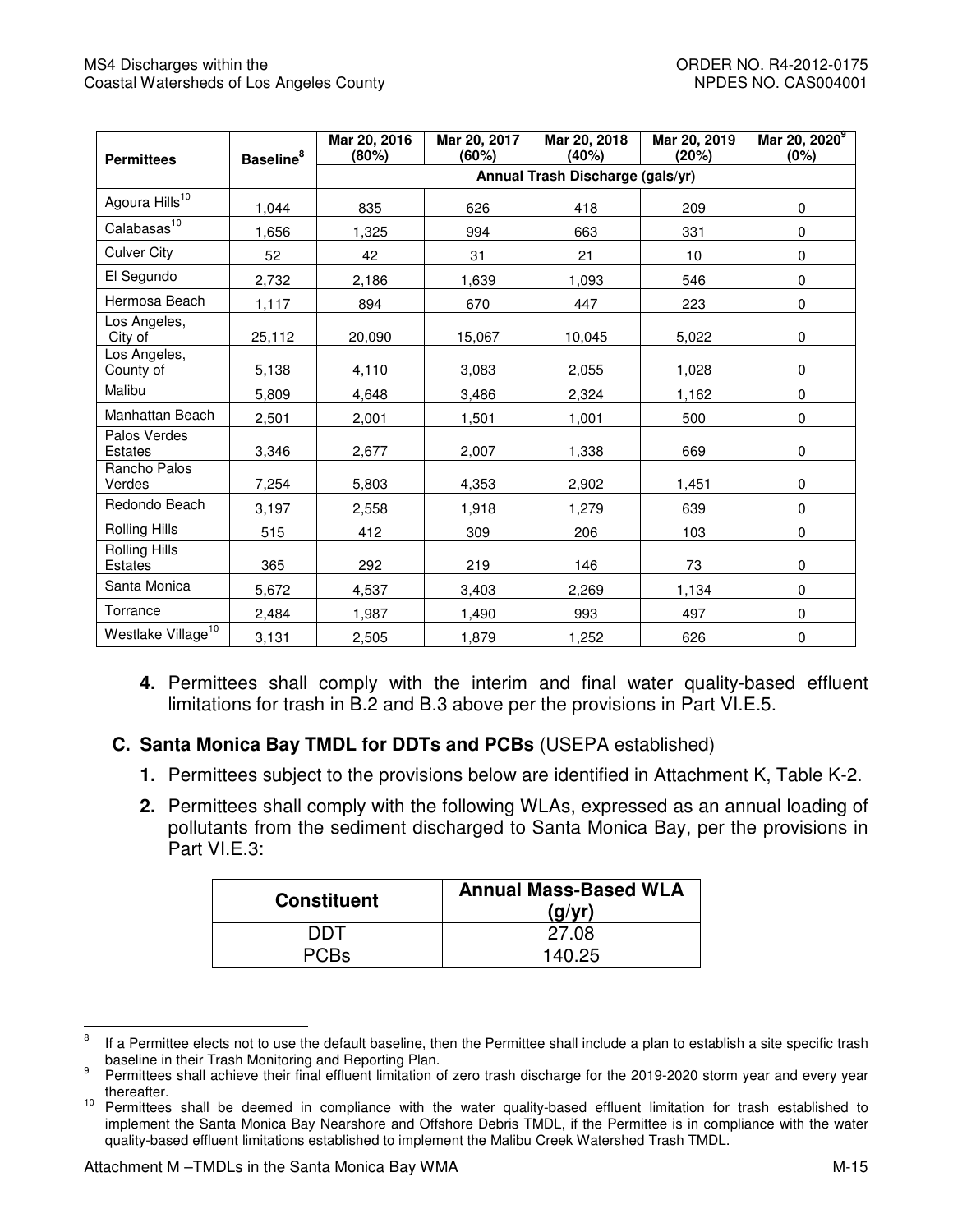**3.** Compliance shall be determined based on a three-year averaging period.

## **D. TMDLs in the Malibu Creek Subwatershed**

- **1.** Malibu Creek and Lagoon Bacteria TMDL
	- **a.** Permittees subject to the provisions below are identified in Attachment K, Table K-2.
	- **b.** Water Quality-Based Effluent Limitations
		- **i.** Permittees shall comply with the following final water quality-based effluent limitations for discharges to Malibu Lagoon during dry weather as of the effective date of this Order, and during wet weather no later than July 15, 2021:

| <b>Constituent</b> | <b>Effluent Limitations (MPN or cfu)</b> |                       |
|--------------------|------------------------------------------|-----------------------|
|                    | <b>Daily Maximum</b>                     | <b>Geometric Mean</b> |
| Total coliform*    | 10,000/100 mL                            | 1,000/100 mL          |
| Fecal coliform     | 400/100 mL                               | 200/100 mL            |
| Enterococcus       | 104/100 mL                               | 35/100 mL             |

 \* Total coliform density shall not exceed a daily maximum of 1,000/100 mL, if the ratio of fecal-to-total coliform exceeds 0.1.

 **ii.** Section D.1.b.i above shall not be applicable upon the effective date of the revised Malibu Creek and Lagoon Bacteria TMDL (Attachment A of Resolution No. R12-009). Upon the effective date of the revised Malibu Creek and Lagoon Bacteria TMDL, Permittees shall comply with the following daily maximum final water quality-based effluent limitations for discharges to Malibu Lagoon during dry weather as of the effective date of the revised Malibu Creek and Lagoon Bacteria TMDL and during wet weather no later than July 15, 2021. Permittees shall comply with the following geometric mean final water quality-based effluent limitations for each monitoring location, calculated as defined in the revised Malibu Creek and Lagoon Bacteria TMDL, no later than July 15, 2021.

| <b>Constituent</b> | <b>Effluent Limitations (MPN or cfu)</b> |                       |
|--------------------|------------------------------------------|-----------------------|
|                    | <b>Daily Maximum</b>                     | <b>Geometric Mean</b> |
| Total coliform*    | 10,000/100 mL                            | 1,000/100 mL          |
| Fecal coliform     | 400/100 mL                               | 200/100 mL            |
| Enterococcus       | 104/100 mL                               | 35/100 mL             |

 \* Total coliform density shall not exceed a daily maximum of 1,000/100 mL, if the ratio of fecal-to-total coliform exceeds 0.1.

 **iii.** Permittees shall comply with the following final water quality-based effluent limitations for discharges to Malibu Creek and its tributaries during dry weather as of the effective date of this Order, and during wet weather no later than July 15, 2021: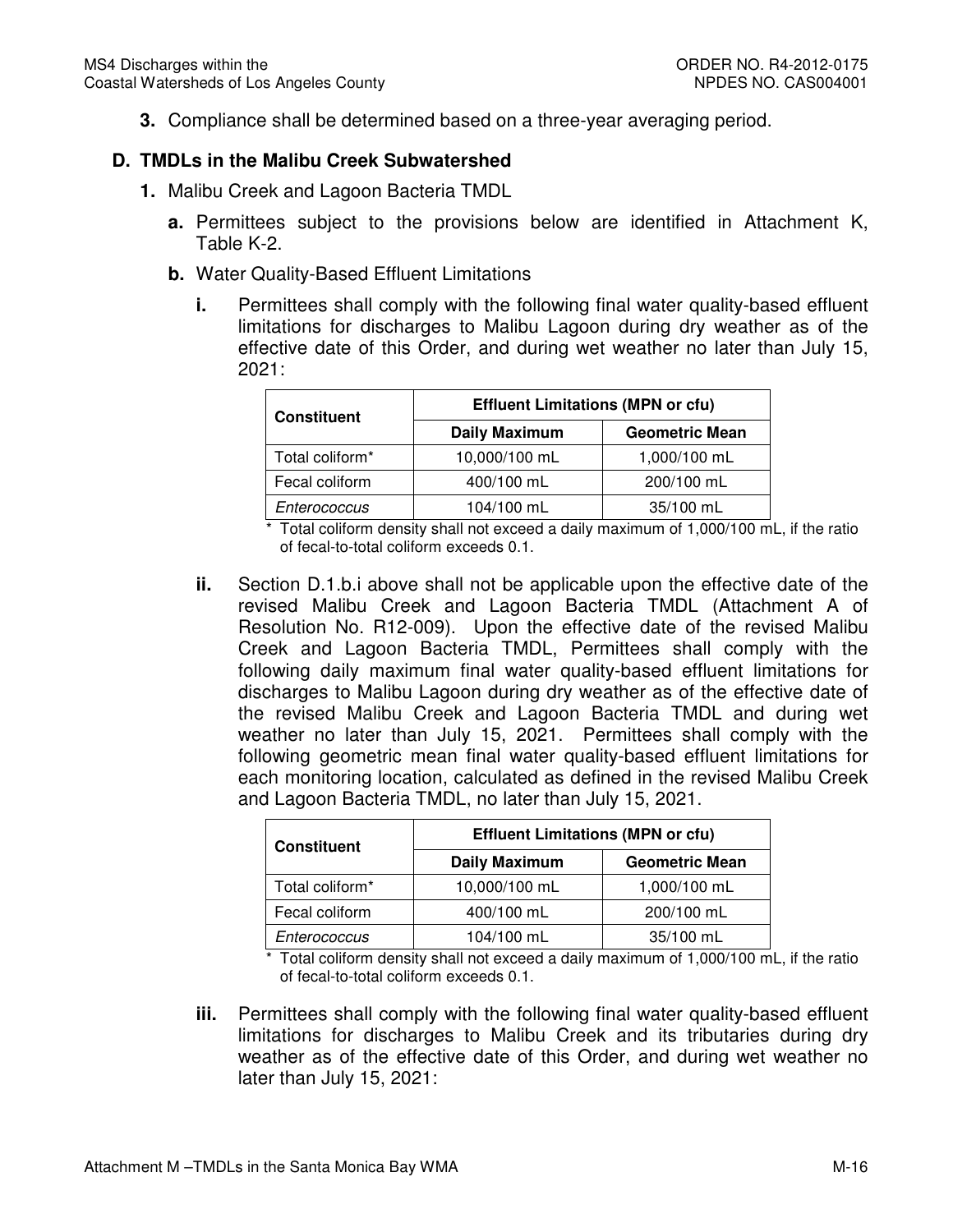| <b>Constituent</b> | <b>Effluent Limitation (MPN or cfu)</b> |                       |  |
|--------------------|-----------------------------------------|-----------------------|--|
|                    | <b>Daily Maximum</b>                    | <b>Geometric Mean</b> |  |
| E. coli            | 235/100 mL                              | 126/100 mL            |  |

 **iv.** Section D.1.b.iii above shall not be applicable upon the effective date of the revised Malibu Creek and Lagoon Bacteria TMDL (Attachment A of Resolution No. R12-009). Upon the effective date of the revised Malibu Creek and Lagoon Bacteria TMDL, Permittees shall comply with the following daily maximum final water quality-based effluent limitations for discharges to Malibu Creek and its tributaries during dry weather as of the effective date of the revised Malibu Creek and Lagoon Bacteria TMDL and during wet weather no later than July 15, 2021. Permittees shall comply with the following geometric mean final water quality-based effluent limitations for each monitoring location, calculated as defined in the revised Malibu Creek and Lagoon Bacteria TMDL, no later than July 15, 2021.

| <b>Constituent</b> | <b>Effluent Limitation (MPN or cfu)</b> |                       |  |
|--------------------|-----------------------------------------|-----------------------|--|
|                    | Daily Maximum                           | <b>Geometric Mean</b> |  |
| E. coli            | 235/100 mL                              | 126/100 mL            |  |

- **c.** Receiving Water Limitations
	- **i.** Permittees shall comply with the following grouped<sup>11</sup> final single sample bacteria receiving water limitations for Malibu Creek, its tributaries, and Malibu Lagoon during dry weather as of the effective date of this Order, and during wet weather no later than July 15, 2021:

| <b>Time Period</b>                             | <b>Annual Allowable Exceedance</b><br>Days of the Single Sample<br>Objective (days) |                    |  |  |
|------------------------------------------------|-------------------------------------------------------------------------------------|--------------------|--|--|
|                                                | <b>Daily Sampling</b>                                                               | Weekly<br>Sampling |  |  |
| Summer Dry-Weather<br>(April 1 to October 31)  |                                                                                     |                    |  |  |
| Winter Dry-Weather<br>(November 1 to March 31) | З                                                                                   |                    |  |  |
| Wet Weather <sup>12</sup><br>(Year-round)      |                                                                                     | З                  |  |  |

 **ii.** Section D.1.c.i above shall not be applicable upon the effective date of the revised Malibu Creek and Lagoon Bacteria TMDL (Attachment A of Resolution No. R12-009). Upon the effective date of the revised Malibu Creek and Lagoon Bacteria TMDL, Permittees shall comply with the following grouped<sup>13</sup> final single sample bacteria receiving water limitations for each monitoring location within Malibu Creek and its tributaries during

 $11$  area to the receiving water. The final receiving water limitations are group-based and shared among all MS4 Permittees located within the drainage

<sup>&</sup>lt;sup>12</sup> Wet weather is defined as days with 0.1 inch of rain or greater and the three days following the rain event.

 area to the receiving water. The final receiving water limitations are group-based and shared among all MS4 Permittees located within the drainage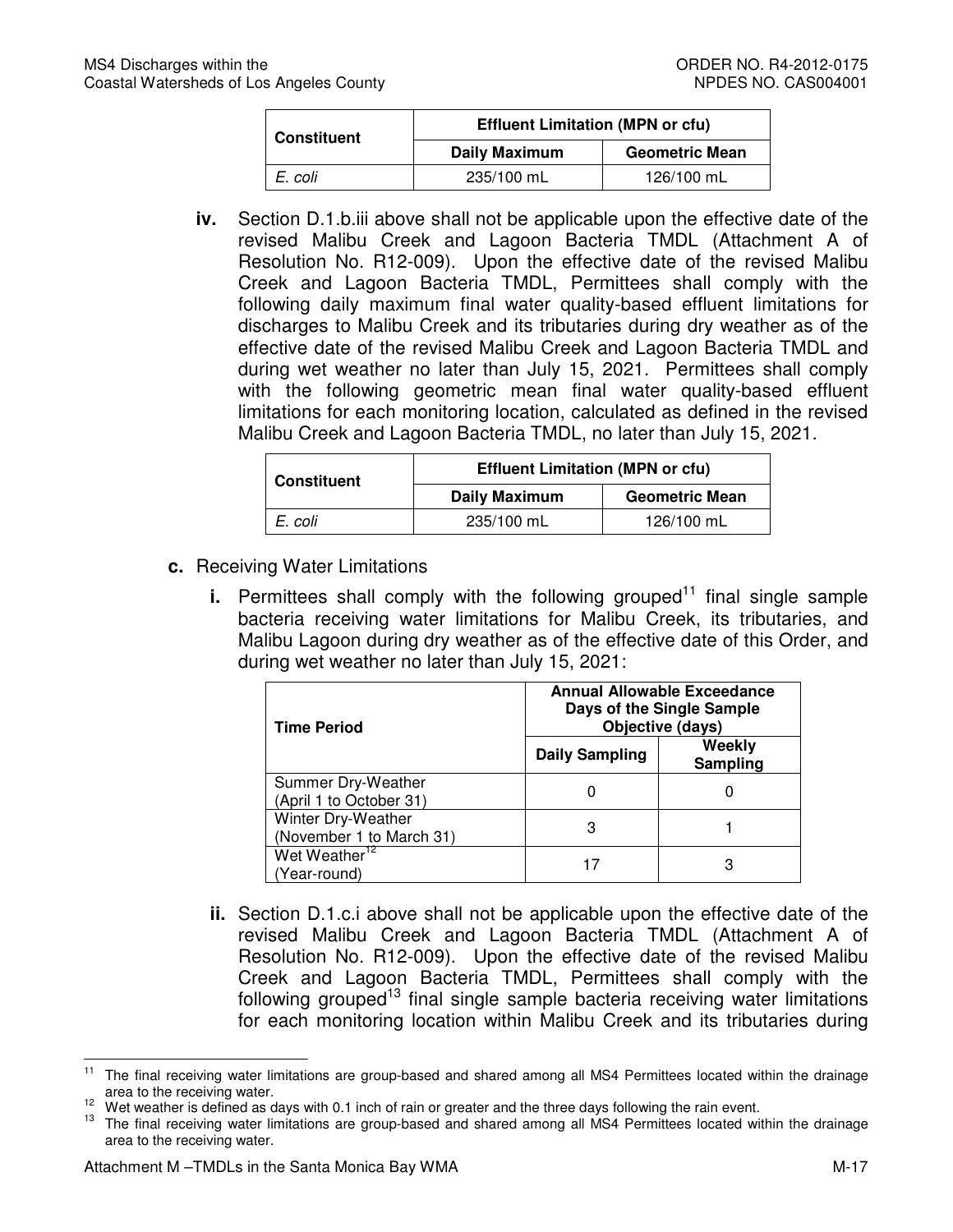dry weather as of the effective date of the revised Malibu Creek and Lagoon Bacteria TMDL and during wet weather no later than July 15, 2021:

| <b>Time Period</b>                        | <b>Annual Allowable Exceedance</b><br>Days of the Single Sample<br>Objective (days) |                    |  |
|-------------------------------------------|-------------------------------------------------------------------------------------|--------------------|--|
|                                           | <b>Daily Sampling</b>                                                               | Weekly<br>Sampling |  |
| Dry-Weather<br>(Year-round)               | 5                                                                                   |                    |  |
| Wet Weather <sup>14</sup><br>(Year-round) | 15                                                                                  |                    |  |

 **iii.** Section D.1.c.i above shall not be applicable upon the effective date of the revised Malibu Creek and Lagoon Bacteria TMDL (Attachment A of Resolution No. R12-009). Upon the effective date of the revised Malibu Creek and Lagoon Bacteria TMDL, Permittees shall comply with the following grouped<sup>15</sup> final single sample bacteria receiving water limitations for each monitoring location within Malibu Lagoon during dry weather as of the effective date of the revised Malibu Creek and Lagoon Bacteria TMDL and during wet weather no later than July 15, 2021:

| <b>Time Period</b>                             | <b>Annual Allowable Exceedance</b><br>Days of the Single Sample<br>Objective (days) |                    |  |  |
|------------------------------------------------|-------------------------------------------------------------------------------------|--------------------|--|--|
|                                                | <b>Daily Sampling</b>                                                               | Weekly<br>Sampling |  |  |
| Summer Dry-Weather<br>(April 1 to October 31)  |                                                                                     |                    |  |  |
| Winter Dry-Weather<br>(November 1 to March 31) | 9                                                                                   |                    |  |  |
| Wet Weather <sup>16</sup><br>(Year-round)      |                                                                                     | З                  |  |  |

 **iv.** Permittees shall comply with the following geometric mean receiving water limitations for discharges to Malibu Lagoon during dry weather as of the effective date of this Order, and during wet weather no later than July 15, 2021:

| <b>Constituent</b> | <b>Geometric Mean (MPN or cfu)</b> |  |  |
|--------------------|------------------------------------|--|--|
| Total coliform     | 1,000/100 mL                       |  |  |
| Fecal coliform     | 200/100 mL                         |  |  |
| Enterococcus       | 35/100 mL                          |  |  |

 **v.** Section D.1.c.iv above shall not be applicable upon the effective date of the revised Malibu Creek and Lagoon Bacteria TMDL (Attachment A of

 $\overline{\phantom{0}}$ 

<sup>&</sup>lt;sup>14</sup> Wet weather is defined as days with 0.1 inch of rain or greater and the three days following the rain event.<br><sup>15</sup> The first greating water limitations are greater heard and shared greater all MO4. Demaits as lasted w

 area to the receiving water. 15 The final receiving water limitations are group-based and shared among all MS4 Permittees located within the drainage

<sup>&</sup>lt;sup>16</sup> Wet weather is defined as days with 0.1 inch of rain or greater and the three days following the rain event.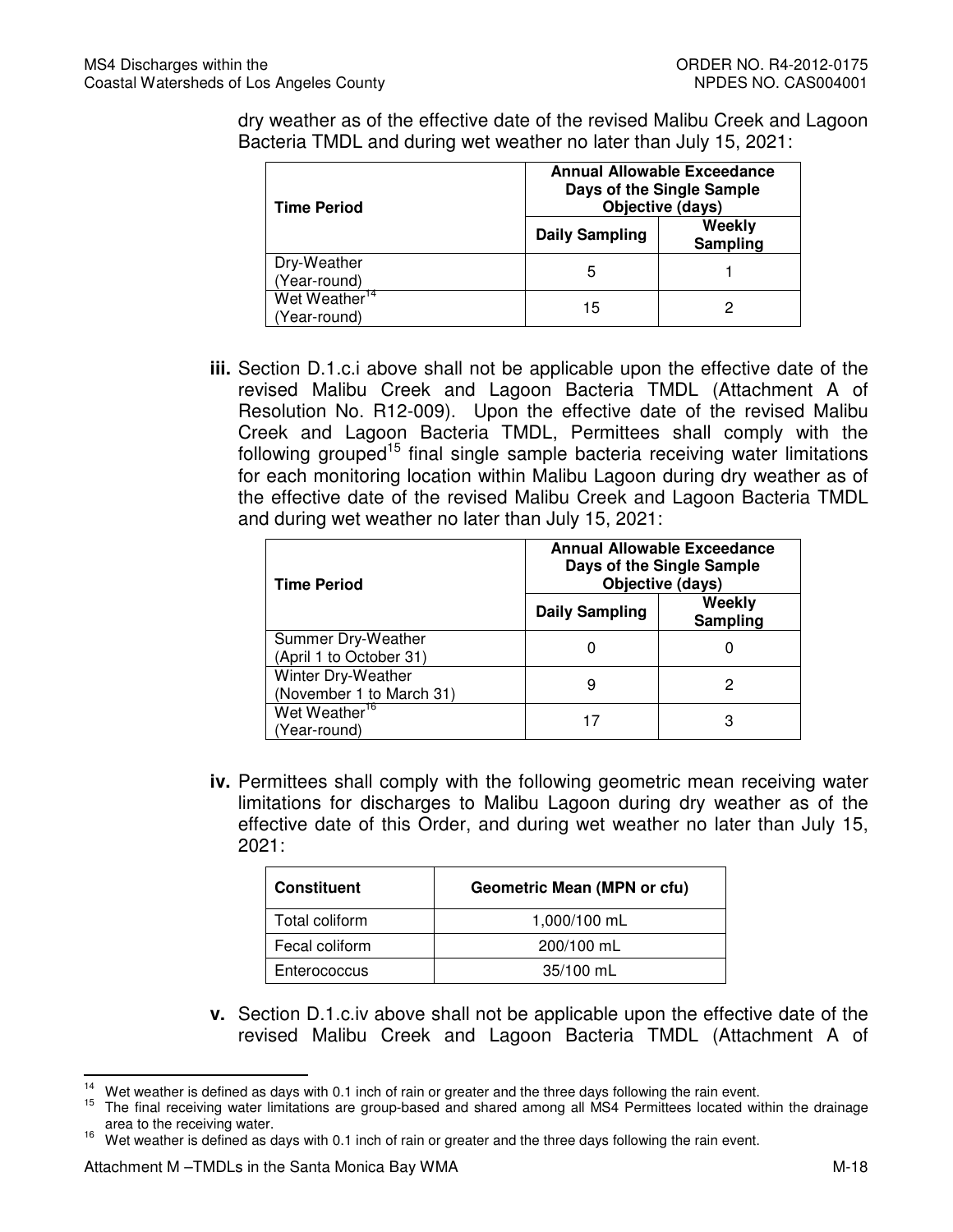Resolution No. R12-009). Upon the effective date of the revised Malibu Creek and Lagoon Bacteria TMDL, Permittees shall comply with the following geometric mean receiving water limitations for discharges to Malibu Lagoon, calculated as defined in the revised Malibu Creek and Lagoon Bacteria TMDL, no later than July 15, 2021:

| <b>Constituent</b> | <b>Geometric Mean (MPN or cfu)</b> |  |
|--------------------|------------------------------------|--|
| Total coliform     | 1,000/100 mL                       |  |
| Fecal coliform     | 200/100 mL                         |  |
| Enterococcus       | 35/100 mL                          |  |

 **vi.** Permittees shall comply with the following geometric mean receiving water limitation for discharges to Malibu Creek and its tributaries during dry weather as of the effective date of this Order, and during wet weather no later than July 15, 2021:

| Constituent | <b>Geometric Mean (MPN or cfu)</b> |  |  |
|-------------|------------------------------------|--|--|
| E. coli     | 126/100 mL                         |  |  |

 **vii.**Section D.1.c.vi above shall not be applicable upon the effective date of the revised Malibu Creek and Lagoon Bacteria TMDL (Attachment A of Resolution No. R12-009). Upon the effective date of the revised Malibu Creek and Lagoon Bacteria TMDL, Permittees shall comply with the following geometric mean receiving water limitations for discharges to Malibu Creek and its tributaries, calculated as defined in the revised Malibu Creek and Lagoon Bacteria TMDL, no later than July 15, 2021:

| Constituent | <b>Geometric Mean (MPN or cfu)</b> |  |  |
|-------------|------------------------------------|--|--|
| E. coli     | 126/100 mL                         |  |  |

- **2.** Malibu Creek Watershed Trash TMDL
	- **a.** Permittees subject to the provisions below are identified in Attachment K, Table K-2.
	- **b.** Permittees shall comply with the final water quality-based effluent limitation of zero trash discharged to Malibu Creek from Malibu Lagoon to Malibou Lake, Malibu Lagoon, Malibou Lake, Medea Creek, Lindero Creek, Lake Lindero, and Las Virgenes Creek in the Malibu Creek Watershed no later than July 7, 2017 and every year thereafter.
	- **c.** Permittees shall comply with interim and final water quality-based effluent limitations for trash discharged to the Malibu Creek, per the schedule below: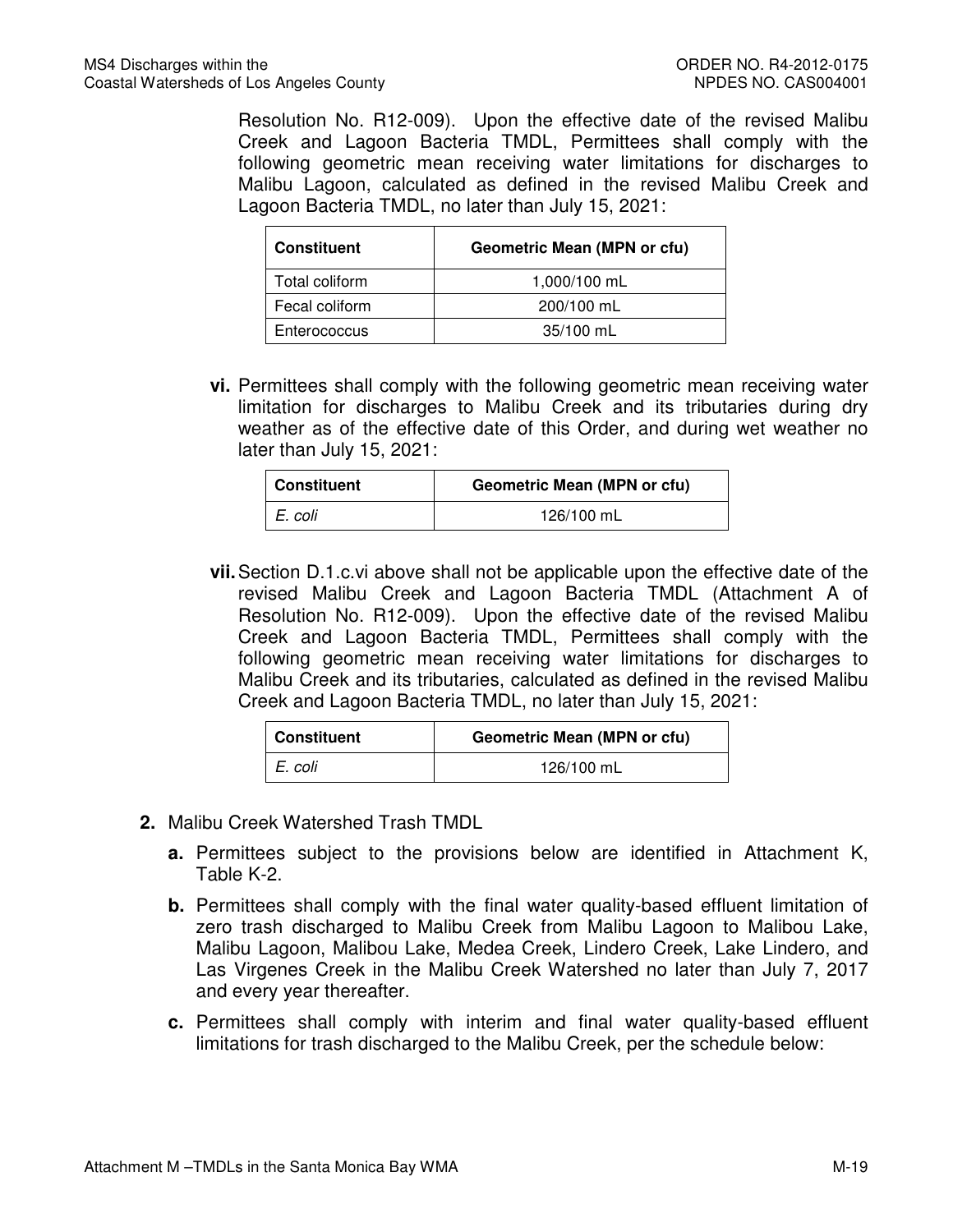|                       | <b>Baseline</b> | <b>July 7, 2013</b><br>(80%) | July 7, 2014<br>(60%)            | <b>July 7, 2015</b><br>(40%) | <b>July 7, 2016</b><br>(20%) | <b>July 7, 2017</b><br>(0%) |
|-----------------------|-----------------|------------------------------|----------------------------------|------------------------------|------------------------------|-----------------------------|
| <b>Permittees</b>     |                 |                              | Annual Trash Discharge (gals/yr) |                              |                              |                             |
| Agoura Hills          | 1810            | 1448                         | 1086                             | 724                          | 362                          | 0                           |
| Calabasas             | 673             | 539                          | 404                              | 269                          | 135                          | $\mathbf 0$                 |
| Hidden Hills          | 71              | 57                           | 43                               | 28                           | 14                           | 0                           |
| Los Angeles<br>County | 1117            | 894                          | 670                              | 447                          | 223                          | $\mathbf 0$                 |
| Malibu                | 226             | 181                          | 136                              | 91                           | 45                           | $\Omega$                    |
| Westlake<br>Village   | 143             | 114                          | 86                               | 57                           | 29                           | 0                           |

- **d.** Permittees shall comply with the interim and final water quality-based effluent limitations for trash in D.2.b and D.2.c above per the provisions in Part VI.E.5.
- **3.** Malibu Creek Watershed Nutrients TMDL (USEPA established)
	- **a.** Permittees subject to the provisions below are identified in Attachment K, Table K-2.
	- **b.** Permittees shall comply with the following grouped<sup>17</sup> WLAs per the provisions in Part VI.E.3 for discharges to Westlake Lake, Lake Lindero, Lindero Creek, Las Virgenes Creek, Medea Creek, Malibou Lake, Malibu Creek and Malibu Lagoon and its tributaries. Tributaries to Malibu Creek and Lagoon, include the following upstream water bodies; Triunfo Creek, Palo Comado Creek, Cheesebro Creek, Strokes Creek and Cold Creek.

|                                                | <b>WLA</b>                                             |                         |  |
|------------------------------------------------|--------------------------------------------------------|-------------------------|--|
| <b>Time Period</b>                             | Nitrate as Nitrogen plus<br><b>Nitrite as Nitrogen</b> | <b>Total Phosphorus</b> |  |
|                                                | <b>Daily Maximum</b>                                   | <b>Daily Maximum</b>    |  |
| Summer (April 15 to November 15) <sup>18</sup> | 8 lbs/day                                              | $0.8$ lbs/day           |  |
| Winter (November 16 to April 14)               | $8 \text{ mg/L}$                                       | n/a                     |  |

# **E. TMDLs in the Ballona Creek Subwatershed**

**1.** Ballona Creek Trash TMDL

 $\overline{\phantom{0}}$ 

 **a.** Permittees subject to the provisions below are identified in Attachment K, Table K-3.

 areas regulated by the storm water permits. Therefore, allocations for storm water permits are grouped. <sup>17</sup> USEPA was unable to specifically distinguish the amounts of pollutant loads from allocation categories associated with

 weather urban runoff." <sup>18</sup> The mass-based summer WLAs are calculated as the sum of the allocations for "runoff from developed areas" and "dry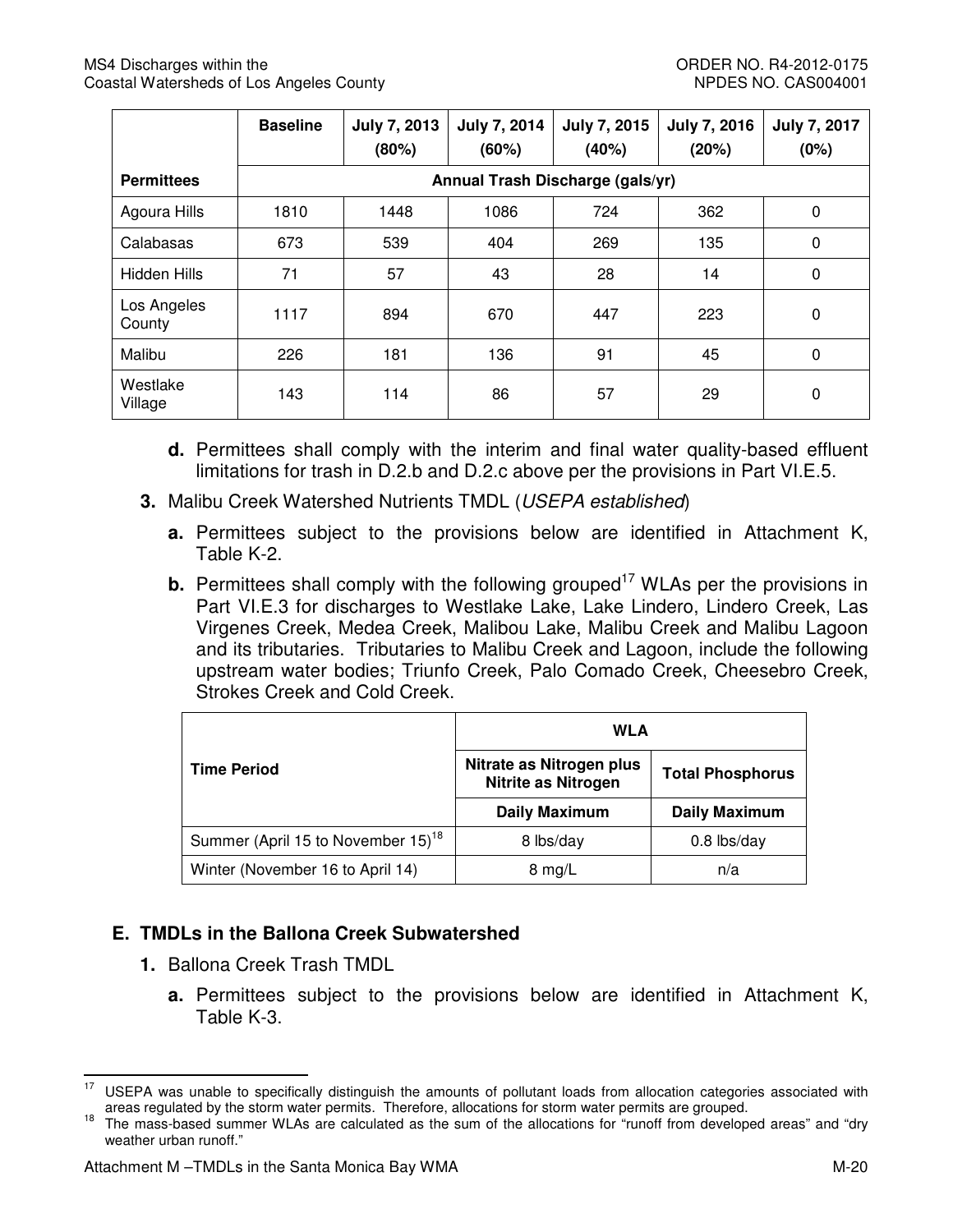- **b.** Permittees shall comply with the final water quality-based effluent limitation of zero trash discharged to Ballona Creek no later than September 30, 2015 and every year thereafter.
- **c.** Permittees shall comply with the interim and final water quality-based effluent limitations for trash discharged to Ballona Creek, per the schedule below:

## **Ballona Creek Subwatershed Trash Effluent Limitations per Storm Year<sup>19</sup> (pounds of drip-dry trash)**

|                           | <b>Baseline</b> | Sept 30,<br>2012<br>(20%) | Sept 30,<br>2013<br>(10%)                | Sept 30,<br>2014<br>(3.3%) | Sept 30,<br>$2015^{20}$<br>(0%) |
|---------------------------|-----------------|---------------------------|------------------------------------------|----------------------------|---------------------------------|
| <b>Permittees</b>         |                 |                           | Annual Trash Discharge (pounds of trash) |                            |                                 |
| <b>Beverly Hills</b>      | 70,712          | 14,142                    | 7,071                                    | 2,333                      | 0                               |
| <b>Culver City</b>        | 37,271          | 7,454                     | 3,727                                    | 1,230                      | 0                               |
| Inglewood                 | 22,324          | 4,465                     | 2,232                                    | 737                        | 0                               |
| Los Angeles,<br>City of   | 942,720         | 188,544                   | 94,272                                   | 31,110                     | 0                               |
| Los Angeles,<br>County of | 52,693          | 10,539                    | 5,269                                    | 1,739                      | $\Omega$                        |
| Santa Monica              | 2,579           | 516                       | 258                                      | 85                         | 0                               |
| West<br>Hollywood         | 13,411          | 2,682                     | 1,341                                    | 443                        | 0                               |

## **Ballona Creek Subwatershed Trash Effluent Limitations per Storm Year<sup>19</sup> (gallons of uncompressed trash)**

|                           | <b>Baseline</b> | Sept 30,<br>2012<br>(20%) | Sept 30,<br>2013<br>(10%)                              | Sept 30,<br>2014<br>(3.3%) | Sept 30,<br>$2015^{20}$<br>$(0\%)$ |
|---------------------------|-----------------|---------------------------|--------------------------------------------------------|----------------------------|------------------------------------|
| <b>Permittees</b>         |                 |                           | Annual Trash Discharge (gallons of uncompressed trash) |                            |                                    |
| <b>Beverly Hills</b>      | 45,336          | 9,067                     | 4,534                                                  | 1,496                      | 0                                  |
| <b>Culver City</b>        | 25,081          | 5,016                     | 2,508                                                  | 828                        | 0                                  |
| Inglewood                 | 14,717          | 2,943                     | 1,472                                                  | 486                        | 0                                  |
| Los Angeles,<br>City of   | 602,068         | 120,414                   | 60,207                                                 | 19,868                     | 0                                  |
| Los Angeles,<br>County of | 32,679          | 6,536                     | 3,268                                                  | 1,078                      | 0                                  |
| Santa Monica              | 1,749           | 350                       | 175                                                    | 58                         | 0                                  |
| West<br>Hollywood         | 9,360           | 1,872                     | 936                                                    | 309                        | 0                                  |

 **d.** Permittees shall comply with the interim and final water quality-based effluent limitations for trash in E.1.b and E.1.c above per the provisions in Part VI.E.5.

l

<sup>&</sup>lt;sup>19</sup> For purposes of the provisions in this subpart, a storm year is defined as October 1 to September 30.<br><sup>20</sup> Permittees abell schieve their final water muslity begad affluent limitation of next track discharged for

<sup>&</sup>lt;sup>20</sup> Permittees shall achieve their final water quality-based effluent limitation of zero trash discharged for the 2014-2015 storm year and every year thereafter.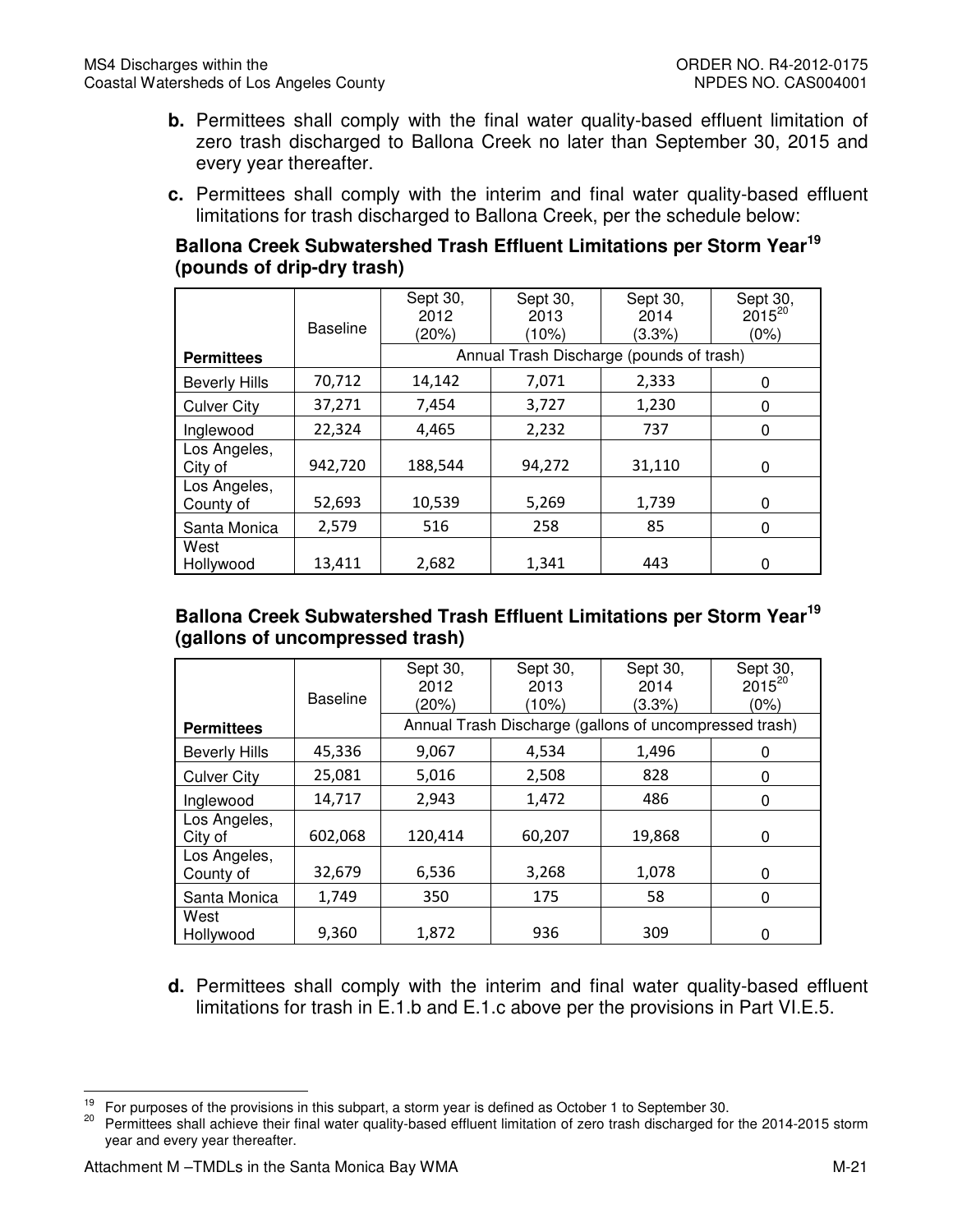- **2.** Ballona Creek Estuary Toxic Pollutants TMDL
	- **a.** Permittees subject to the provisions below are identified in Attachment K, Table K-3.
	- **b.** Permittees shall comply with the following final water quality-based effluent limitations no later than January 11, 2021, expressed as an annual loading of sediment-bound pollutants deposited to Ballona Creek Estuary:

| <b>Constituent</b> | <b>Effluent Limitations</b> |              |  |
|--------------------|-----------------------------|--------------|--|
|                    | Annual                      | <b>Units</b> |  |
| Cadmium            | 8.0                         | kg/yr        |  |
| Copper             | 227.3                       | kg/yr        |  |
| Lead               | 312.3                       | kg/yr        |  |
| Silver             | 6.69                        | kg/yr        |  |
| Zinc               | 1003                        | kg/yr        |  |
| Chlordane          | 3.34                        | g/yr         |  |
| <b>DDTs</b>        | 10.56                       | g/yr         |  |
| <b>Total PCBs</b>  | 152                         | g/yr         |  |
| <b>Total PAHs</b>  | 26,900                      | g/yr         |  |

 **c.** Permittees shall comply with interim and final water quality-based effluent limitations for sediment-bound pollutant loads deposited to Ballona Creek Estuary, per the schedule below:

| <b>Deadline</b>  | <b>Total Drainage Area Served by the</b><br>MS4 required to meet the water<br>quality-based effluent limitations<br>(%) |  |
|------------------|-------------------------------------------------------------------------------------------------------------------------|--|
| January 11, 2013 | 25                                                                                                                      |  |
| January 11, 2015 | 50                                                                                                                      |  |
| January 11, 2017 | 75                                                                                                                      |  |
| January 11, 2021 |                                                                                                                         |  |

- **d.** Permittees shall be deemed in compliance with the water quality-based effluent limitations in Part E.2.b by demonstrating any one of the following:
	- **i.** Final water quality-based effluent limitations for sediment-bound pollutants deposited to Ballona Creek Estuary are met; or
	- **ii.** The sediment numeric targets as defined in the TMDL are met in bed sediments; or
	- **iii.** Concentrations of sediments discharged meet the numeric targets for sediment as defined in the TMDL.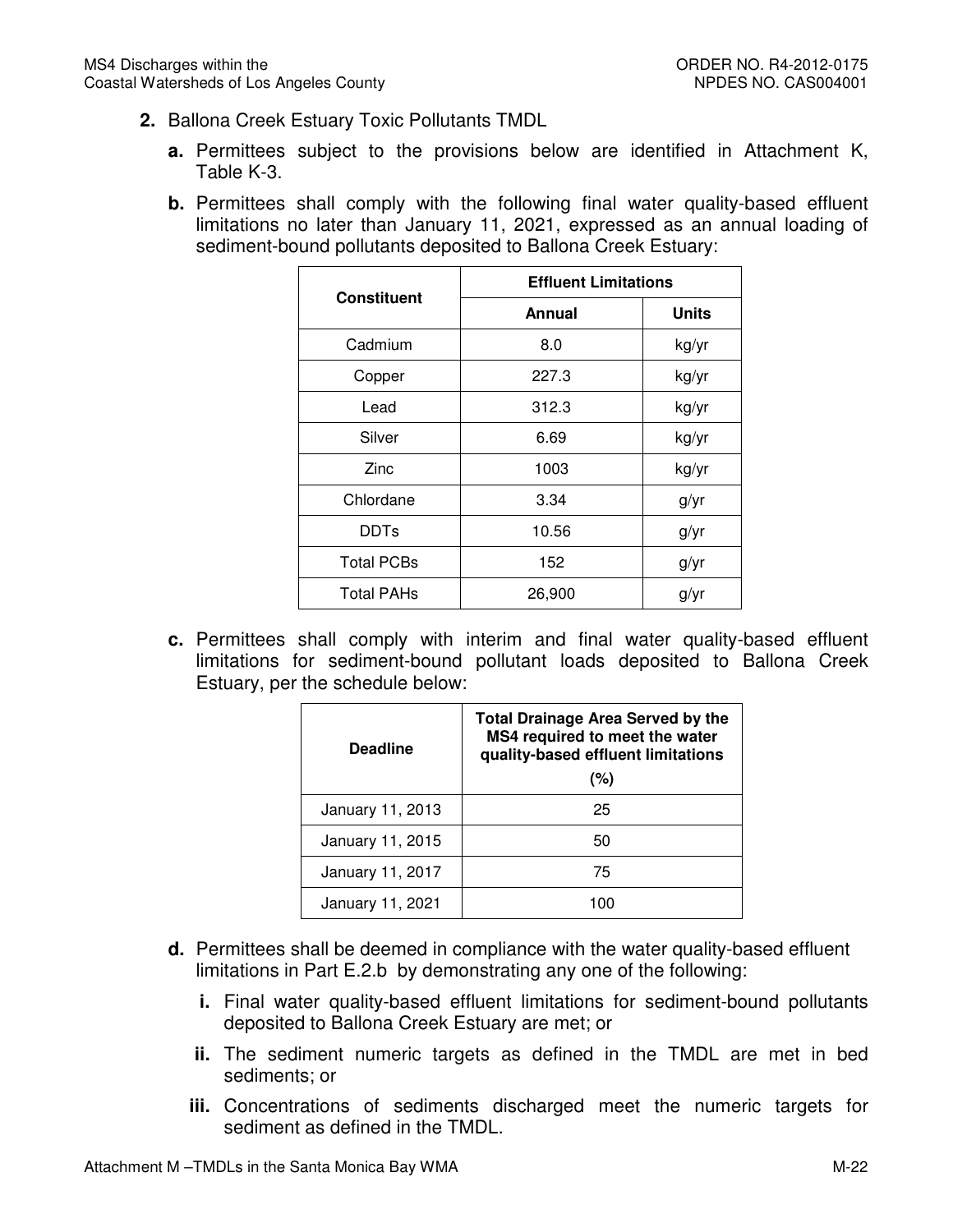- **3.** Ballona Creek, Ballona Estuary and Sepulveda Channel Bacteria TMDL
	- **a.** Permittees subject to the provisions below are identified in Attachment K, Table K-3.
	- **b.** Water Quality-Based Effluent Limitations
		- **i.** Permittees shall comply with the following final water quality-based effluent limitations for discharges to Ballona Creek Estuary during dry weather no later than April 27, 2013, and during wet weather no later than July 15, 2021:

| <b>Constituent</b>          | <b>Effluent Limitations (MPN or cfu)</b> |                       |  |
|-----------------------------|------------------------------------------|-----------------------|--|
|                             | <b>Daily Maximum</b>                     | <b>Geometric Mean</b> |  |
| Total coliform <sup>*</sup> | 10,000/100 mL                            | 1,000/100 mL          |  |
| Fecal coliform              | 400/100 mL                               | 200/100 mL            |  |
| Enterococcus                | 104/100 mL                               | 35/100 mL             |  |

 \* Total coliform density shall not exceed a daily maximum of 1,000/100 mL, if the ratio of fecal-to-total coliform exceeds 0.1.

 **ii.** Section E.3.b.i above shall not be applicable upon the effective date of the revised Ballona Creek, Ballona Estuary and Sepulveda Channel Bacteria TMDL (Attachment A of Resolution No. R12-008). Upon the effective date of the revised Ballona Creek, Ballona Estuary and Sepulveda Channel Bacteria TMDL, Permittees shall comply with the following daily maximum final water quality-based effluent limitations for discharges to Ballona Creek Estuary during dry weather no later than April 27, 2013, and during wet weather no later than July 15, 2021. Permittees shall comply with the following geometric mean final water quality-based effluent limitations for each monitoring location, calculated as defined in the revised Ballona Creek, Ballona Estuary and Sepulveda Channel Bacteria TMDL, no later than July 15, 2021.

| <b>Constituent</b>          | <b>Effluent Limitations (MPN or cfu)</b> |                       |  |
|-----------------------------|------------------------------------------|-----------------------|--|
|                             | <b>Daily Maximum</b>                     | <b>Geometric Mean</b> |  |
| Total coliform <sup>*</sup> | 10,000/100 mL                            | 1,000/100 mL          |  |
| Fecal coliform              | 400/100 mL                               | 200/100 mL            |  |
| Enterococcus                | 104/100 mL                               | 35/100 mL             |  |

 \* Total coliform density shall not exceed a daily maximum of 1,000/100 mL, if the ratio of fecal-to-total coliform exceeds 0.1.

 **iii.** Permittees shall comply with the following final water quality-based effluent limitations for discharges to Sepulveda Channel during dry weather no later than April 27, 2013, and during wet weather no later than July 15, 2021:

| <b>Constituent</b> | <b>Effluent Limitation (MPN or cfu)</b> |                       |  |
|--------------------|-----------------------------------------|-----------------------|--|
|                    | <b>Daily Maximum</b>                    | <b>Geometric Mean</b> |  |
| E. coli            | 235/100 mL                              | 126/100 mL            |  |

 **iv.** Section E.3.b.iii above shall not be applicable upon the effective date of the revised Ballona Creek, Ballona Estuary and Sepulveda Channel Bacteria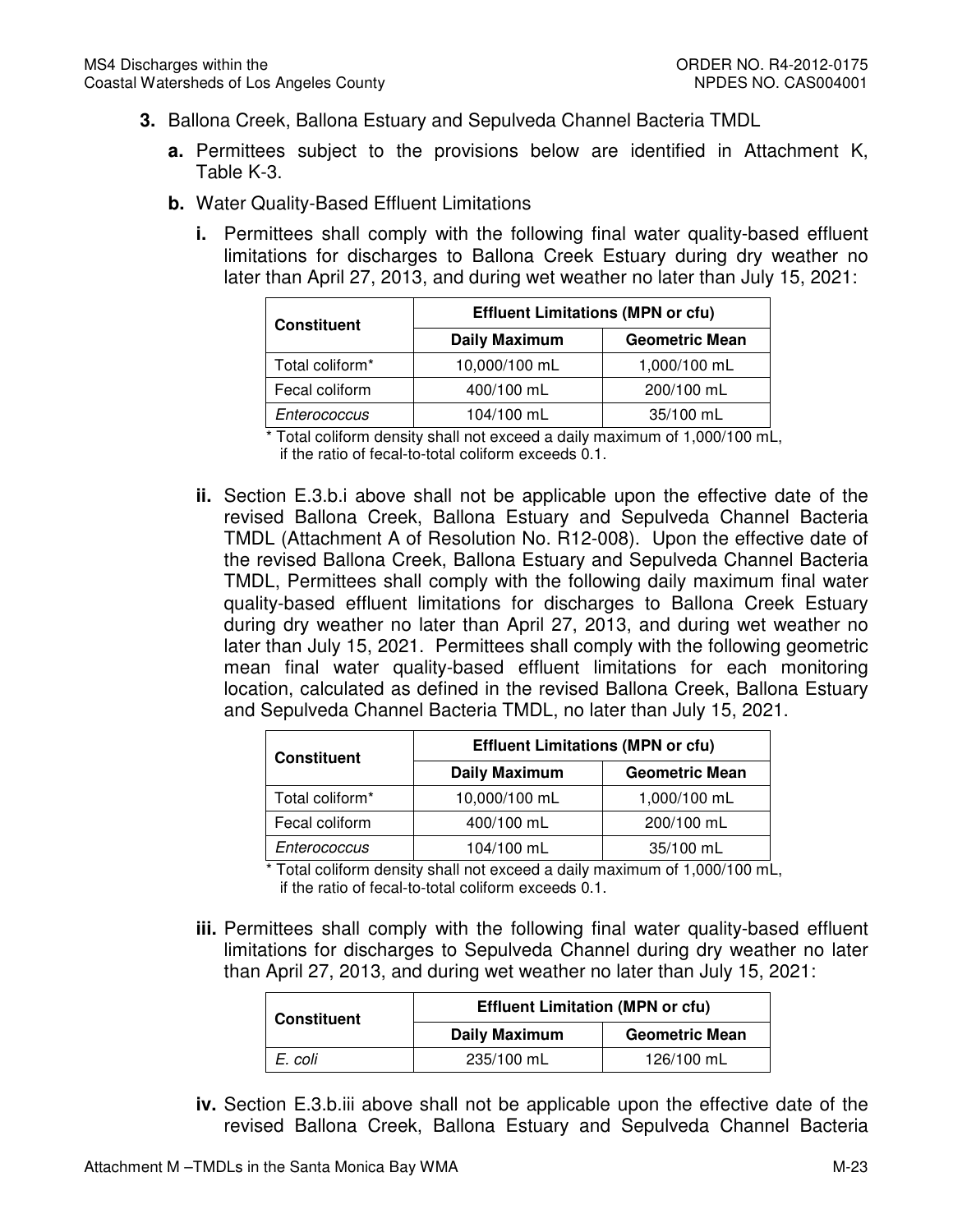TMDL (Attachment A of Resolution No. R12-008). Upon the effective date of the revised Ballona Creek, Ballona Estuary and Sepulveda Channel Bacteria TMDL, Permittees shall comply with the following daily maximum final water quality-based effluent limitations for discharges to Sepulveda Channel during dry weather no later than April 27, 2013, and during wet weather no later than July 15, 2021. Permittees shall comply with the following geometric mean final water quality-based effluent limitations for each monitoring location, calculated as defined in the revised Ballona Creek, Ballona Estuary and Sepulveda Channel Bacteria TMDL, no later than July 15, 2021.

| <b>Constituent</b> | <b>Effluent Limitation (MPN or cfu)</b> |                       |  |
|--------------------|-----------------------------------------|-----------------------|--|
|                    | <b>Daily Maximum</b>                    | <b>Geometric Mean</b> |  |
| E. coli            | 235/100 mL                              | 126/100 mL            |  |

 **v.** Permittees shall comply with the following final water quality-based effluent limitations for discharges to Ballona Creek Reach 2 during dry weather no later than April 27, 2013, and during wet weather no later than July 15, 2021:

| <b>Constituent</b> | <b>Effluent Limitation (MPN or cfu)</b> |                       |  |
|--------------------|-----------------------------------------|-----------------------|--|
|                    | <b>Daily Maximum</b>                    | <b>Geometric Mean</b> |  |
| E. coli            | 576/100 mL                              | 126/100 mL            |  |

 **vi.** Section E.3.b.v above shall not be applicable upon the effective date of the revised Ballona Creek, Ballona Estuary and Sepulveda Channel Bacteria TMDL (Attachment A of Resolution No. R12-008). Upon the effective date of the revised Ballona Creek, Ballona Estuary and Sepulveda Channel Bacteria TMDL, Permittees shall comply with the following daily maximum final water quality-based effluent limitations for discharges to Ballona Creek Reach 2 during dry weather no later than April 27, 2013, and during wet weather no later than July 15, 2021. Permittees shall comply with the following geometric mean final water quality-based effluent limitations for each monitoring location, calculated as defined in the revised Ballona Creek, Ballona Estuary and Sepulveda Channel Bacteria TMDL, no later than July 15, 2021.

| <b>Constituent</b> | <b>Effluent Limitation (MPN or cfu)</b> |                       |  |
|--------------------|-----------------------------------------|-----------------------|--|
|                    | <b>Daily Maximum</b>                    | <b>Geometric Mean</b> |  |
| E. coli            | 576/100 mL                              | 126/100 mL            |  |

 **vii.**Permittees shall comply with the following final water quality-based effluent limitations for discharges to Ballona Creek Reach 1 during dry weather no later than April 27, 2013, and during wet weather no later than July 15, 2021:

| <b>Constituent</b> | <b>Effluent Limitation (MPN or cfu)</b> |                       |  |
|--------------------|-----------------------------------------|-----------------------|--|
|                    | <b>Daily Maximum</b>                    | <b>Geometric Mean</b> |  |
| Fecal coliform     | 4000/100 mL                             | 2000/100 mL           |  |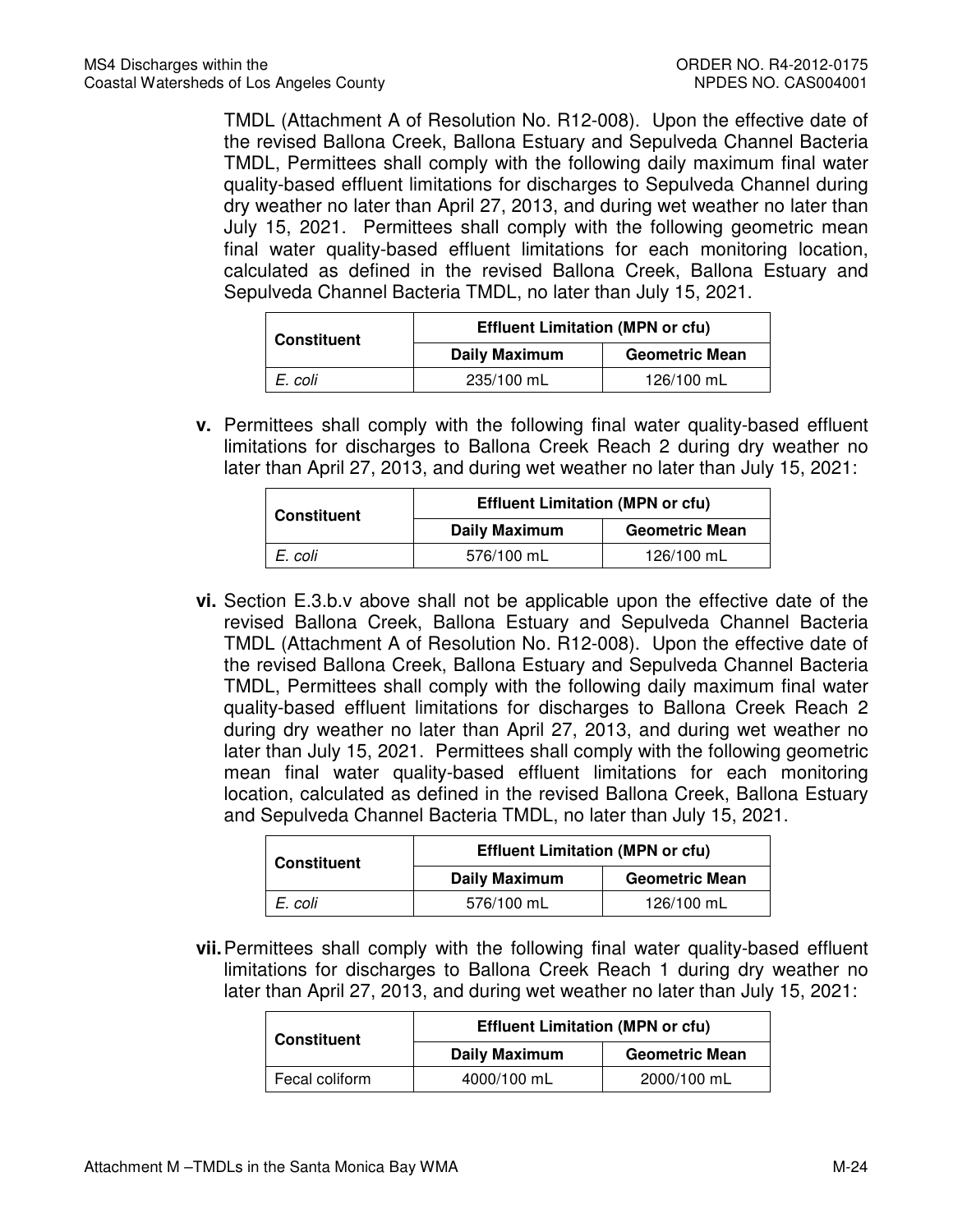**viii.** Section E.3.b.vii above shall not be applicable upon the effective date of the revised Ballona Creek, Ballona Estuary and Sepulveda Channel Bacteria TMDL (Attachment A of Resolution No. R12-008). Upon the effective date of the revised Ballona Creek, Ballona Estuary and Sepulveda Channel Bacteria TMDL, Permittees shall comply with the following daily maximum final water quality-based effluent limitations for discharges to Ballona Creek Reach 1 during dry weather no later than April 27, 2013, and during wet weather no later than July 15, 2021. Permittees shall comply with the following geometric mean final water quality-based effluent limitations for each monitoring location, calculated as defined in the revised Ballona Creek, Ballona Estuary and Sepulveda Channel Bacteria TMDL, no later than July 15, 2021.

| <b>Constituent</b> | <b>Effluent Limitation (MPN or cfu)</b> |                       |  |
|--------------------|-----------------------------------------|-----------------------|--|
|                    | <b>Daily Maximum</b>                    | <b>Geometric Mean</b> |  |
| Fecal coliform     | 4000/100 mL                             | 2000/100 mL           |  |

- **c.** Receiving Water Limitations
	- **i.** Permittees shall comply with the following grouped<sup>21</sup> single sample bacteria receiving water limitations for Ballona Creek Estuary; Ballona Creek Reach 2 at the confluence with Ballona Creek Estuary; Centinela Creek at the confluence with Ballona Creek Estuary; Ballona Creek Reach 2; Ballona Creek Reach 1 at the confluence with Reach 2; Benedict Canyon Channel at the confluence with Ballona Creek Reach 2; and Sepulveda Channel:

| <b>Time Period</b>                             | <b>Annual Allowable Exceedance</b><br>Days of the Single Sample<br>Objective* |                    | <b>Deadline</b> |
|------------------------------------------------|-------------------------------------------------------------------------------|--------------------|-----------------|
|                                                | <b>Daily Sampling</b>                                                         | Weekly<br>Sampling |                 |
| Summer Dry-Weather<br>(April 1 to October 31)  | 0                                                                             | 0                  | April 27, 2013  |
| Winter Dry-Weather<br>(November 1 to March 31) | 3                                                                             |                    | April 27, 2013  |
| Wet Weather <sup>22</sup><br>(Year-round)      | $17**$                                                                        | 3                  | July 15, 2021   |

 \* Exceedance days for Ballona Creek Estuary and at the confluence with Ballona Creek Estuary based on REC-1 marine water single sample bacteria water quality objectives (WQO). Exceedance days for Ballona Creek Reach 2 and at the confluence with Ballona Creek Reach 2 based on LREC-1 freshwater single sample bacteria WQO. Exceedance days for Sepulveda Channel based on REC-1 freshwater single sample bacteria WQO.

 \*\* In Ballona Creek Reach 2 and at the confluence with Reach 2, the greater of the allowable exceedance days under the reference system approach or high flow suspension shall apply.

 **ii.** Section E.3.c.i above shall not be applicable upon the effective date of the revised Ballona Creek, Ballona Estuary and Sepulveda Channel Bacteria TMDL (Attachment A of Resolution No. R12-008). Upon the effective date of the revised Ballona Creek, Ballona Estuary and Sepulveda Channel Bacteria

 $21$ The final receiving water limitations are group-based and shared among all MS4 Permittees located within the drainage area.

<sup>&</sup>lt;sup>22</sup> Wet weather is defined as days with 0.1 inch of rain or greater and the three days following the rain event.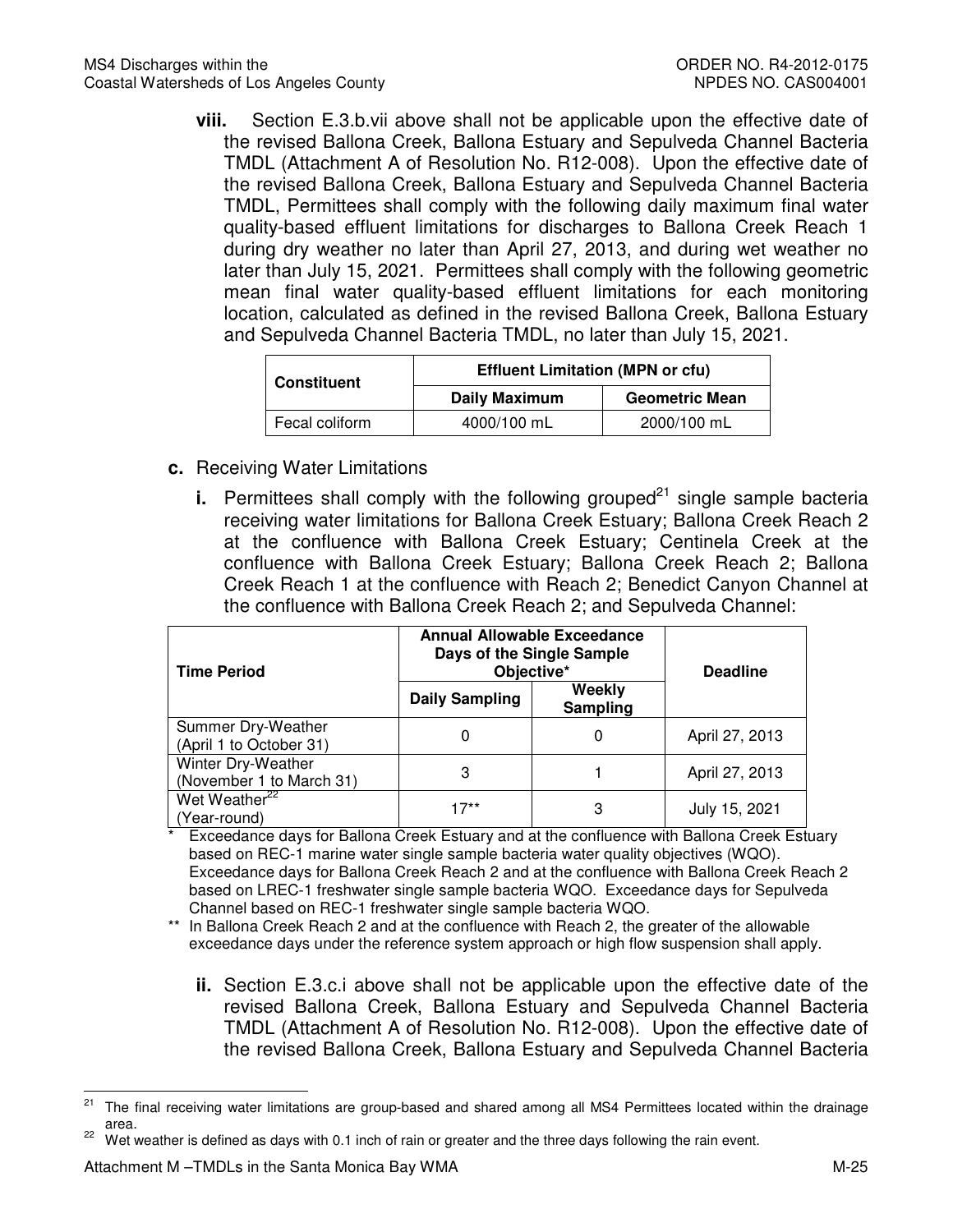TMDL, Permittees shall comply with the following grouped $^{23}$  single sample bacteria receiving water limitations for Ballona Creek Estuary; Ballona Creek Reach 2 at the confluence with Ballona Creek Estuary; and Centinela Creek at the confluence with Ballona Creek Estuary:

| <b>Time Period</b>                             | <b>Annual Allowable Exceedance</b><br>Days of the REC-1 Marine Water<br>Single Sample Bacteria Water<br><b>Quality Objectives</b> |                    | <b>Deadline</b> |
|------------------------------------------------|-----------------------------------------------------------------------------------------------------------------------------------|--------------------|-----------------|
|                                                | <b>Daily Sampling</b>                                                                                                             | Weekly<br>Sampling |                 |
| Summer Dry-Weather<br>(April 1 to October 31)  | 0                                                                                                                                 | 0                  | April 27, 2013  |
| Winter Dry-Weather<br>(November 1 to March 31) | 9                                                                                                                                 | 2                  | April 27, 2013  |
| Wet Weather <sup>24</sup><br>(Year-round)      | 17                                                                                                                                | 3                  | July 15, 2021   |

 **iii.** Section E.3.c.i above shall not be applicable upon the effective date of the revised Ballona Creek, Ballona Estuary and Sepulveda Channel Bacteria TMDL (Attachment A of Resolution No. R12-008). Upon the effective date of the revised Ballona Creek, Ballona Estuary and Sepulveda Channel Bacteria TMDL, Permittees shall comply with the following grouped<sup>25</sup> single sample bacteria receiving water limitations for Sepulveda Channel:

| <b>Time Period</b>        | <b>Annual Allowable Exceedance</b><br>Days of the REC-1 Fresh Water<br>Single Sample Bacteria Water<br><b>Quality Objectives</b> |                    | <b>Deadline</b> |
|---------------------------|----------------------------------------------------------------------------------------------------------------------------------|--------------------|-----------------|
|                           | <b>Daily Sampling</b>                                                                                                            | Weekly<br>Sampling |                 |
| Dry-Weather               | 5                                                                                                                                |                    | April 27, 2013  |
| Wet Weather <sup>26</sup> | 15                                                                                                                               |                    | July 15, 2021   |

 **iv.** Section E.3.c.i above shall not be applicable upon the effective date of the revised Ballona Creek, Ballona Estuary and Sepulveda Channel Bacteria TMDL (Attachment A of Resolution No. R12-008). Upon the effective date of the revised Ballona Creek, Ballona Estuary and Sepulveda Channel Bacteria TMDL, Permittees shall comply with the following grouped $27$  single sample bacteria receiving water limitations for Ballona Creek Reach 2; Ballona Creek Reach 1 at the confluence with Reach 2; and Benedict Canyon Channel at the confluence with Ballona Creek Reach 2:

l

<sup>&</sup>lt;sup>23</sup> The final receiving water limitations are group-based and shared among all MS4 Permittees located within the drainage area.

<sup>&</sup>lt;sup>24</sup> Wet weather is defined as days with 0.1 inch of rain or greater and the three days following the rain event.

<sup>25</sup> The final receiving water limitations are group-based and shared among all MS4 Permittees located within the drainage area.

<sup>&</sup>lt;sup>26</sup> Wet weather is defined as days with 0.1 inch of rain or greater and the three days following the rain event.<br><sup>27</sup> The first resolving water limitations are group beased and shared appears all MCA Darmittee lasted wit

The final receiving water limitations are group-based and shared among all MS4 Permittees located within the drainage area.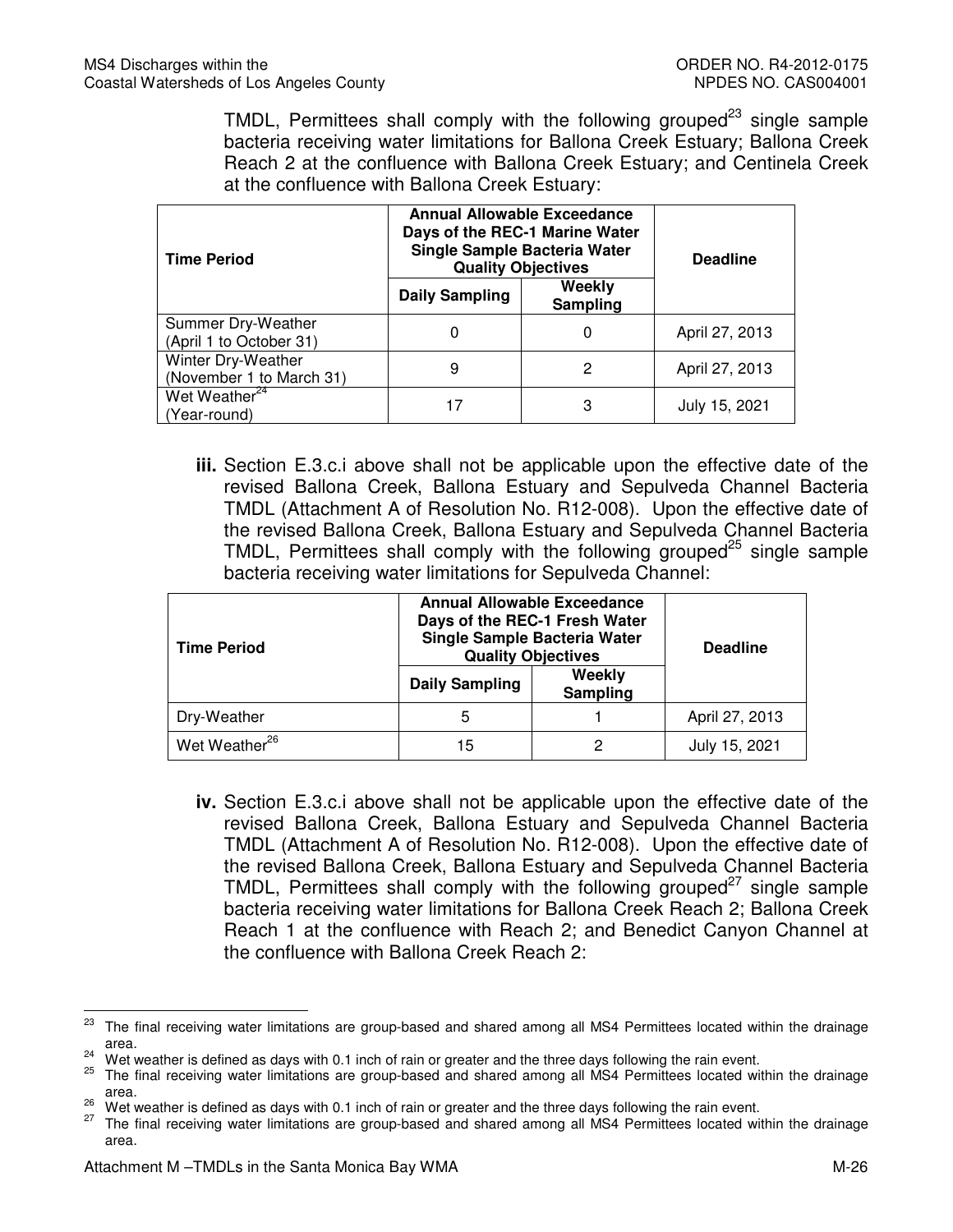| <b>Time Period</b>        | <b>Annual Allowable Exceedance</b><br>Days of the LREC-1 Fresh Water<br>Single Sample Bacteria Water<br><b>Quality Objectives</b><br>Weekly<br>Daily Sampling<br><b>Sampling</b> |  | <b>Deadline</b> |
|---------------------------|----------------------------------------------------------------------------------------------------------------------------------------------------------------------------------|--|-----------------|
|                           |                                                                                                                                                                                  |  |                 |
| Dry-Weather               | 5                                                                                                                                                                                |  | April 27, 2013  |
| Wet Weather <sup>28</sup> | 15*                                                                                                                                                                              |  | July 15, 2021   |

 \* In Ballona Creek Reach 2 and at the confluence with Reach 2, the greater of the allowable exceedance days under the reference system approach or high flow suspension shall apply.

- **v.** Permittees shall not exceed the single sample bacteria objective of 4000/100 ml in more than 10% of the samples collected from Ballona Creek Reach 1 during any 30-day period. Permittees shall achieve compliance with this receiving water limitation during dry weather no later than April 27, 2013, and during wet weather no later than July 15, 2021.
- **vi.** Permittees shall comply with the following geometric mean receiving water limitations for discharges to Ballona Creek Estuary; Ballona Creek Reach 2 at the confluence with Ballona Creek Estuary; and Centinela Creek at the confluence with Ballona Creek Estuary during dry weather no later than April 27, 2013, and during wet weather no later than July 15, 2021:

| <b>Constituent</b> | Geometric Mean (MPN or cfu) |
|--------------------|-----------------------------|
| Total coliform     | 1,000/100 mL                |
| Fecal coliform     | 200/100 mL                  |
| Enterococcus       | 35/100 mL                   |

 **vii.**Section E.3.c.vi above shall not be applicable upon the effective date of the revised Ballona Creek, Ballona Estuary and Sepulveda Channel Bacteria TMDL (Attachment A of Resolution No. R12-008). Upon the effective date of the revised Ballona Creek, Ballona Estuary and Sepulveda Channel Bacteria TMDL, Permittees shall comply with the following geometric mean receiving water limitations for discharges to Ballona Creek Estuary; Ballona Creek Reach 2 at the confluence with Ballona Creek Estuary; and Centinela Creek at the confluence with Ballona Creek Estuary, calculated as defined in the revised TMDL, no later than July 15, 2021:

| <b>Constituent</b> | <b>Geometric Mean (MPN or cfu)</b> |
|--------------------|------------------------------------|
| Total coliform     | 1,000/100 mL                       |
| Fecal coliform     | 200/100 mL                         |
| Enterococcus       | 35/100 mL                          |

 **viii.** Permittees shall comply with the following geometric mean receiving water limitation for discharges to Ballona Creek Reach 2; Ballona Creek Reach 1 at

 $\overline{\phantom{0}}$ Wet weather is defined as days with 0.1 inch of rain or greater and the three days following the rain event.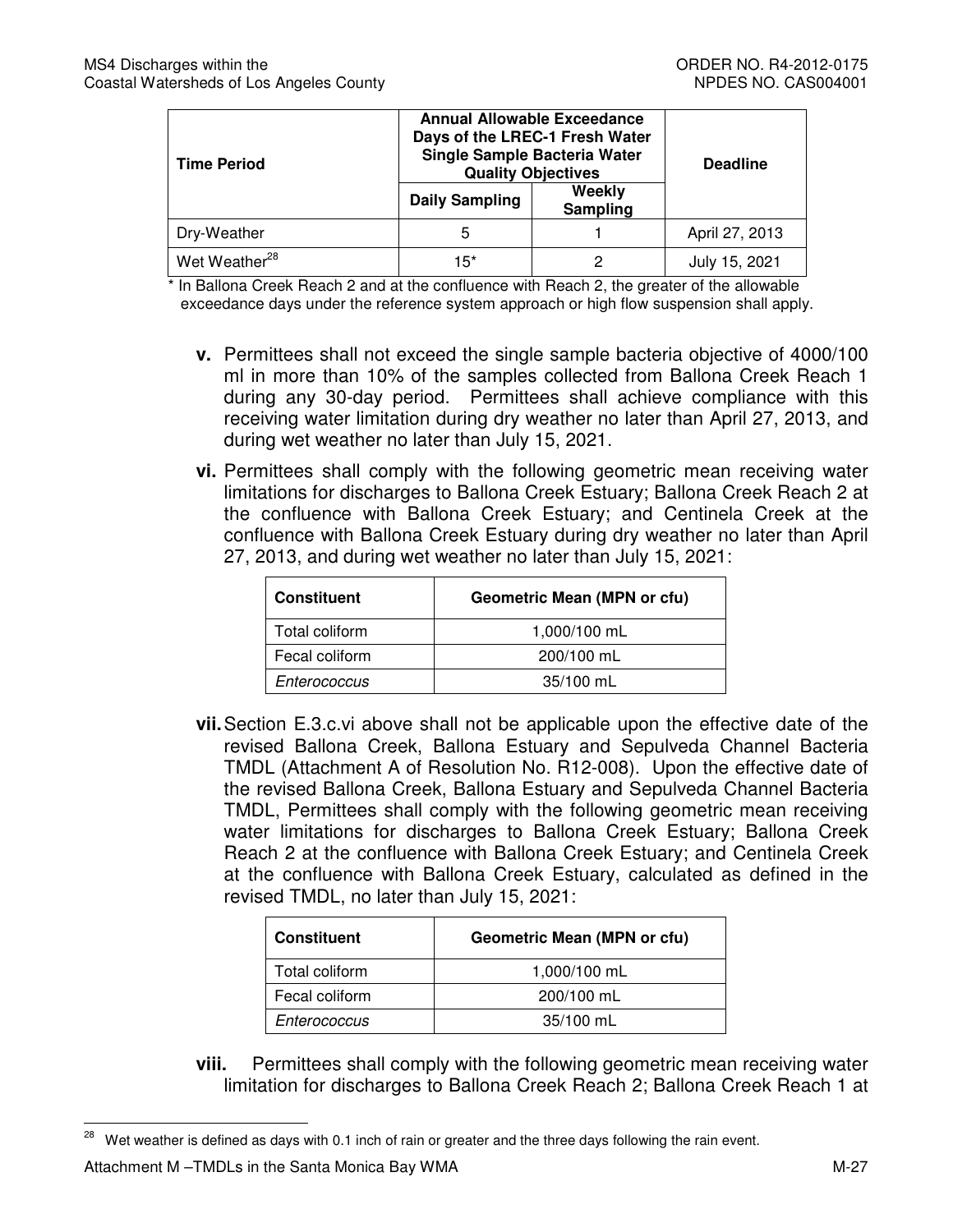the confluence with Ballona Creek Reach 2; Benedict Canyon Channel at the confluence with Ballona Creek Reach 2; and Sepulveda Channel during dry weather no later than April 27, 2013, and during wet weather no later than July 15, 2021:

| Constituent | <b>Geometric Mean (MPN or cfu)</b> |
|-------------|------------------------------------|
| E. coli     | 126/100 mL                         |

 **ix.** Section E.3.c.viii above shall not be applicable upon the effective date of the revised Ballona Creek, Ballona Estuary and Sepulveda Channel Bacteria TMDL (Attachment A of Resolution No. R12-008). Upon the effective date of the revised Ballona Creek, Ballona Estuary and Sepulveda Channel Bacteria TMDL, Permittees shall comply with the following geometric mean receiving water limitation for discharges to Ballona Creek Reach 2; Ballona Creek Reach 1 at the confluence with Ballona Creek Reach 2; Benedict Canyon Channel at the confluence with Ballona Creek Reach 2; and Sepulveda Channel, calculated as defined in the revised TMDL, no later than July 15, 2021:

| Constituent | <b>Geometric Mean (MPN or cfu)</b> |
|-------------|------------------------------------|
| I E. coli   | 126/100 mL                         |

 **x.** Permittees shall comply with the following geometric mean receiving water limitation for discharges to Ballona Creek Reach 1 during dry weather no later than April 27, 2013, and during wet weather no later than July 15, 2021:

| <b>Constituent</b> | Geometric Mean (MPN or cfu) |
|--------------------|-----------------------------|
| Fecal coliform     | 2000/100 mL                 |

 **xi.** Section E.3.c.x above shall not be applicable upon the effective date of the revised Ballona Creek, Ballona Estuary and Sepulveda Channel Bacteria TMDL (Attachment A of Resolution No. R12-008). Upon the effective date of the revised Ballona Creek, Ballona Estuary and Sepulveda Channel Bacteria TMDL, Permittees shall comply with the following geometric mean receiving water limitation for discharges to Ballona Creek Reach 1, calculated as defined in the revised TMDL, no later than July 15, 2021:

| Constituent      | <b>Geometric Mean (MPN or cfu)</b> |
|------------------|------------------------------------|
| I Fecal coliform | 2000/100 mL                        |

- **4.** Ballona Creek Metals TMDL
	- **a.** Permittees subject to the provisions below are identified in Attachment K, Table K-3.
	- **b.** Final Water Quality-Based Effluent Limitations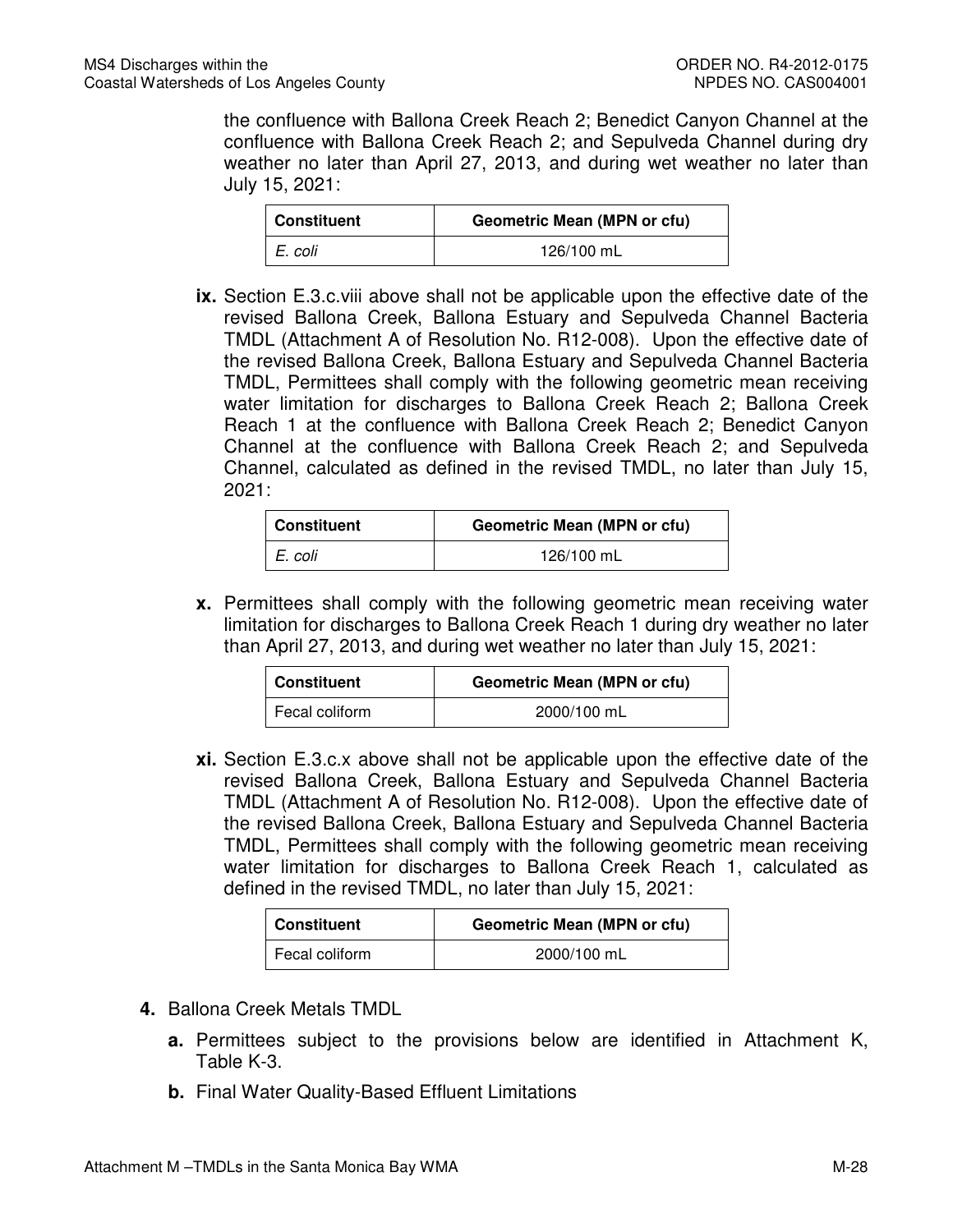**i.** Permittees shall comply with the following dry weather<sup>29</sup> water quality-based effluent limitations no later than January 11, 2016, expressed as total recoverable metals discharged to Ballona Creek and Sepulveda Channel:

| <b>Constituent</b> | <b>Effluent Limitation</b><br><b>Daily Maximum</b><br>(g/day) |                             |
|--------------------|---------------------------------------------------------------|-----------------------------|
|                    | <b>Ballona Creek</b>                                          | Sepulveda<br><b>Channel</b> |
| Copper             | 807.7                                                         | 365.6                       |
| Lead               | 432.6                                                         | 196.1                       |
| Selenium           | 169                                                           | 76                          |
| Zinc               | 10,273.1                                                      | 4,646.4                     |

 **ii.** In lieu of calculating loads, Permittees may demonstrate compliance with the following concentration-based water quality-based effluent limitations during dry weather<sup>30</sup> no later than January 11, 2016, expressed as total recoverable metals discharged to Ballona Creek and Sepulveda Channel:

| <b>Constituent</b> | <b>Effluent Limitation</b><br>Daily Maximum (µg/L) |
|--------------------|----------------------------------------------------|
| Copper             | 24                                                 |
| Lead               | 13                                                 |
| Selenium           | 5                                                  |
| Zinc               | 304                                                |

iii. Permittees shall comply with the following wet weather<sup>31</sup> water quality-based effluent limitations no later than January 11, 2021, expressed as total recoverable metals discharged to Ballona Creek and its tributaries:

| <b>Constituent</b> | <b>Effluent Limitation</b><br>Daily Maximum (g/day) |
|--------------------|-----------------------------------------------------|
| Copper             | 1.70 x $10^{-5}$ x daily storm volume (L)           |
| Lead               | 5.58 x $10^{-5}$ x daily storm volume (L)           |
| Selenium           | 4.73 x $10^{-6}$ x daily storm volume (L)           |
| Zinc.              | 1.13 x $10^{-4}$ x daily storm volume (L)           |

 $\frac{30}{31}$  Ibid.

<sup>29</sup>  (cfs) measured at Sawtelle Avenue. Dry weather is defined as any day when the maximum daily flow in Ballona Creek is less than 40 cubic feet per second

 measured at Sawtelle Avenue. Wet weather is defined as any day when the maximum daily flow in Ballona Creek is equal to or greater than 40 cfs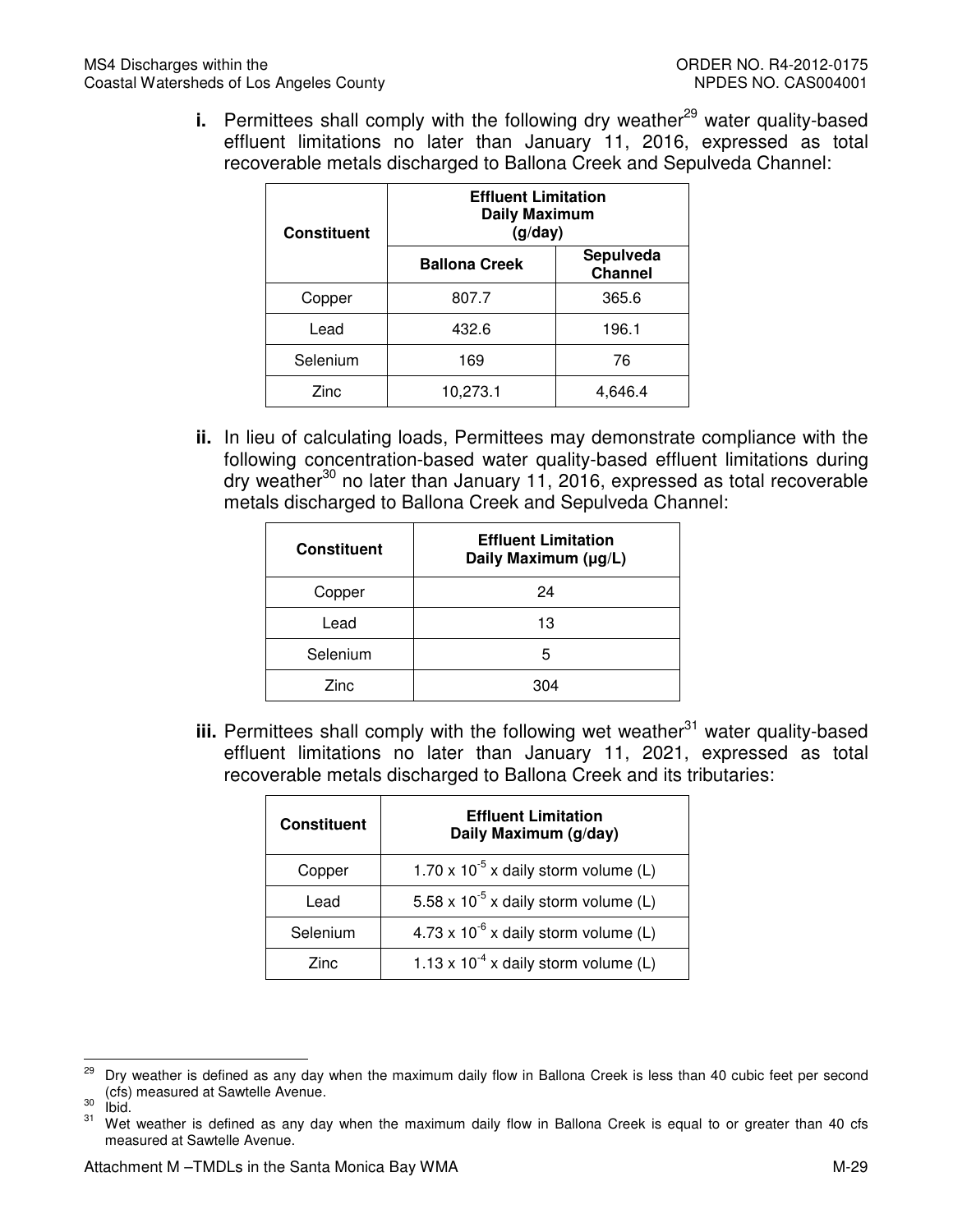**c.** Permittees shall comply with interim and final water quality-based effluent limitations for metals discharged to Ballona Creek and its tributaries, per the schedule below:

| <b>Deadline</b>  | <b>Total Drainage Area Served by the</b><br>MS4 required to meet the water<br>quality-based effluent limitations (%) |             |  |  |
|------------------|----------------------------------------------------------------------------------------------------------------------|-------------|--|--|
|                  | Dry weather                                                                                                          | Wet weather |  |  |
| January 11, 2012 | 50                                                                                                                   | 25          |  |  |
| January 11, 2014 | 75                                                                                                                   |             |  |  |
| January 11, 2016 | 100                                                                                                                  | 50          |  |  |
| January 11, 2021 | 100                                                                                                                  | 100         |  |  |

- **5.** Ballona Creek Wetlands TMDL for Sediment and Invasive Exotic Vegetation (USEPA established)
	- **a.** Permittees subject to the provisions below are identified in Attachment K, Table K-3.
	- **b.** Permittees shall comply with the following grouped<sup>32</sup> WLA per the provisions in Part VI.E.3 for discharges of sediment into Ballona Creek Wetlands:

| <b>Constituent</b>                                             | Annual WLA $^{33}$ (m <sup>3</sup> /yr) |
|----------------------------------------------------------------|-----------------------------------------|
| <b>Total Sediment (suspended</b><br>sediment plus sediment bed | 44.615                                  |
| load)                                                          |                                         |

## **F. TMDLs in Marina del Rey Subwatershed**

- **1.** Marina del Rey Harbor Mothers' Beach and Back Basins Bacteria TMDL
	- **a.** Permittees subject to the provisions below are identified in Attachment K, Table K-3.
	- **b.** Permittees shall comply with the following final water quality-based effluent limitations for discharges to Marina del Rey Harbor Beach and Back Basins D, E, and F during dry weather as of the effective date of this Order, and during wet weather no later than July 15, 2021:

| <b>Constituent</b> | <b>Effluent Limitations (MPN or cfu)</b> |                       |  |  |
|--------------------|------------------------------------------|-----------------------|--|--|
|                    | <b>Daily Maximum</b>                     | <b>Geometric Mean</b> |  |  |
| Total coliform*    | 10,000/100 mL                            | 1,000/100 mL          |  |  |
| Fecal coliform     | 400/100 mL                               | 200/100 mL            |  |  |
| Enterococcus       | 104/100 mL                               | 35/100 mL             |  |  |

 \* Total coliform density shall not exceed a daily maximum of 1,000/100 mL, if the ratio of fecal-to-total coliform exceeds 0.1.

 $\overline{\phantom{0}}$ 

<sup>&</sup>lt;sup>32</sup> The WLA is group-based and shared among all MS4 Permittees located within the drainage area.

The WLA is applied as a 3-year average.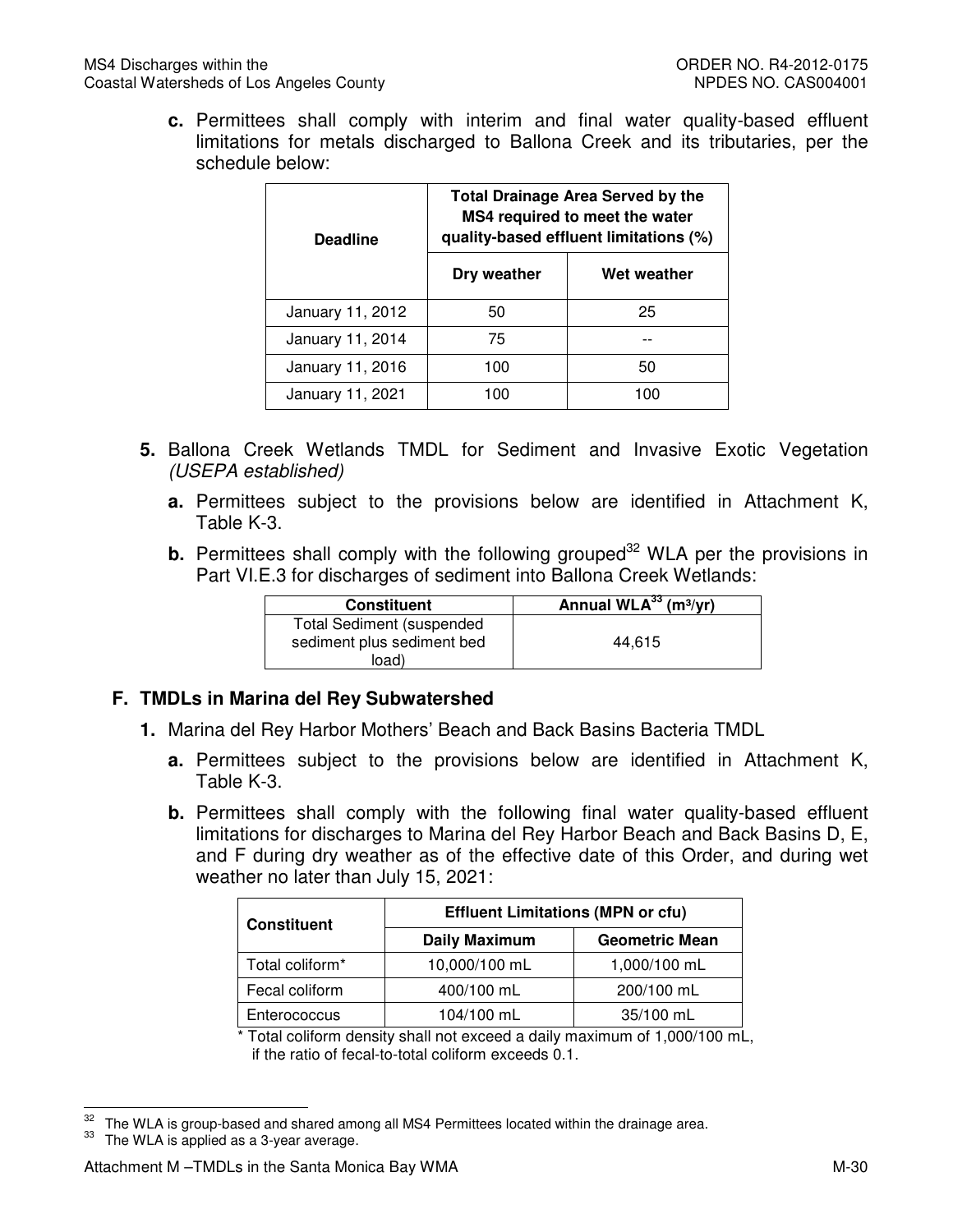**c.** Section F.1.b above shall not be applicable upon the effective date of the revised Marina del Rey Harbor Mothers' Beach and Back Basins Bacteria TMDL (Attachment B of Resolution No. R12-007). Upon the effective date of the revised Marina del Rey Harbor Mothers' Beach and Back Basins Bacteria TMDL, Permittees shall comply with the following daily maximum final water quality- based effluent limitations for discharges to Marina del Rey Harbor Beach and Back Basins D, E, and F during dry weather as of the effective date of the revised Marina del Rey Harbor Mothers' Beach and Back Basins Bacteria TMDL and during wet weather no later than July 15, 2021. Permittees shall comply with the following geometric mean final water quality-based effluent limitations for each monitoring location, calculated as defined in the revised Marina del Rey Harbor Mothers' Beach and Back Basins Bacteria TMDL, no later than July 15, 2021.

| <b>Constituent</b> | <b>Effluent Limitations (MPN or cfu)</b>                                                                                                                                                                                              |                       |  |  |
|--------------------|---------------------------------------------------------------------------------------------------------------------------------------------------------------------------------------------------------------------------------------|-----------------------|--|--|
|                    | <b>Daily Maximum</b>                                                                                                                                                                                                                  | <b>Geometric Mean</b> |  |  |
| Total coliform*    | 10,000/100 mL                                                                                                                                                                                                                         | 1,000/100 mL          |  |  |
| Fecal coliform     | 400/100 mL                                                                                                                                                                                                                            | 200/100 mL            |  |  |
| Enterococcus       | 104/100 mL                                                                                                                                                                                                                            | 35/100 mL             |  |  |
|                    | $\mathbf{r}$ , and the set of the set of the set of the set of the set of the set of the set of the set of the set of the set of the set of the set of the set of the set of the set of the set of the set of the set of the set<br>. | .                     |  |  |

 \* Total coliform density shall not exceed a daily maximum of 1,000/100 mL if the ratio of fecal-to-total coliform exceeds 0.1.

- **d.** Receiving Water Limitations
	- **i.** Permittees shall comply with the following grouped<sup>34</sup> final single sample bacteria receiving water limitations for all monitoring stations at Marina Beach and Basins D, E, and F, except for those monitoring stations subject to the antidegradation implementation provision in the TMDL and identified in subpart iii. below, during dry weather as of the effective date of this Order and during wet weather no later than July 15, 2021.

| <b>Time Period</b>                             | <b>Annual Allowable Exceedance</b><br>Days of the Single Sample<br>Objective (days) |                    |  |
|------------------------------------------------|-------------------------------------------------------------------------------------|--------------------|--|
|                                                | Daily<br>Sampling                                                                   | Weekly<br>Sampling |  |
| Summer Dry-Weather<br>(April 1 to October 31)  |                                                                                     |                    |  |
| Winter Dry-Weather<br>(November 1 to March 31) |                                                                                     |                    |  |
| Wet Weather <sup>35</sup><br>(Year-round)      |                                                                                     |                    |  |

 **ii.** Section F.1.d.i above shall not be applicable upon the effective date of the revised Marina del Rey Harbor Mothers' Beach and Back Basins Bacteria TMDL (Attachment B of Resolution No. R12-007). Upon the effective date of the revised Marina del Rey Harbor Mothers' Beach and Back Basins Bacteria

<sup>34</sup> The final receiving water limitations are group-based and shared among all MS4 Permittees located within the drainage area.

Wet weather is defined as days with 0.1 inch of rain or greater and the three days following the rain event.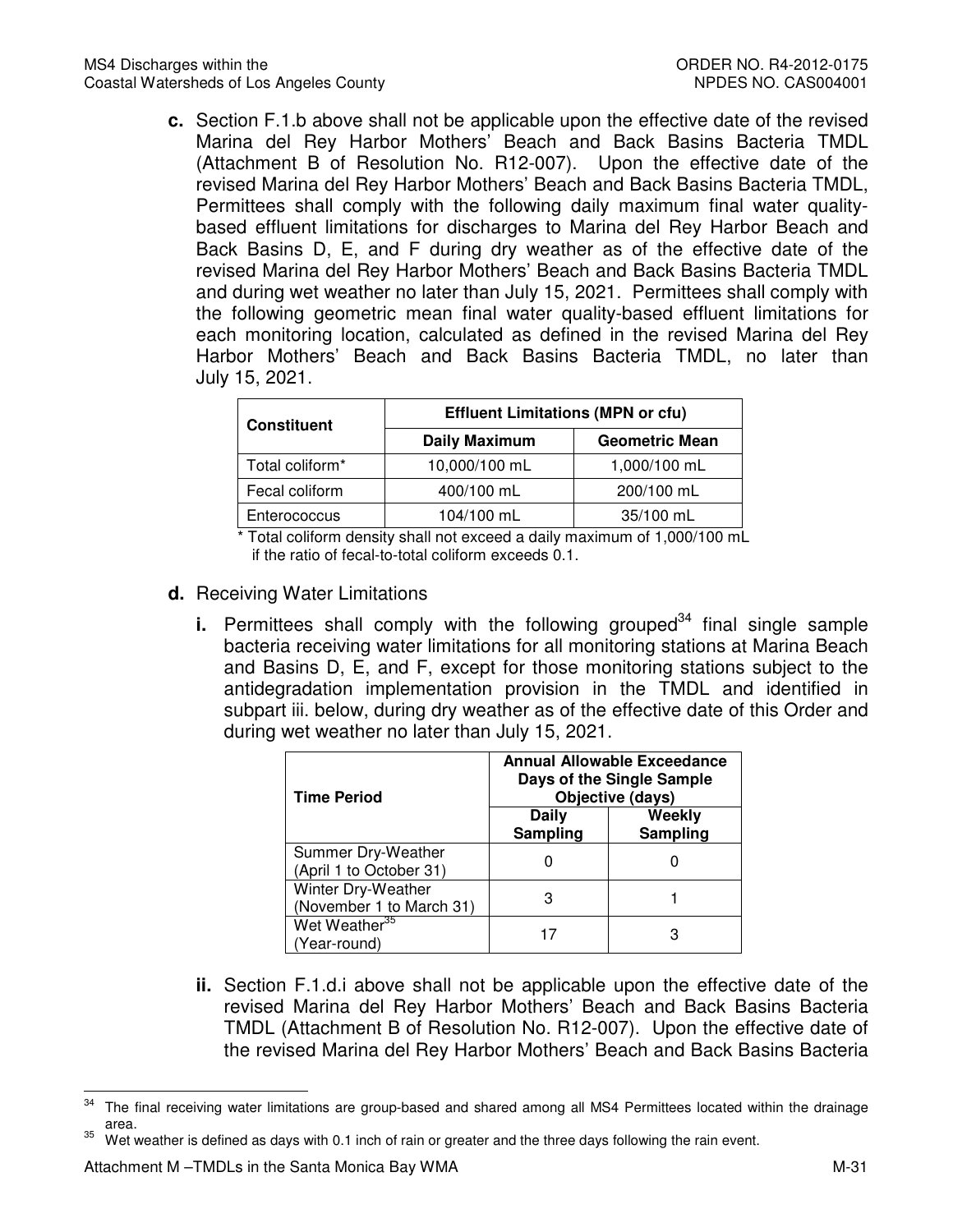TMDL, Permittees shall comply with the following grouped<sup>36</sup> final single sample bacteria receiving water limitations for all monitoring stations at Marina Beach and Basins D, E, and F, except for those monitoring stations subject to the antidegradation implementation provision in the TMDL and identified in subpart iv. below, during dry weather as of the effective date of the revised Marina del Rey Harbor Mothers' Beach and Back Basins Bacteria TMDL and during wet weather no later than July 15, 2021.

| <b>Time Period</b>                             | Annual Allowable Exceedance<br>Days of the Single Sample<br>Objective (days) |                    |  |
|------------------------------------------------|------------------------------------------------------------------------------|--------------------|--|
|                                                | Daily<br>Sampling                                                            | Weekly<br>Sampling |  |
| Summer Dry-Weather<br>(April 1 to October 31)  |                                                                              |                    |  |
| Winter Dry-Weather<br>(November 1 to March 31) |                                                                              |                    |  |
| Wet Weather <sup>37</sup><br>(Year-round)      |                                                                              |                    |  |

iii. Permittees shall comply with the following grouped<sup>38</sup> final single sample bacteria receiving water limitations for monitoring stations in Marina del Rey subject to the antidegradation implementation provision in the TMDL as of the effective date of this Order:

|         |                                  | Annual Allowable Exceedance Days<br>of the Single Sample Objective (days) |                         |                                               |                    |                             |                    |
|---------|----------------------------------|---------------------------------------------------------------------------|-------------------------|-----------------------------------------------|--------------------|-----------------------------|--------------------|
| Station | Summer Dry-Weather<br>Monitoring |                                                                           | (April 1 to October 31) | Winter Dry Weather<br>(November 1 – March 31) |                    | Wet Weather<br>(Year-round) |                    |
| ID      | Location                         | Daily<br>Sampling                                                         | Weekly<br>Sampling      | Daily<br>Sampling                             | Weekly<br>Sampling | Daily<br>Sampling           | Weekly<br>Sampling |
| MdRH-9  | Basin F,<br>center of<br>basin   |                                                                           | 0                       | 3                                             |                    | 8                           |                    |

 **iv.** Section F.1.d.iii above shall not be applicable upon the effective date of the revised Marina del Rey Harbor Mothers' Beach and Back Basins Bacteria TMDL (Attachment B of Resolution No. R12-007). Upon the effective date of the revised Marina del Rey Harbor Mothers' Beach and Back Basins Bacteria TMDL, Permittees shall comply with the following grouped<sup>39</sup> final single sample bacteria receiving water limitations for monitoring stations in Marina del Rey subject to the antidegradation implementation provision in the TMDL as of the effective date of the revised Marina del Rey Harbor Mothers' Beach and Back Basins Bacteria TMDL:

<sup>36</sup> The final receiving water limitations are group-based and shared among all MS4 Permittees located within the drainage area.

<sup>&</sup>lt;sup>37</sup> Wet weather is defined as days with 0.1 inch of rain or greater and the three days following the rain event.

The final receiving water limitations are group-based and shared among all MS4 Permittees located within the drainage area.

<sup>&</sup>lt;sup>39</sup> The final receiving water limitations are group-based and shared among all MS4 Permittees located within the drainage area.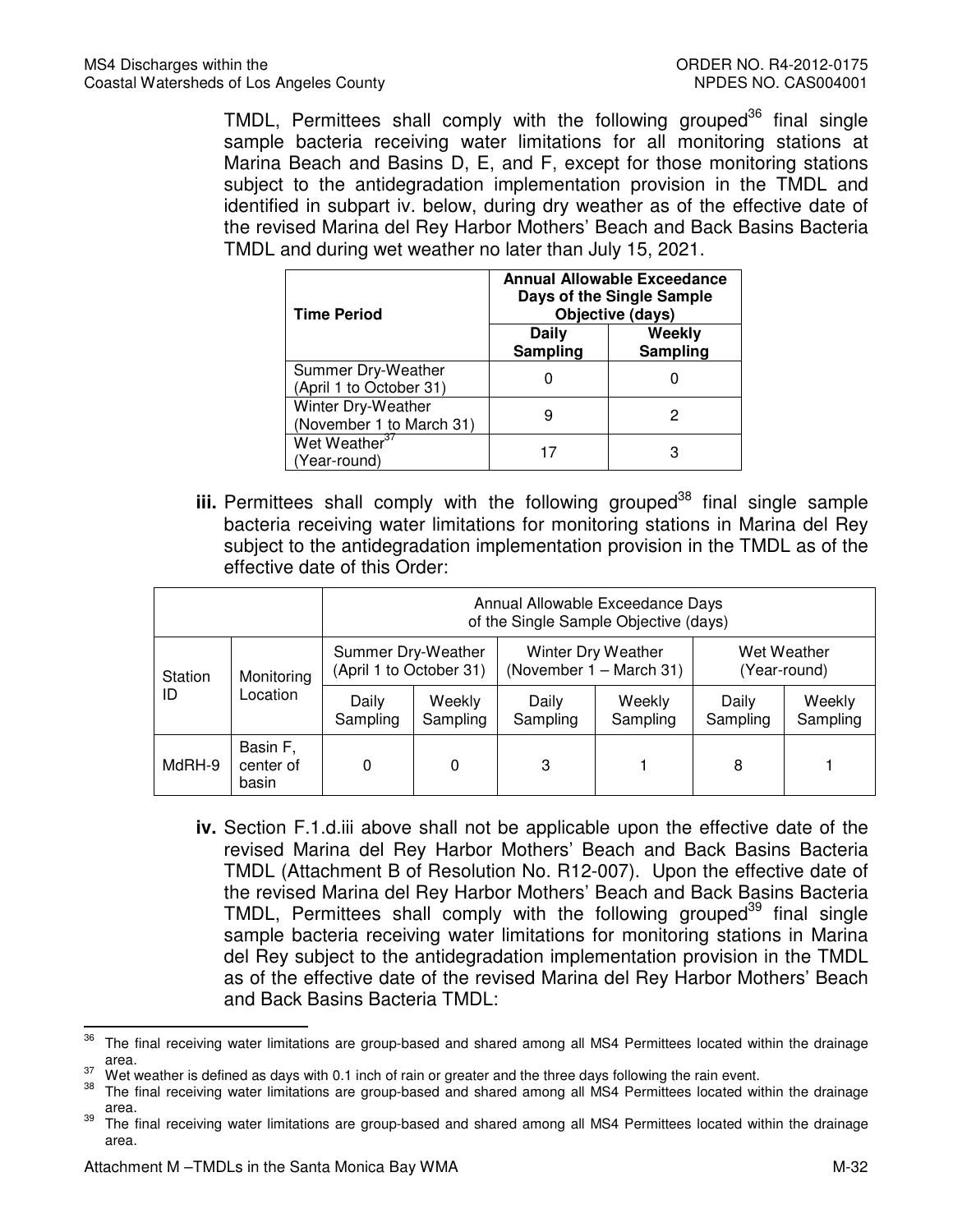|         |                                | Annual Allowable Exceedance Days<br>of the Single Sample Objective (days) |                    |                   |                                               |                   |                             |
|---------|--------------------------------|---------------------------------------------------------------------------|--------------------|-------------------|-----------------------------------------------|-------------------|-----------------------------|
| Station | Monitoring                     | Summer Dry-Weather<br>(April 1 to October 31)                             |                    |                   | Winter Dry Weather<br>(November 1 – March 31) |                   | Wet Weather<br>(Year-round) |
| ID      | Location                       | Daily<br>Sampling                                                         | Weekly<br>Sampling | Daily<br>Sampling | Weekly<br>Sampling                            | Daily<br>Sampling | Weekly<br>Sampling          |
| MdRH-9  | Basin F,<br>center of<br>basin | 0                                                                         | 0                  | 9                 | 2                                             | 8                 |                             |

 **v.** Permittees shall comply with the following geometric mean receiving water limitations for monitoring stations at Marina Beach and Basins D, E, and F during dry weather as of the effective date of this Order, and during wet weather no later than July 15, 2021:

| <b>Constituent</b> | <b>Geometric Mean (MPN or cfu)</b> |  |
|--------------------|------------------------------------|--|
| Total coliform     | 1,000/100 mL                       |  |
| Fecal coliform     | 200/100 mL                         |  |
| Enterococcus       | 35/100 mL                          |  |

 **vi.** Section F.1.d.v above shall not be applicable upon the effective date of the revised Marina del Rey Harbor Mothers' Beach and Back Basins Bacteria TMDL (Attachment B of Resolution No. R12-007). Upon the effective date of the revised Marina del Rey Harbor Mothers' Beach and Back Basins Bacteria TMDL, Permittees shall comply with the following geometric mean receiving water limitations for monitoring stations at Marina Beach and Basins D, E, and F, calculated as defined in the revised Marina del Rey Harbor Mothers' Beach and Back Basins Bacteria TMDL, no later than July 15, 2021:

| <b>Constituent</b> | <b>Geometric Mean (MPN or cfu)</b> |
|--------------------|------------------------------------|
| Total coliform     | 1,000/100 mL                       |
| Fecal coliform     | 200/100 mL                         |
| Enterococcus       | 35/100 mL                          |

- **2.** Marina del Rey Harbor Toxic Pollutants TMDL
	- **a.** Permittees subject to the provisions below are identified in Attachment K, Table K-3.
	- pollutants associated with total suspended solids (TSS) discharged to Marina del Rey Harbor Back Basins D, E, and F: **b.** Permittees shall comply with the following final water quality-based effluent limitations no later than March 22, 2016 $^{40}$ , expressed as an annual loading of

 $\overline{\phantom{0}}$ 

 Permittees shall comply with the final water quality-based effluent limitations no later than March 22, 2021. <sup>40</sup> If an Integrated Water Resources Approach is approved by the Regional Water Board and implemented then the